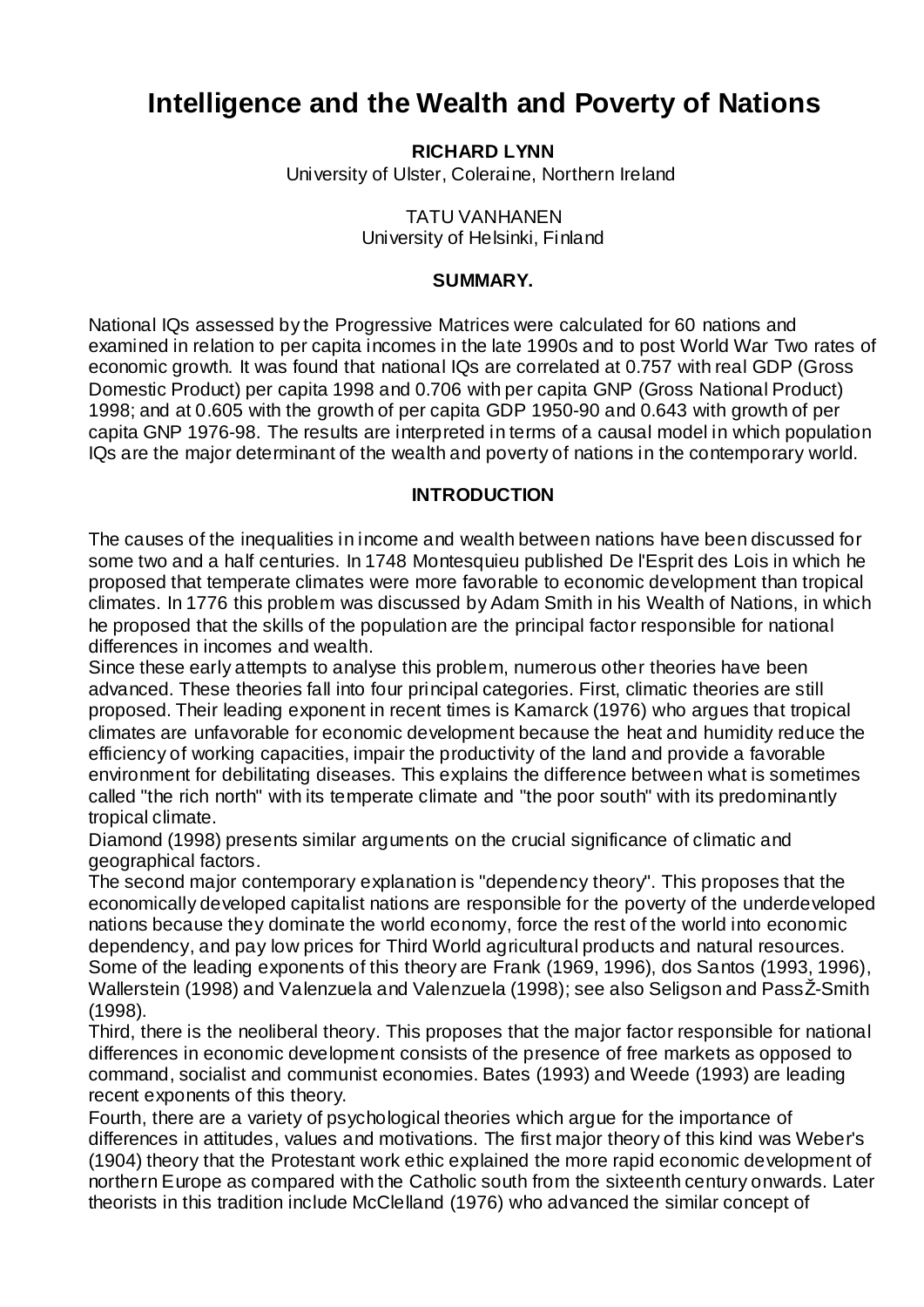achievement motivation. Several economists, while not endorsing the theories of Weber or McClelland, are sympathetic to this kind of explanation and propose what are generally termed "cultural" factors as major contributors to national differences in economic development. Landes writes of the importance of culture "in the sense of inner values and attitudes that guide a population" (1998, p. 516). Many economists have taken eclectic positions in which they argue that several of these factors contribute to national differences in incomes and wealth. We believe it has never been suggested that national differences in intelligence might play some role in national differences in economic development. It is widely assumed that the peoples of all nations have the same average level of intelligence. For instance, Kofi Annan, the United Nations Secretary General, asserted in April 2000 that intelligence "is one commodity equally distributed among the world's people" (Hoyos and Littlejohns, 2000). It is known in psychology that this is incorrect and that there are large differences in average levels of intelligence between different nations. Reviews of the literature have shown that in relation to average IQs of 100 in Britain and the United States, the peoples of north east Asia have average IQs of around 105 and the peoples of sub-Saharan Africa have average IQs of around 70 (Lynn, 1991).

In view of these differences, it seems a reasonable hypothesis that national differences in intelligence may be a factor contributing to national differences in wealth. This is a promising hypothesis for two reasons. First, it is well established that intelligence is a determinant of earnings among individuals; and second, several studies have shown that the intelligence of groups is related to their average earnings. The earlier American research literature, up to 1970, on the relationship of intelligence to earnings among individuals was summarized by Jencks (1972) who concluded that the best estimate was expressed by a correlation of .35. Later studies have confirmed this conclusion. Brown and Reynolds (1995) examined the relation between IQ measured in early adulthood and earnings approximately 12 years later for samples of 24,819 whites and 4,008 blacks and reported correlations of .327 and .126, respectively. Hunter and Hunter (1984) report correlations between .25 and .60 for different types of occupations. Murray (1998) has examined the National Longitudinal Study of Youth sample for the relation between IQ measured in adolescence and income in the late twenties to mid-thirties and found a correlation of .37. Most students of this question have concluded that IQ is a cause of income because IQs are established quite early in childhood and predict incomes achieved in adulthood (Duncan, Featherman and Duncan, 1972; Jensen, 1998). It is estimated by Li (1975) that childhood IQ is correlated .83 with adult IQ. The relation between childhood IQ and adult income is present when parental socio-economic status is controlled (Duncan, Featherman and Duncan, 1972; Jencks, 1979).

The positive association between IQ and income among individuals led to the expectation that there would be positive associations between the average IQs of groups and their average earnings. We believe that the existence of such an association was first reported by Davenport and Remmers (1950) in a study in which the population units were the states of the United States. They obtained IQ scores from tests administered in 1943 to more than 300,000 young men in high schools and colleges as part of selection for placement in training programs for the armed services. The test was composed of verbal, mathematical and scientific items and was described as "a combination of a group intelligence test and a general educational achievement test" (p. 110). They calculated the average score for each state, examined this in relation to the state's per capita income and found a correlation of .81.

The positive relationship between the average IQs of groups and their average incomes has also been found in studies carried out in Europe. A study of the British Isles examined the relation between average IQs in thirteen regions obtained in the 1940s and 1950s and per capita incomes in 1965. The average IQs fell within the relatively narrow range between 102.1 in London and 96.0 in Ireland. The correlation between average IQs and incomes was .73 (Lynn, 1979). A similar study for France examined the relation between average IQs in 90 "departments" (regions) obtained from testing approximately 257,000 young men conscripted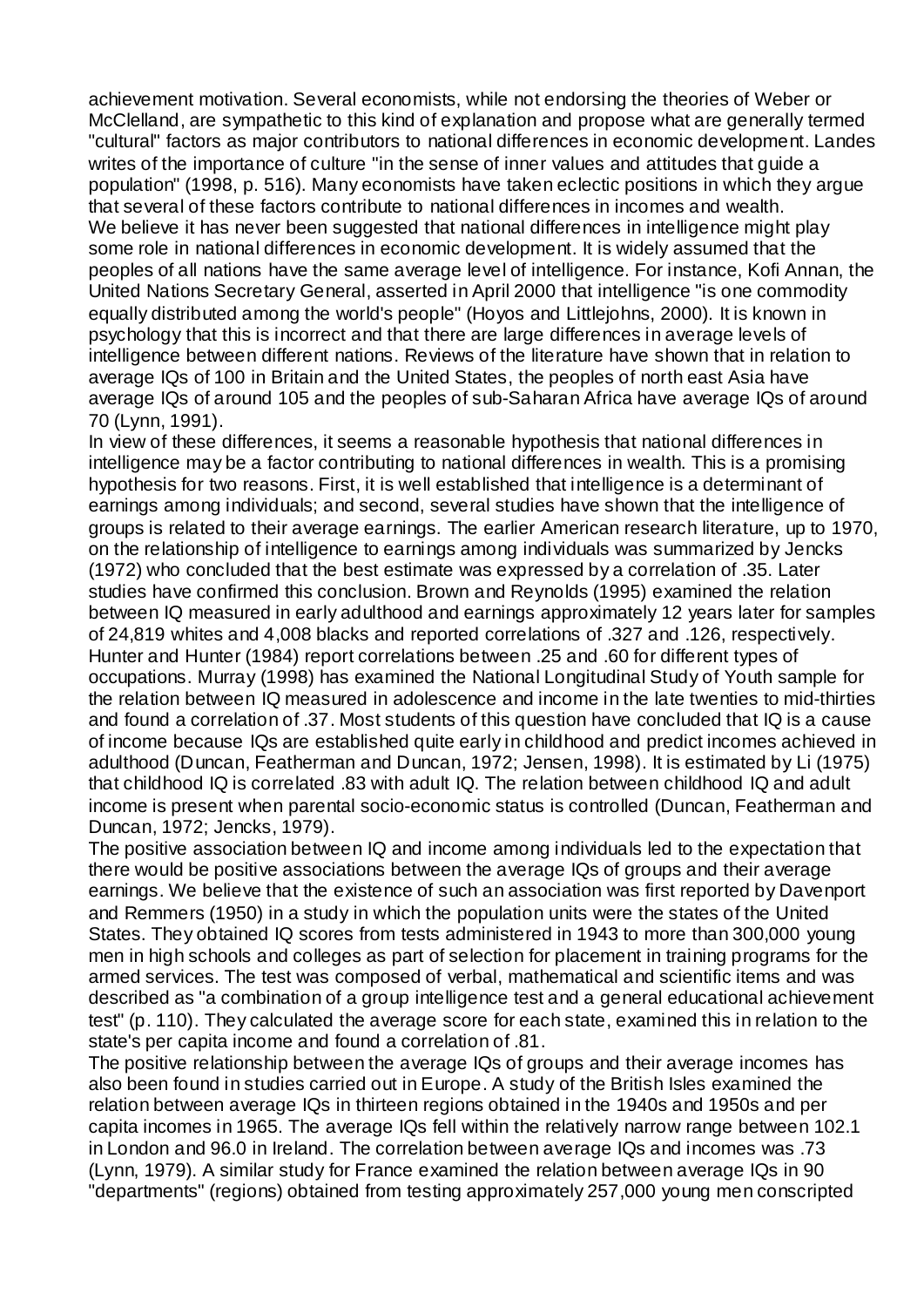into the armed services in the mid-1950s and per capita incomes in 1974. The correlation between IQs and earnings was .61 (Lynn, 1980). The same relationship has been found in Spain in a study in which average IQs for 48 regions were calculated from approximately 130,000 military conscripts for the mid-1960s. The correlation between these and average regional incomes was .65 (Lynn, 1981). In view of these relationships it seems a promising hypothesis that a positive relationship would be present between the average IQs of the populations of nations and their average earnings. It is this hypothesis that we are now about to investigate.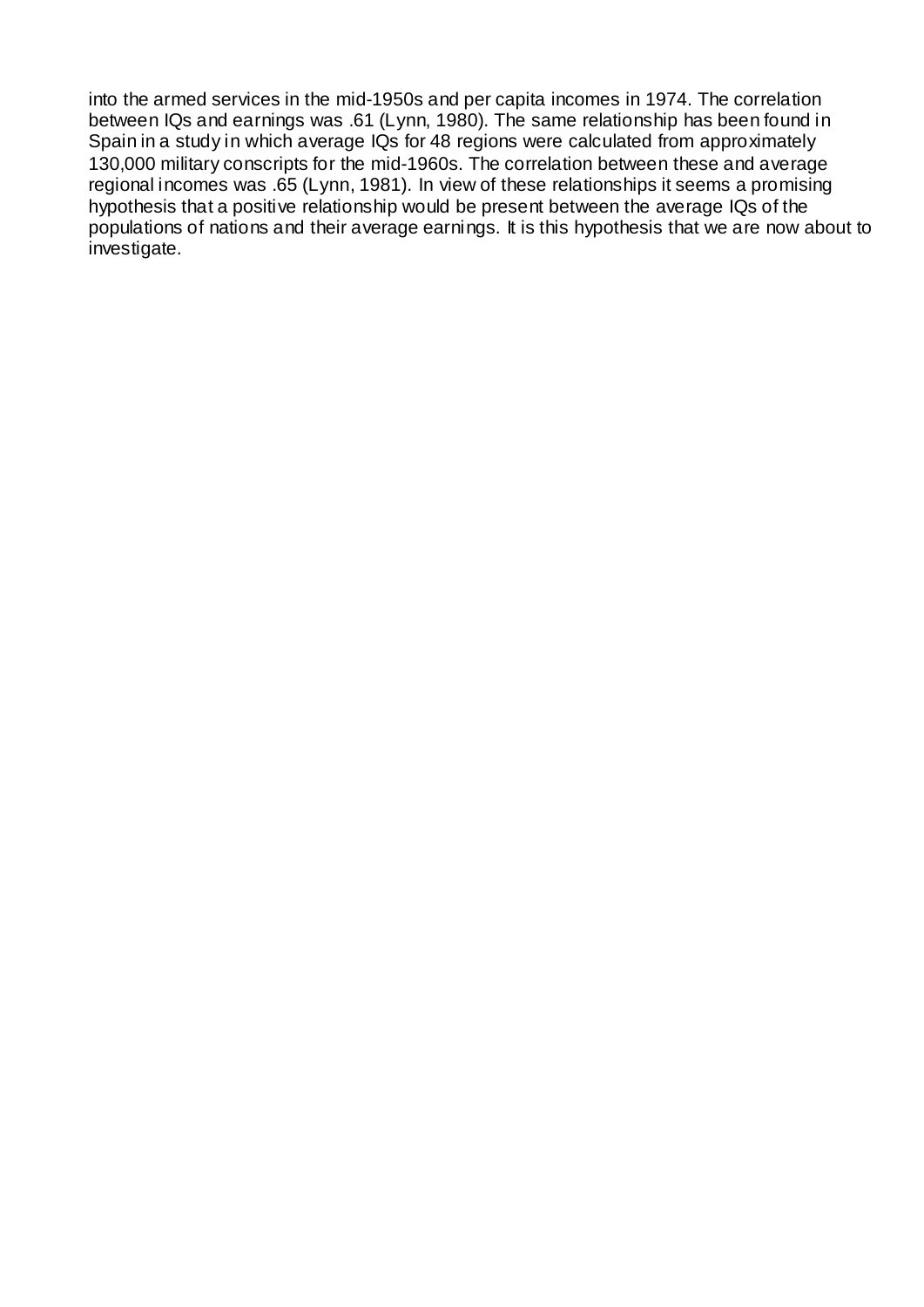#### **METHOD**

This study presents data for 60 countries for national IQs, per capita incomes in 1998, and economic growth 1950-1998 and examines their relationships by the statistical techniques of correlation and regression analyses.

#### **National IQs**

National IQs have been calculated from normative data obtained in 60 countries for the Colored and Standard Progressive Matrices. The reasons for using these data are that the Progressive Matrices is the most widely used test in cross-cultural research, is non-verbal and hence is likely to yield more valid cross cultural data than verbal tests which require translation, is among the best measures of g, and the rate of secular increase is well established. The data have been obtained from the bibliographies of Progressive Matrices studies compiled by Court (1980) and Court and Raven (1995), from the data given by Raven in a series of manuals and research supplements for the Progressive Matrices, and from the Raven archive.

The Standard Progressive Matrices was constructed in Britain in the 1930s and was first published in 1938 with norms for 6-15 year olds and adults. This was followed by the publication in 1947 of the Colored Progressive Matrices, a simpler test suitable for 5-11 year olds. The Standard Progressive Matrices was renormed for 6 to 15 year olds in Britain 1979. A norm table is provided by Raven (1981) giving percentile equivalents of raw scores for half year age groups. The procedure for calculating the IQ of a country in which norms have been obtained for the Standard Progressive Matrices is to read off the raw scores of the 50th percentile from the norm table and obtain the British 1979 percentile. This is then converted to the British IQ equivalent using a conversion table. The raw score of the 50th percentile is the median IQ rather than the mean. Several studies have provided mean raw scores in addition to the medians and these show that means and medians are virtually identical. In most countries in which Progressive Matrices data have been collected norms have been given for a number of age groups. IQs are calculated for each of these and averaged to give a single national IQ. This IQ is then adjusted for the secular rise of the IQ which has been 2 IQ points per decade for the Standard Progressive Matrices in Britain over the period 1938-1979 (Lynn and Hampson, 1986). All national IQs are therefore expressed in relation to a British IQ of 100. Norms for the Standard Progressive were collected for adults for Britain in 1992 and for the United States for 1993. The norm table for the United States provided by Raven, Court and

Raven (1996) gives the most detailed information consisting of the percentile equivalents of raw scores. Less information is provided for the British standardization which gives only the raw score equivalents of the 5th, 10th, 25th, 50th, 75th, 90th and 95th percentiles. The British medians have been converted to American IQs by the use of the American norm table. The result of this calculation is that the British IQ is 102 on the American norms. Data for adults from other countries are converted to American IQs and then adjusted to British IQs by the subtraction of 2 IQ points.

There are no norms giving detailed percentiles for the Colored Progressive Matrices for Britain, the United States or elsewhere. To deal with data for the Colored Progressive Matrices, raw scores are converted to those of the Standard Progressive Matrices using the conversion table provided by Raven, Court and Raven (1995) and the IQs calculated in the way set out above. In a few instances median raw scores fall below the 1st percentile of the British and American norm tables. The 1st percentile is equivalent to an IQ of 65. In these cases the countries are assigned an IQ of 64. For a number of countries Progressive Matrices data have been collected for two or more samples. These have been averaged to provide a single mean given to the nearest whole number.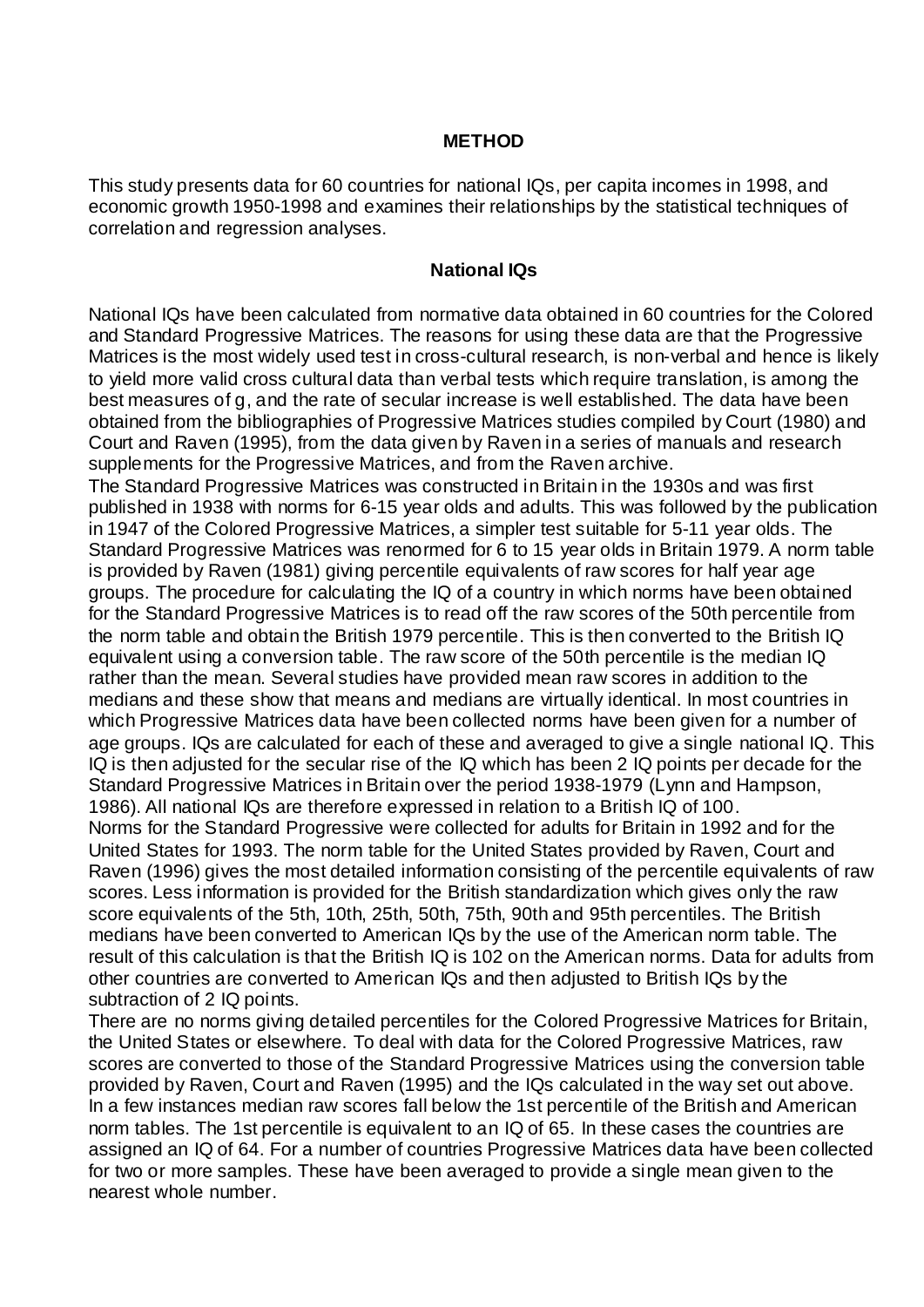The IQ for South Africa has been calculated as follows. The study by Owen (1992) gives the following IQs for the four racial groups. Whites: 94; blacks: 66; coloureds: 82; Indians: 83. The percentages of the four groups in the population are whites: 14%; blacks: 75%; coloreds: 9%; Indians: 2% (Ramsay, 1999, p. 158). Weighting the IQs of the four groups by their percentages in the population gives an IQ for South Africa of 72. The IQ of Singapore has been calculated in the same way by weighting the IQs of the ethnic groups (Malays, Chinese and Indians in Singapore) by their numbers in the population. The data on national IQs are shown in Appendix 1 which gives the IQ, the sample size, the test used (Colored or Standard Progressive Matrices) and the reference. For some countries there are two or more studies of the national IQ. These have been averaged to give mean IQs for these countries.

Because the concept of national IQ is new, it will be useful to examine its reliability and validity. To examine its reliability we have taken the sixteen countries for which there are two or more measures of IQ and calculated the correlation between the two measures. For the countries for which there are more than two measures (Brazil, Hong Kong, India and Mexico) we have used the two extreme values. The correlation between the two measures of national IQ is 0.937. This establishes that the measure of national IQ has high reliability.

To examine the validity of the national IQs we have examined their relation with national measures of educational attainment. This follows the long established methodology of the validation of intelligence tests among individuals by showing that they are positively correlated with test of educational attainment. The measures of education attainment are taken from the second and third international studies of educational achievement in mathematics and science. These data are shown in Table 1 for the countries for which we have IQ measures. The correlations between educational attainment and IQ are shown in the bottom two rows of the table. Five of the six correlations are statistically significant and establish the validity of the measures of national IQ.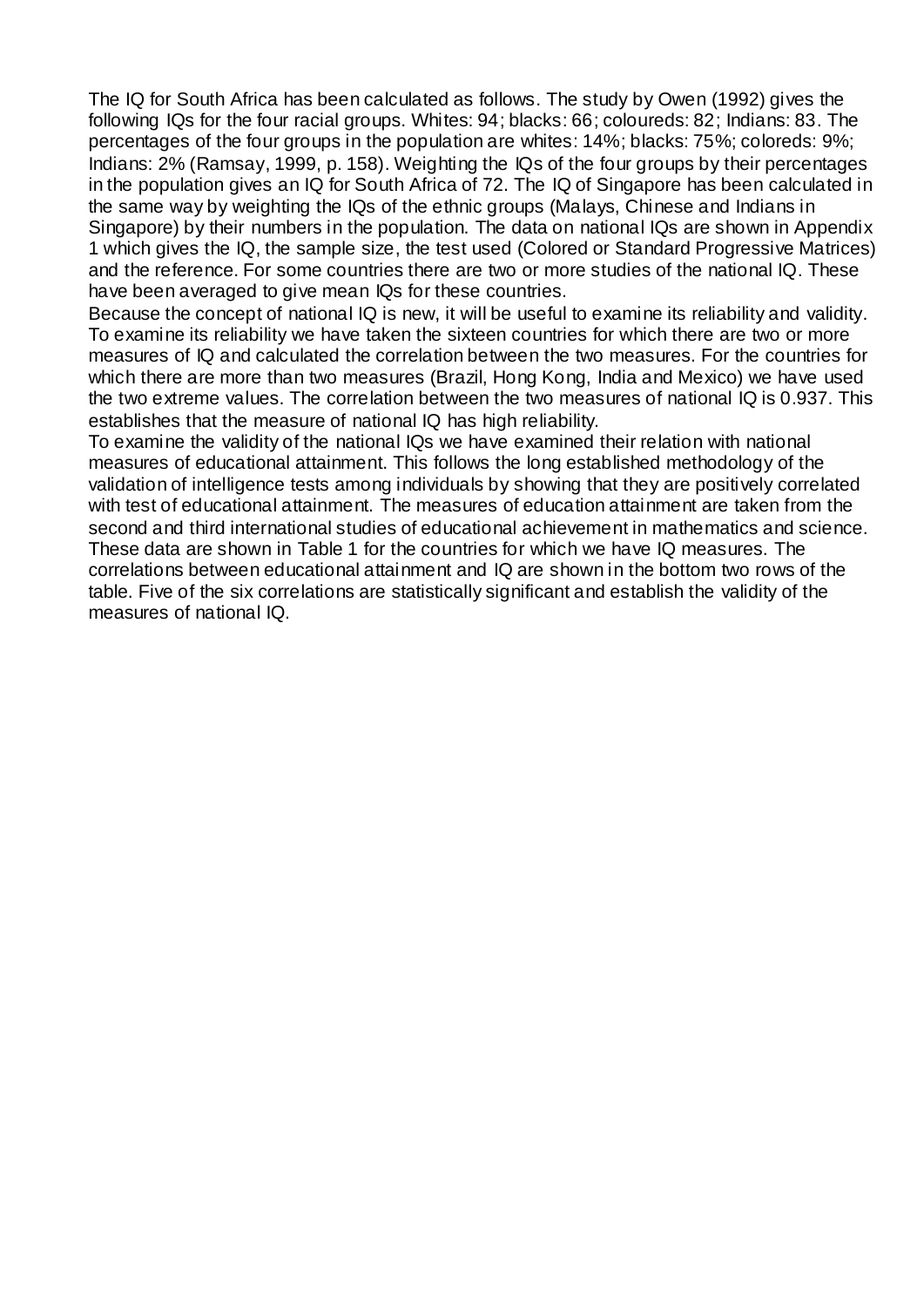| <b>Country</b>   | <b>Math</b>                  | <b>Math</b>              | <b>Math</b>              | <b>Science</b>               | <b>Science</b>               | <b>Science</b> |
|------------------|------------------------------|--------------------------|--------------------------|------------------------------|------------------------------|----------------|
|                  |                              |                          |                          |                              |                              |                |
| Australia        | $\blacksquare$               | 546                      | 530                      | 12.9                         | 562                          | 545            |
| Belgium          | 20.0                         |                          | 546                      | $\overline{a}$               |                              | 511            |
| <b>Britain</b>   | 15.2                         | 513                      | 506                      | 11.7                         | 551                          | 552            |
| Canada           | 18.4                         | 532                      | 527                      | 13.7                         | 549                          | 531            |
| <b>Czech Rep</b> | $\overline{a}$               | 567                      | 564                      | $\blacksquare$               | 557                          | 574            |
| Denmark          | $\overline{a}$               | ÷,                       | 502                      | ÷,                           | $\overline{a}$               | 478            |
| Finland          | 14.1                         | L,                       | $\frac{1}{2}$            | 15.3                         | $\overline{a}$               | $\Box$         |
| France           | 15.2                         | $\blacksquare$           | 538                      | $\qquad \qquad \blacksquare$ | $\blacksquare$               | 498            |
| Germany          |                              |                          | 509                      | $\overline{a}$               | $\ddot{\phantom{1}}$         | 531            |
| Hong Kong        | 16.3                         | 587                      | 588                      | 11.2                         | 533                          | 522            |
| Iran             |                              | 429                      | 428                      | $\blacksquare$               | 415                          | 470            |
| Ireland          |                              | 550                      | 527                      | $\blacksquare$               | 539                          | 538            |
| <b>Israel</b>    | 18.3                         | 531                      | 522                      | $\overline{a}$               | 505                          | 524            |
| Italy            |                              | $\blacksquare$           | L.                       | 13.4                         | $\blacksquare$               | $\Box$         |
| Japan            | 23.8                         | 597                      | 605                      | 15.4                         | 574                          | 571            |
| Korea            | $\overline{a}$               | 611                      | 607                      | 15.4                         | 597                          | 565            |
| Netherlands      | 21.1                         | 577                      | 541                      | $\blacksquare$               | 557                          | 560            |
| New Zealand      | 14.1                         | 499                      | 508                      | $\overline{\phantom{a}}$     | 531                          | 525            |
| Nigeria          | 9.3                          | $\overline{\phantom{0}}$ | $\overline{\phantom{a}}$ | $\overline{\phantom{a}}$     | $\qquad \qquad \blacksquare$ |                |
| Philippines      | $\overline{a}$               | $\overline{\phantom{a}}$ | $\blacksquare$           | 9.5                          | $\overline{\phantom{a}}$     | $\blacksquare$ |
| Poland           | ÷,                           | $\blacksquare$           | $\blacksquare$           | 11.9                         | $\blacksquare$               | $\mathbf{r}$   |
| Portugal         | $\qquad \qquad \blacksquare$ | 475                      | 454                      |                              | 480                          | 480            |
| Romania          | $\overline{a}$               | $\blacksquare$           | 482                      | $\overline{\phantom{a}}$     | $\blacksquare$               | 486            |
| Russia           | $\ddot{\phantom{a}}$         | $\blacksquare$           | 535                      | $\overline{a}$               | $\overline{a}$               | 538            |
| Singapore        | $\qquad \qquad \blacksquare$ | 625                      | 643                      | 11.2                         | 547                          | 607            |
| Slovak Rep       | $\overline{a}$               | $\overline{a}$           | 547                      | ÷,                           | $\overline{a}$               | 544            |
| Slovenia         | $\overline{a}$               | 552                      | 541                      | $\blacksquare$               | 546                          | 560            |
| S. Africa        | $\blacksquare$               | $\overline{\phantom{a}}$ | 354                      | ÷,                           | $\overline{\phantom{a}}$     | 326            |
| Spain            | ÷,                           | $\blacksquare$           | 487                      | ÷,                           | $\blacksquare$               | 517            |
| Switzerland      | $\blacksquare$               |                          | 545                      | $\overline{\phantom{a}}$     | $\overline{\phantom{a}}$     | 522            |
| Thailand         | $\overline{13.1}$            | 490                      | 522                      | $\overline{\phantom{a}}$     | 473                          | 525            |
| U.S.A.           | 15.1                         | 545                      | 500                      | 13.2                         | 565                          | 534            |

# **Table 1. National Attainments in Math and Science**

| $\mathbf{r}$<br>$\alpha$ rr $\epsilon$<br>with<br>lation. | -- -<br>76<br>$\cdot$ $\circ$ | $\sim$ $\sim$ $\sim$<br><sub>00</sub> | 1<br>'66 | $-$<br>4 | റററ<br>$\cdot\circ\circ$ | 60 <sup>c</sup><br>.vzo |
|-----------------------------------------------------------|-------------------------------|---------------------------------------|----------|----------|--------------------------|-------------------------|
| $\cdot$ $\sim$<br>$\sim$<br>Significance                  | $\cdot$                       | .001                                  | .001     | . .      | .001                     | .001                    |

# **Notes:**

Column 1.

13 year olds, Second International Study of Mathematical Achievement, 1982 (Baker and Jones, 1993).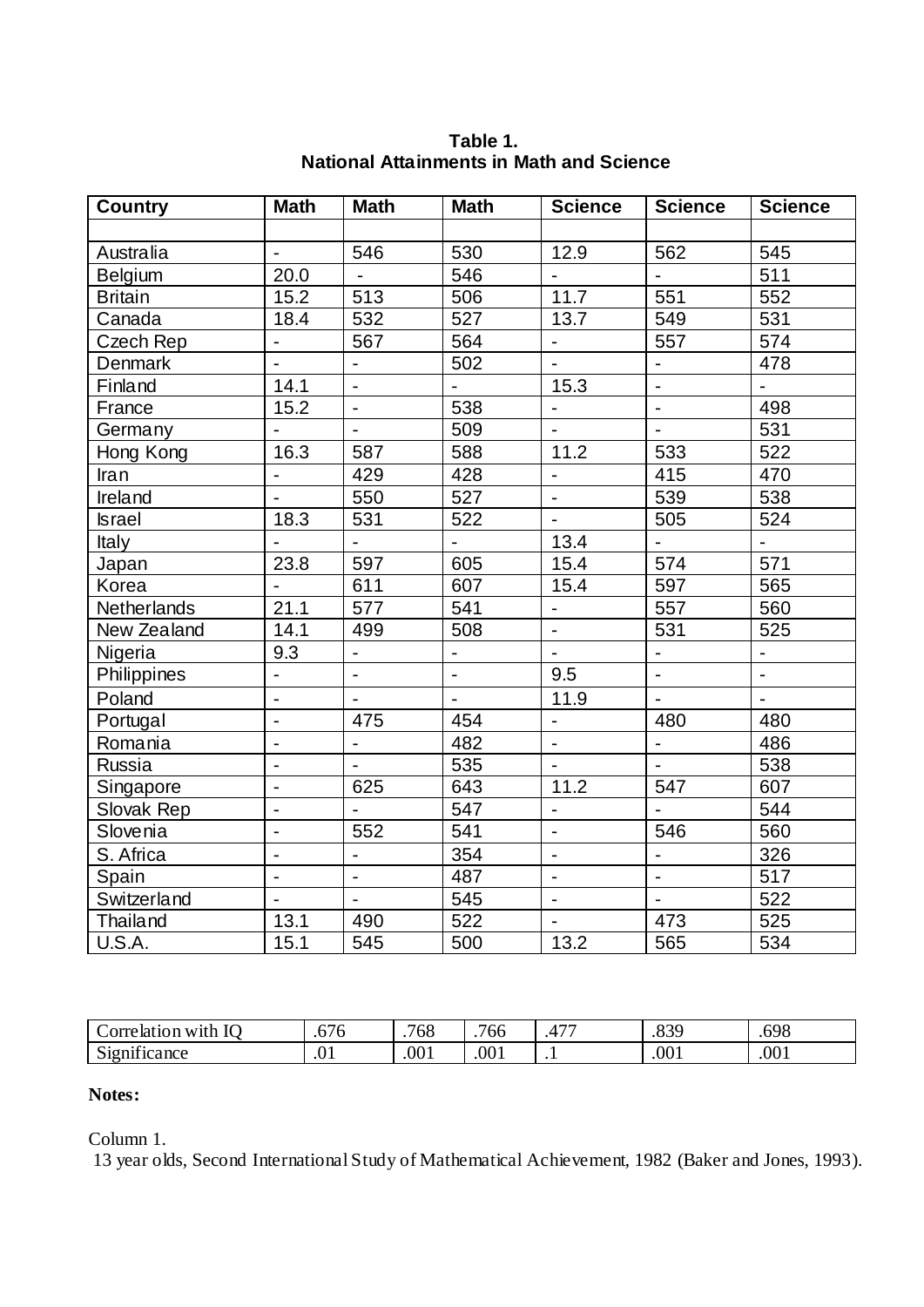Column 2.

10 year olds, Third International Mathematics and Science Study, 1994-5 (Mullis, 1997).

Column 3.

14 year olds, Third International Mathematics and Science Study, 1994-5, (Benton et al., 1996a).

Column 4.

10 year olds, Second International Study of Science Achievement, 1985 (IEA, 1988).

Column 5.

10 year olds. Third International Mathematics and Science Study, 1994-5 (Martin et al., 1997).

Column 6.

14 year olds, Third International Mathematics and Science Study, 1994-5 (Benton et al., 1996b).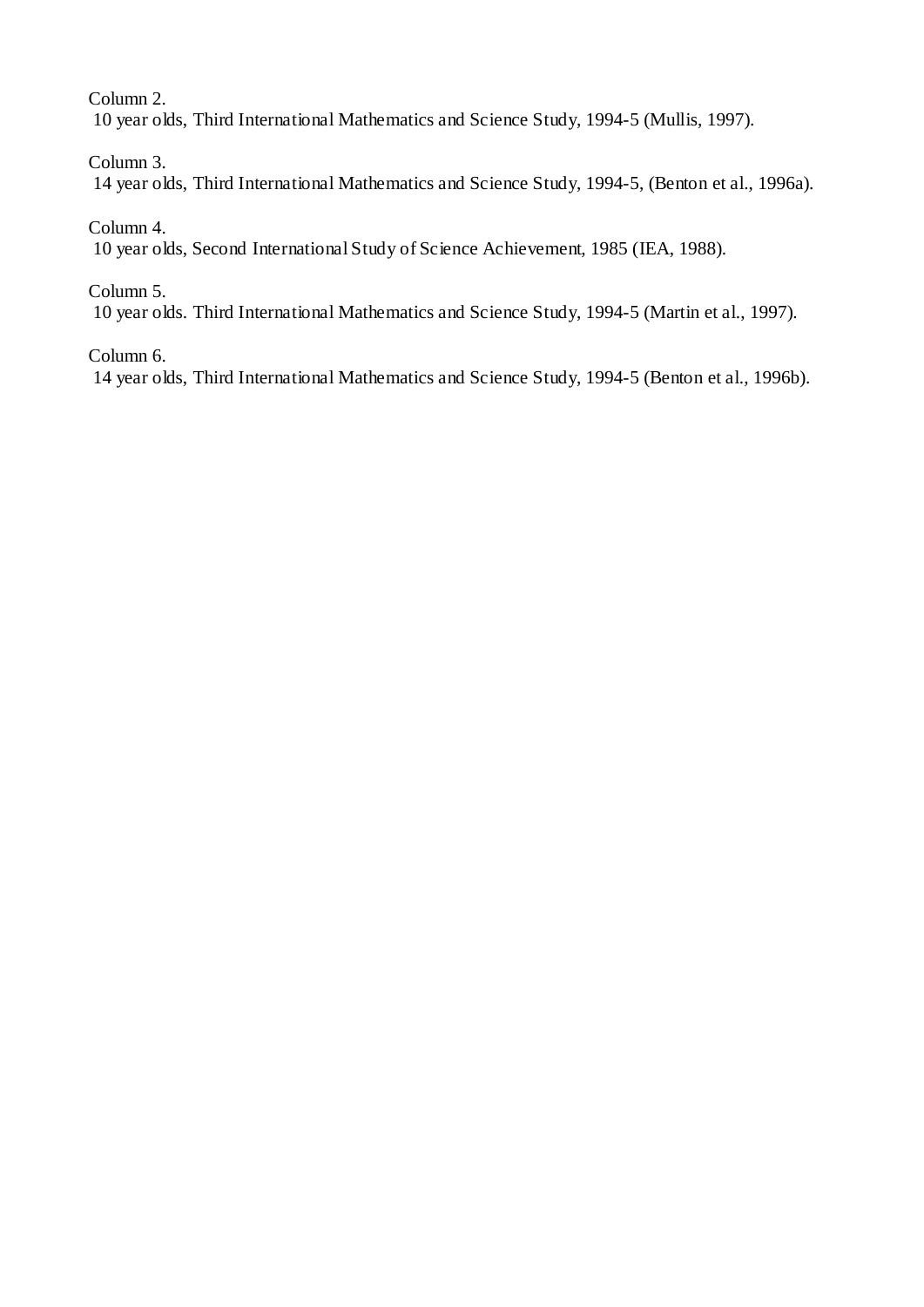## **National Wealth and Rates of Economic Growth**

National wealth is measured by per capita national income. Strictly speaking, national wealth and national per capita income are different concepts because national wealth consists of the value of capital stock, whereas income is income, so we use the term national wealth in the general sense in which people speak of rich countries and poor countries. We use two alternative measures of national income: per capita GNP in US dollars and real GDP per capita in US dollars. The second measure is calculated on the basis of the purchasing power parity of the country's currency. It is intended "to make more accurate international comparisons of GDP and its components than those based on official exchange rates, which can be subject to considerable fluctuation" (Human Development Report, 1997, p. 239). For some countries data on per capita GNP and real GDP per capita can differ considerably from each other. The basic difference between GNP and GDP is that GDP comprises the total output of goods and services for final use produced by an economy by both residents and non-residents within the geographical boundaries of a nation, whereas GNP comprises GDP plus income from abroad, which is the income residents receive from abroad, less similar payments made to nonresidents who contribute to the domestic economy. The difference between GNP and GDP is relatively small for most countries - much smaller than difference between GNP and real GDP but in some cases it can be quite substantial (see Gardner, 1998, pp. 22-23; Human Development Report 1999, p. 254; World Development Report 1999/2000, p. 274). Most data on per capita GNP are taken from the World Bank's World Development Report 1999/2000 and all data on real GDP per capita from the United Nations Development Program's (UNDP) Human Development Report 2000. Sources of supplementary data are given at the foot of **Appendix 2**. Data for per capita GNP and real GDP per capita used in this paper are for the year 1998. These are the latest data available to us at the time of writing. These data for per capita incomes are shown in **Appendix 2** for the same countries as in **Appendix 1**. However, in **Appendix 2** the United Kingdom replaces Britain in **Appendix 1**. Economic growth rates are measured as percentage increases in per capita GNP and per

capita GDP. Consistent national differences in economic growth rates over many decades are responsible for contemporary national differences in GNP and GDP. Our hypothesis that national differences in IQ are a cause of contemporary national differences in GNP and GDP entails the prediction that national IQs should be positively correlated with long term rates of economic growth. We present two tests of this prediction. First, we examine the correlation between national IQs and economic growth rates of per capita GDP over the period 1950-1990 using the per capita GDP data given by Maddison (1995) for 54 of the countries in our sample. Second, we examine the correlation between national IQs and economic growth rates of per capita GNP over the period 1976-1998 using per capita GNP data given in the World Bank's World Development Reports. From these data we have calculated the percentage changes of per capita GDP over the period 1950-90 and per capita GNP over the period 1976-98.

These figures are given in **Appendix 2**.

# **RESULTS**

We examine first the correlations between national IQs and the two measures of national per capita income. These are presented in Table 2. It shows that the two measures of per capita national income are highly intercorrelated (.945). It also shows that the correlations between national IQs and the two measures of per capita national income are strongly positive as hypothesized. The national IQs are correlated .706 with per capita GNP and .757 with per capita real GDP. Both correlations are statistically significant at p<.001. We examine next the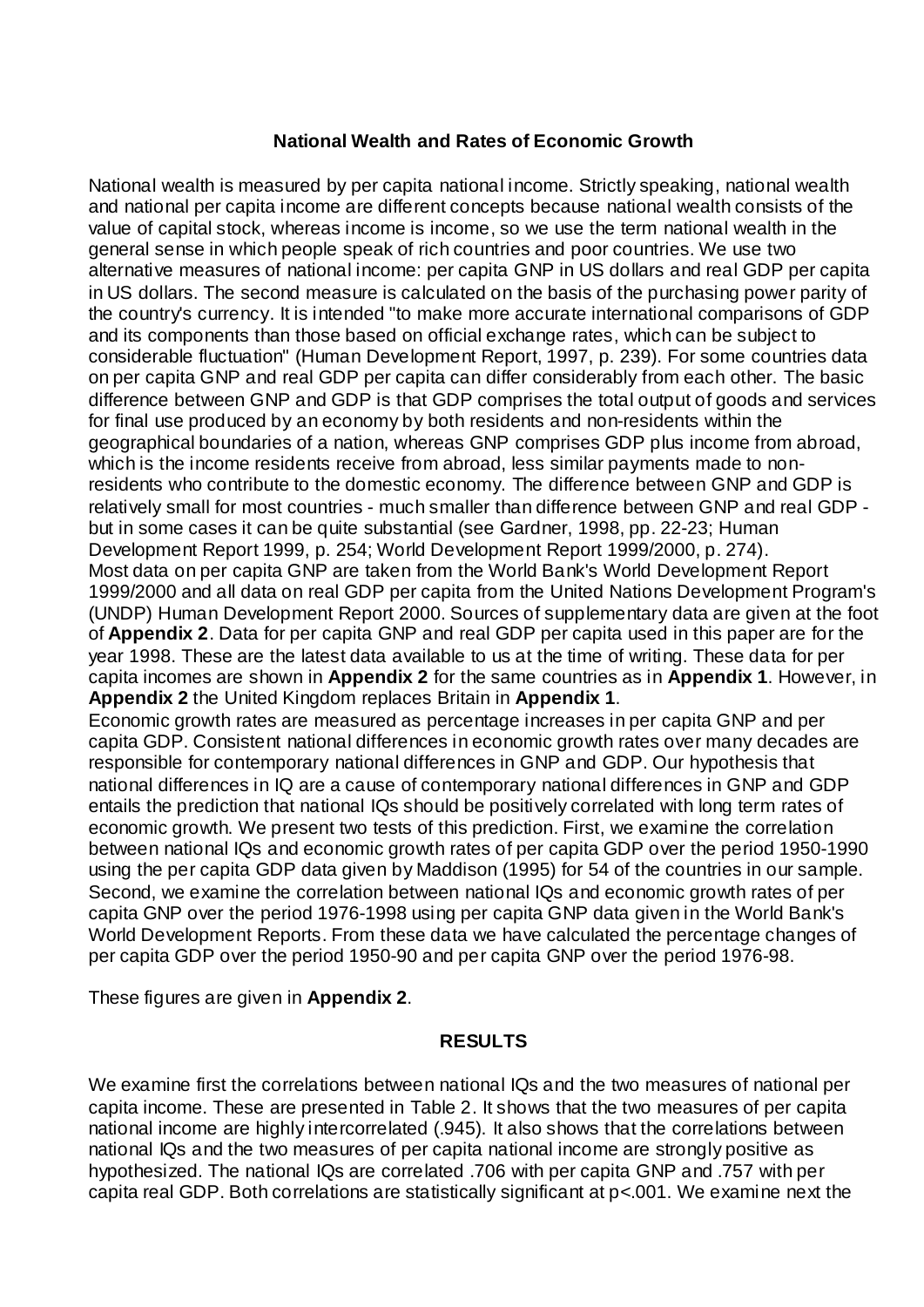relation between national IQs and rates of economic growth. The correlation between national IQs and economic growth rates of GDP per capita over the period 1950-1990 is .605 (N=54, p<.001). The correlation between national IQs and economic growth rates of per capita GNP over the period 1976-1998 is .643 (N=56, p<.001).

It has been suggested by a referee that the mean IQs of sub-Saharan African countries are so low that they cannot be valid and that they spuriously inflate the correlations between the national IQs and the measures of per capita income and economic growth. We believe that we have to some degree met this point by showing in Table 1 that attainment in mathematics in Nigeria and South Africa is well below that in the rest of the world and that this goes some way to establishing the validity of the IQs for the countries of sub-Saharan Africa. Nevertheless to meet this point more fully we have excluded the 15 African countries and rerun the calculations. The results are that the correlation of IQ and per capita GNP 1998 falls from .706 to .625; the correlation of IQ and real GDP per capita falls from .757 to .586; the correlation of IQ and economic growth per capita GDP 1950-90 falls from .605 to .600; and the correlation of IQ and economic growth per capita GNP 1976-98 falls from .643 to .513. Thus the exclusion of the 15 African countries reduces the correlations to some degree, as would be expected with the reduction of variance in the reduced sample, but all four correlations remain substantial and statistically significant at p<.001. We are forced to conclude that the exclusion of the 15 countries of sub-Saharan Africa makes no significant difference to the associations between national IQs and economic growth.

It has been pointed out that correlation analysis does not establish causality because of the fact that correlations merely measure covariation. Let us conseder what causality presupposes. Manheim and Rich (1986: 21-22) say that it is justified to postulate causal relationships only when four conditions are simultaneously met: First, the postulated cause and effect must change together, or covary. Second, the cause must precede the effect. Third, we must be able to identify a causal linkage between the supposed cause and effect. Fourth, the covariance of the cause and effect phenomena must not be due to their simultaneous relationship to some other third factor. We think that the relationship between national IQ and the measures of per capita income and economic growth meets these requirements quite well. First, correlations indicate that the postulated cause and effect change together. Second, because differences in national IQs are partly genetic, they have certainly preceded contemporary differences in economic conditions. Third, the causal linkage between the hypothesized cause and effect will be discussed and explained in the next section. Fourth, it is highly improbable that the observed covariance between cause and effect could be due to any third factor. This last requirement will be discussed in greater detail in the next section. Consequently, we are quite confident that the relationship is causal.

Although the correlations between national IQs and the measures of per capita income are high, there are some countries which have much higher per capita incomes than would be expected from their national IQs and other countries whose national per capita incomes are much lower than expected. To examine these anomalies a regression analysis has been carried out to disclose which countries deviate most from the regression line. This analysis is limited to the regression of real GDP per capita 1998 on IQ. Real GDP per capita 1998 was selected for this analysis because real GDP per capita (purchasing power parity) can be regarded as a more valid measure of living standards than per capita GNP and because the correlation between national IQs and real GDP per capita is stronger than the correlation between national IQs and per capita GNP (see Table 2). The results of regression analysis are given in Table 3.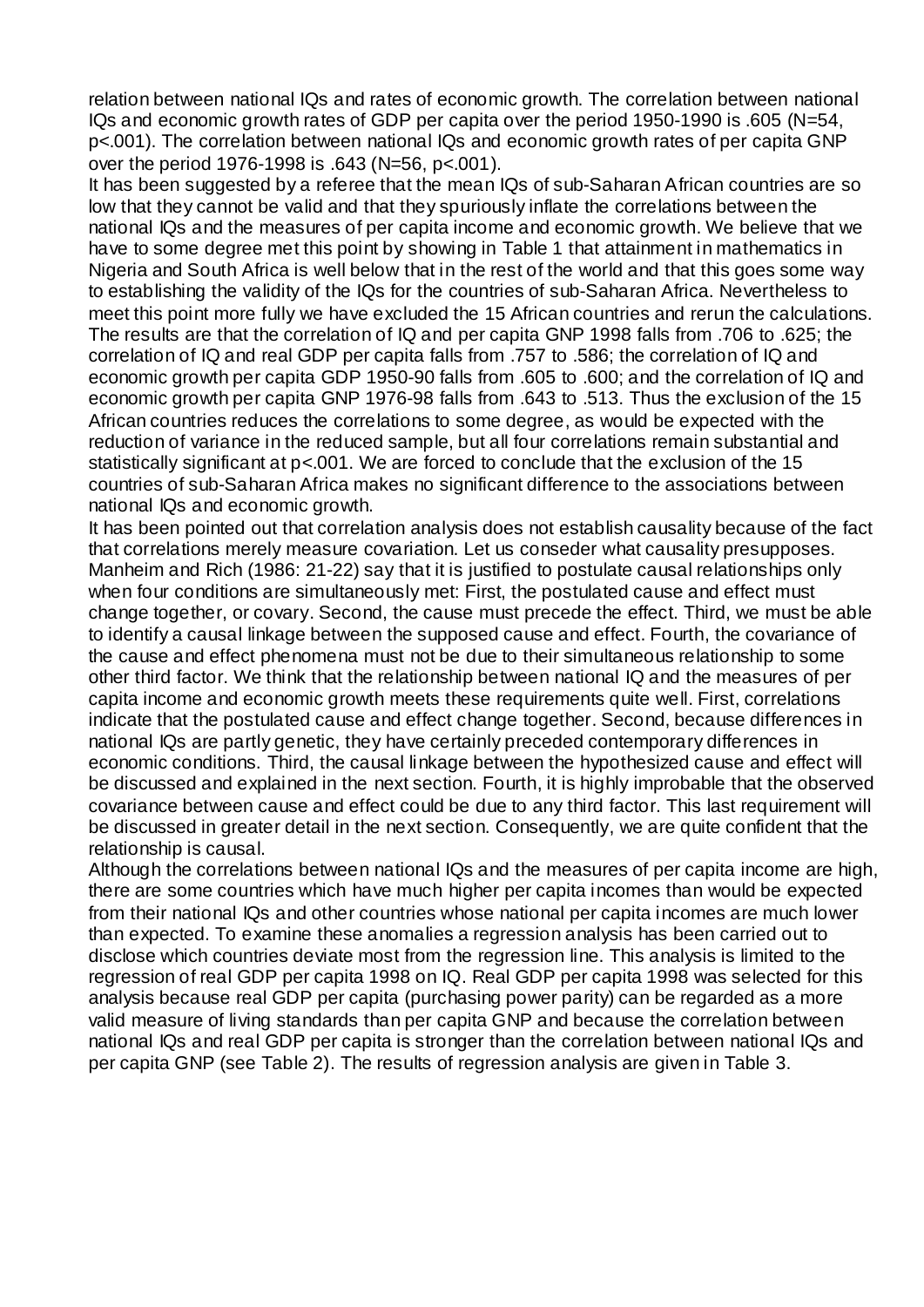# **Table 2. Inter correlations of National IQs, Two Measures of Per Capita National Income and Two Measures of Economic Growth in 53-60 Countries**

| <b>Variable</b>             | 1 | $\mathbf 2$ | 3      | 4      | 5      | 6 |
|-----------------------------|---|-------------|--------|--------|--------|---|
|                             |   |             |        |        |        |   |
| <b>National IQ</b>          |   | .706        | .757   | .605   | .643   |   |
|                             |   | $N=60$      | $N=58$ | $N=54$ | $N=56$ |   |
|                             |   |             |        |        |        |   |
| 2 Per capita GNP 1998       |   |             | .945   | .402   | .519   |   |
|                             |   |             | $N=58$ | $N=54$ | $N=56$ |   |
|                             |   |             |        |        |        |   |
| 3 Real GDP per cap 1998     |   |             |        | .411   | .560   |   |
|                             |   |             |        | $N=53$ | $N=55$ |   |
|                             |   |             |        |        |        |   |
| 4 Growth per cap GDP 1950-9 |   |             |        |        | .804   |   |
|                             |   |             |        |        | $N=54$ |   |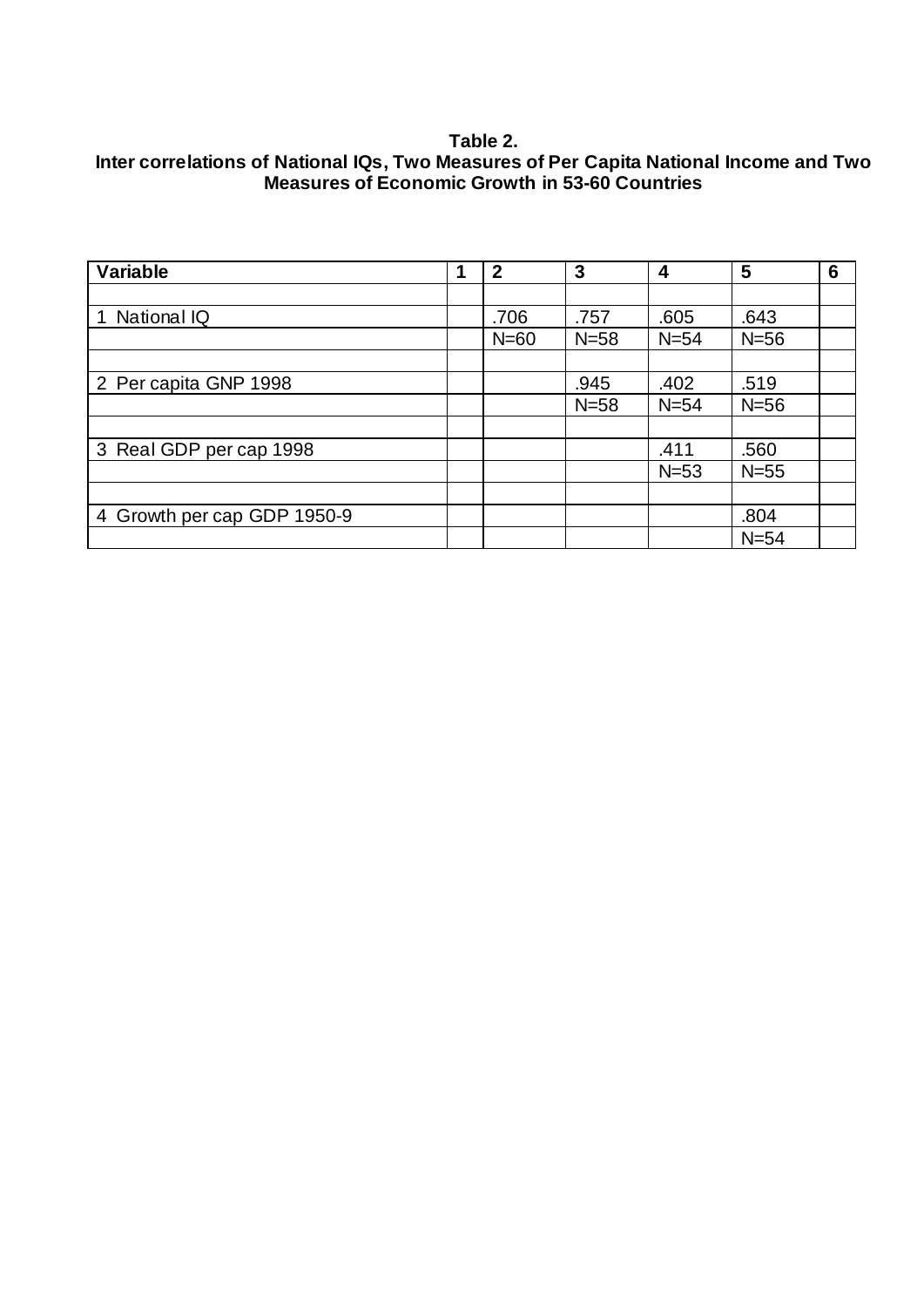# **Table 3. The Results of Regression Analysis of Real GDP Per Capita 1998 on IQ for 58 Countries**

|                | Country             | IQ  | <b>Real GDP</b> | <b>Per Residual</b> | <b>Fitted</b> |
|----------------|---------------------|-----|-----------------|---------------------|---------------|
|                |                     |     | cap 1998        | <b>GDP-98</b>       | <b>GDP-98</b> |
|                |                     |     |                 |                     |               |
| $\mathbf{1}$   | Argentina           | 96  | 12013           | $-3017$             | 15030         |
| $\overline{2}$ | Australia           | 99  | 22452           | 5799                | 16653         |
| 3              | Belgium             | 99  | 23223           | 6570                | 16653         |
| $\overline{4}$ | <b>Brazil</b>       | 87  | 6625            | $-3534$             | 10159         |
| 5              | Canada              | 97  | 23582           | 8011                | 15571         |
| 6              | China               | 98  | 3105            | $-13007$            | 16112         |
| $\tau$         | Congo (Brazzaville) | 73  | 995             | $-1587$             | 2582          |
| $8\,$          | Congo (Zaire)       | 68  | 822             | 946                 | $-124$        |
| 9              | Croatia             | 90  | 8749            | $-5033$             | 11782         |
| 10             | Cuba                | 85  | 3967            | $-5109$             | 9076          |
| 11             | Czech Republic      | 98  | 12362           | $-3750$             | 16112         |
| 12             | Denmark             | 97  | 24218           | 8647                | 15571         |
| 13             | Egypt               | 83  | 3041            | $-4953$             | 7994          |
| 14             | Ethiopia            | 67  | 574             | 1239                | $-665$        |
| 15             | Finland             | 98  | 20847           | 4735                | 16112         |
| 16             | France              | 97  | 21175           | 5604                | 15571         |
| 17             | Germany             | 103 | 22169           | 3351                | 18818         |
| $18\,$         | Ghana               | 62  | 1735            | 5106                | $-3371$       |
| 19             | Guinea              | 70  | 1782            | 824                 | 958           |
| 20             | Hong Kong           | 107 | 20763           | $-220$              | 20983         |
| 21             | India               | 82  | 2077            | $-5376$             | 7453          |
| 22             | Iran                | 84  | 5121            | $-3414$             | 8535          |
| 23             | Iraq                | 87  | 3197            | $-6962$             | 10159         |
| 24             | Ireland             | 87  | 21482           | 11323               | 10159         |
| 25             | Israel              | 90  | 17301           | 5519                | 11782         |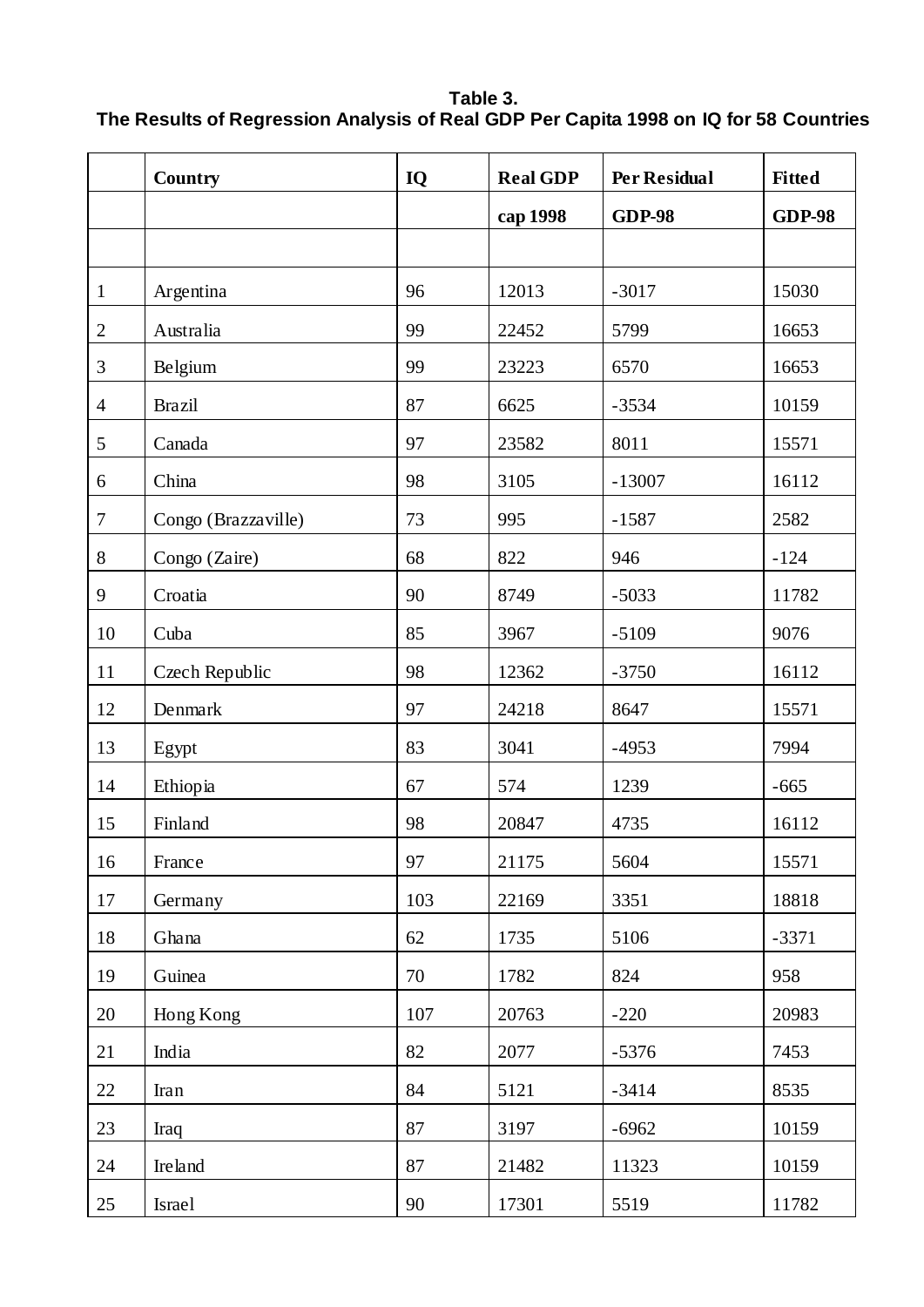| 26 | Italy        | 103 | 20585                    | 1767                     | 18818                    |
|----|--------------|-----|--------------------------|--------------------------|--------------------------|
| 27 | Japan        | 110 | 23257                    | 651                      | 22606                    |
| 28 | Kenya        | 72  | 980                      | $-1061$                  | 2041                     |
| 29 | Korea, South | 106 | 13478                    | $-6964$                  | 20442                    |
| 30 | Malaysia     | 92  | 8137                     | $-4728$                  | 12865                    |
| 31 | Mexico       | 88  | 7704                     | $-2996$                  | 10700                    |
| 32 | Netherlands  | 100 | 22176                    | 4982                     | 17194                    |
| 33 | New Zealand  | 101 | 17288                    | $-448$                   | 17736                    |
| 34 | Nigeria      | 69  | 795                      | 378                      | 417                      |
| 35 | Peru         | 76  | 4282                     | 76                       | 4206                     |
| 36 | Philippines  | 86  | 3555                     | $-6063$                  | 9618                     |
| 37 | Poland       | 92  | 7619                     | $-5246$                  | 12865                    |
| 38 | Portugal     | 91  | 14701                    | 2377                     | 12324                    |
| 39 | Puerto Rico  | 84  | $\overline{\phantom{0}}$ | $\qquad \qquad -$        |                          |
| 40 | Qatar        | 78  | 20987                    | 15699                    | 5288                     |
| 41 | Romania      | 94  | 5648                     | $-8299$                  | 13947                    |
| 42 | Russia       | 96  | 6450                     | $-8580$                  | 15030                    |
| 43 | Sierra Leone | 67  | 458                      | 1123                     | $-665$                   |
| 44 | Singapore    | 103 | 24210                    | 5392                     | 18818                    |
| 45 | Slovakia     | 98  | 9699                     | $-6413$                  | 16112                    |
| 46 | Slovenia     | 96  | 14293                    | $-737$                   | 15030                    |
| 47 | South Africa | 72  | 8488                     | 6447                     | 2041                     |
| 48 | Spain        | 96  | 16212                    | 1182                     | 15030                    |
| 49 | Sudan        | 72  | 1394                     | $-647$                   | 2041                     |
| 50 | Switzerland  | 101 | 5161                     | 7776                     | 17736                    |
| 51 | Taiwan       | 104 | $\overline{\phantom{a}}$ | $\overline{\phantom{0}}$ | $\overline{\phantom{a}}$ |
| 52 | Tanzania     | 74  | 480                      | $-2643$                  | 3123                     |
| 53 | Thailand     | 91  | 5456                     | $-6868$                  | 12324                    |
| 54 | Turkey       | 90  | 6422                     | $-5360$                  | 11782                    |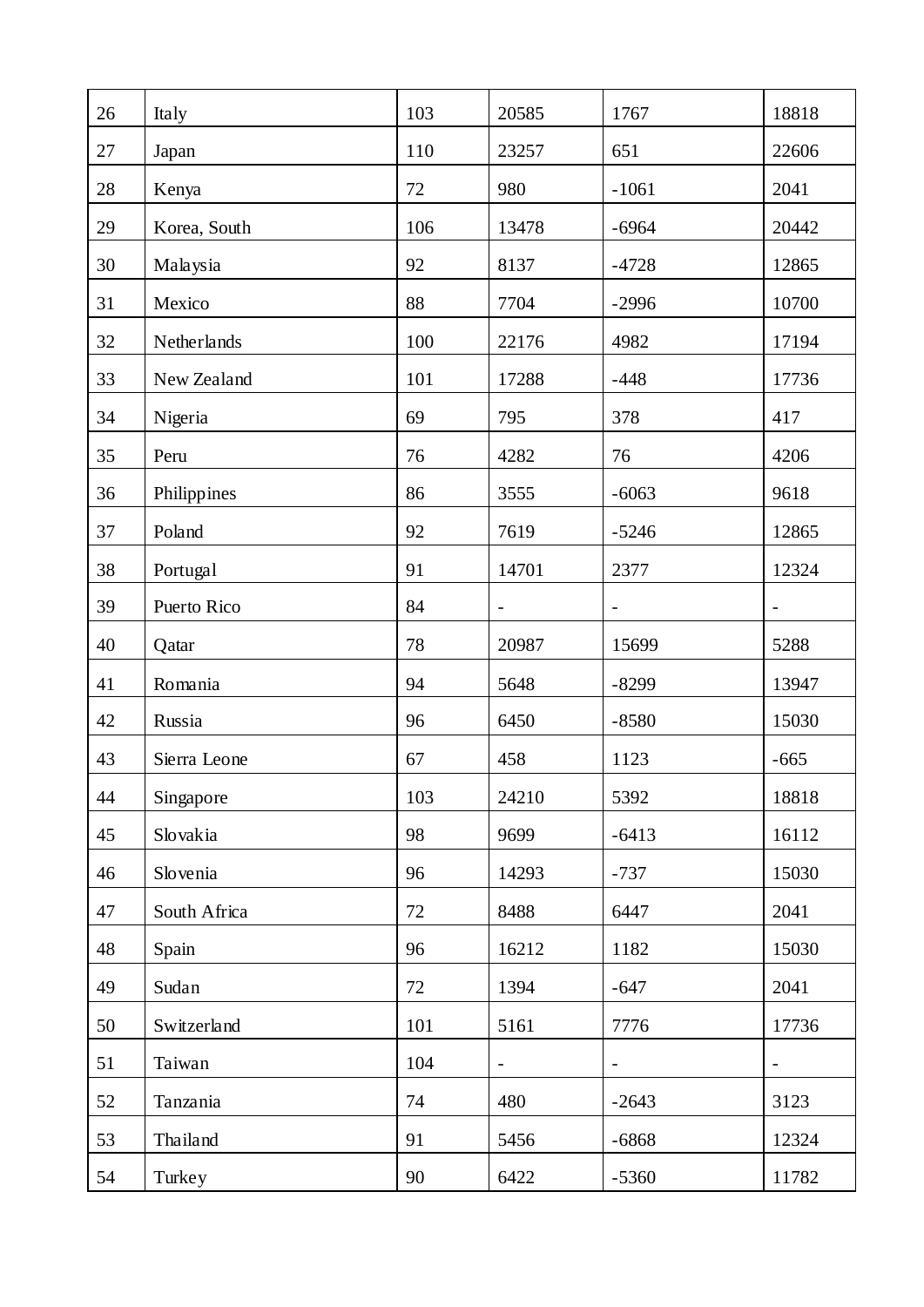| 55 | Uganda               | 73  | 1074  | $-1508$ | 2582  |
|----|----------------------|-----|-------|---------|-------|
| 56 | United Kingdom       | 100 | 20336 | 3142    | 17194 |
| 57 | <b>United States</b> | 98  | 29605 | 13493   | 16112 |
| 58 | Uruguay              | 96  | 8623  | $-6407$ | 15030 |
| 59 | Zambia               | 75  | 719   | $-2945$ | 3664  |
| 60 | Zimbabwe             | 70  | 2669  | 1711    | 958   |

Table 3 shows how much individual countries deviate from the regression line, which represents the average relationship between national IQs and real GDP per capita in 1998. "Fitted GDP" indicates the predicted value of real GDP per capita in 1998. If the correlation between IQs and Real GDP per capita were perfect, all countries would be at the regression line and all residuals would be zero. Because the correlation (0.757) is not perfect, all countries deviate to some extent from the regression line. The residuals indicate the size and direction of the deviations. Positive residuals indicate that nations have higher real GDP per capita than is predicted on the basis of the average relationship between IQs and real GDP per capita, while negative residuals indicate that their per capita incomes are lower than expected. The sum of "Residual GDP" and "Fitted GDP" is always the same as the actual value of real GDP per capita given in Table 3. There is no natural distinction between countries with large and small deviations. Because one standard error of estimate is 5,583 real GDP per capita dollars in this regression analysis, it is reasonable to regard as highly deviating cases all countries for which positive or negative residuals are larger than 6,000. Positive residuals are large for eight countries: Belgium, Canada, Denmark, Ireland, Qatar, South Africa, Switzerland and the United States. Negative residuals are large for nine countries: China, Iraq, South Korea, the Philippines, Romania, Russia, Slovakia, Thailand and Uruguay. We consider the explanations for these anomalies in the discussion.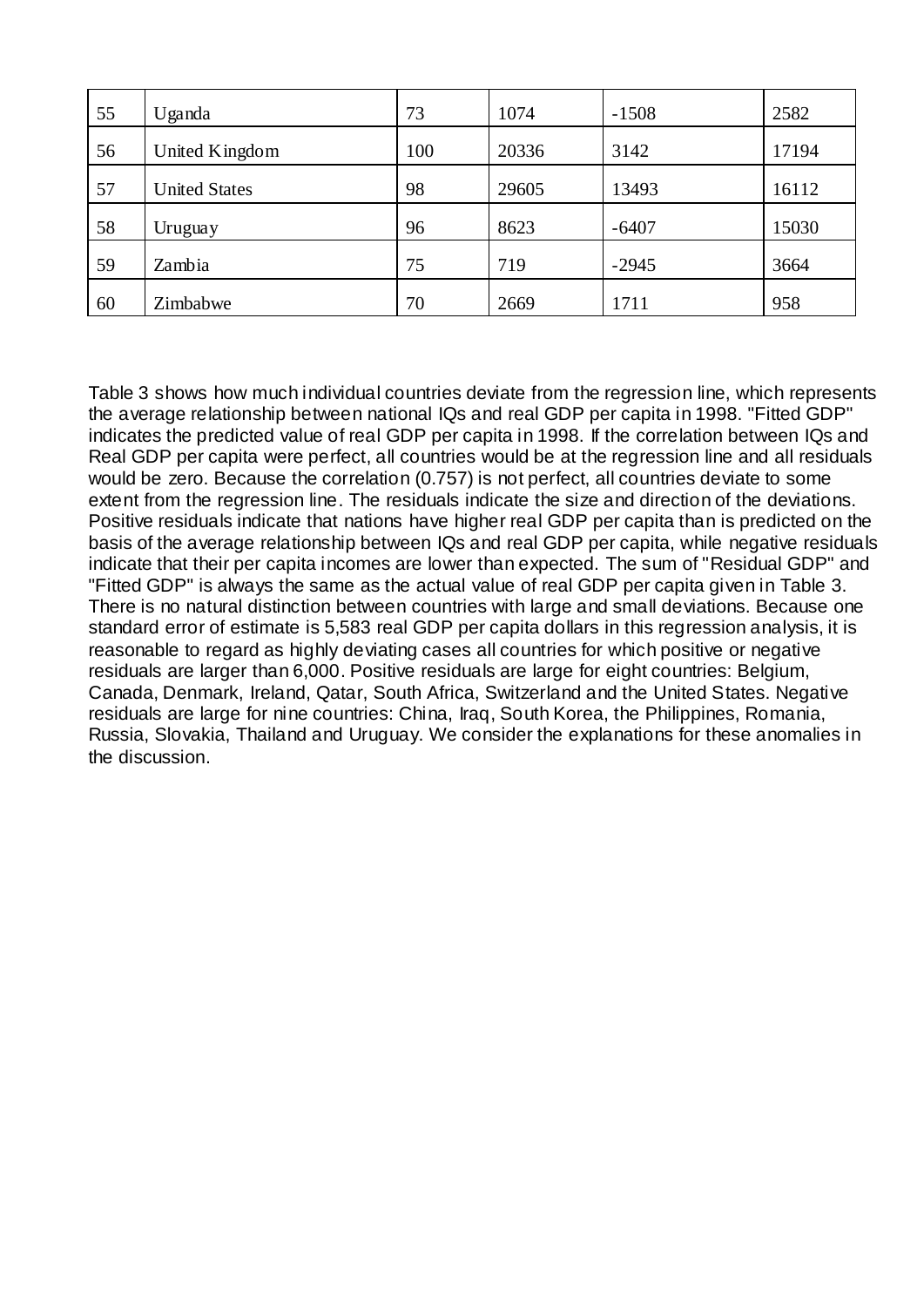# **DISCUSSION**

The hypotheses examined in this study have been that national per capita incomes and rates of economic growth would be positively correlated with national IQs. These hypotheses have been confirmed by strong correlations that are at a high level of statistical significance for both GNP and GDP. If we adopt a one way causal model that national IQs are a determinant of national per capita incomes and rates of economic growth, the results show that national IQ explains 57 percent of the variance of real GDP per capita 1998 and 50 percent of the variance of GNP per capita 1998. National IQ also explains 37 percent of the variance in economic growth of per capita GDP 1950-90 and 41 percent of the variance in economic growth of per capita GNP 1976-98.

There are two reasons why we consider that a causal effect of national IQ on per capita incomes and rates of economic growth is the most reasonable theory to explain the correlations. First, this theory is a corollary of an already established body of theory and data showing that IQ is a determinant of income among individuals, the evidence for which has been reviewed in the introduction. IQs measured in childhood are strong predictors of IQs in adolescence and these are predictors of earnings in adulthood. The most reasonable interpretation of these associations is that IQ is a determinant of earnings. From this it follows that groups with high IQs would have higher average incomes than groups with low IQs because groups are aggregates of individuals. This prediction has already been confirmed in the studies of the positive relationship between IQs and per capita incomes among the American states and among the regions of the British Isles, France and Spain, as noted in the introduction. The positive relation between IQ and income is so well established that it can be designated a law, of which the finding that national IQs are positively related to national per capita incomes is a further instance.

Second, there is a straightforward explanation for the positive association between IQ and incomes at both the individual and population level. The major reason for this association is that people with high IQs can acquire complex skills that command high earnings and that cannot be acquired by those with low IQs. Nations whose populations have high IQs tend to have efficient economies at all levels from top and middle management through skilled and semi-skilled workers. These nations are able to produce competitively goods and services for which there is a strong international demand and for which there is therefore a high value, and that cannot be produced by nations whose populations have low IQs. In addition, nations whose populations have high IQs will have intelligent and efficient personnel in services and public sector employment that contributes indirectly to the strength of the economy such as teachers, doctors, scientists and a variety of public servants responsible for the running of telephones, railroads, electricity supplies and other public utilities. Finally, nations whose populations have high IQs are likely to have intelligent political leaders who manage their economies effectively. Skilled economic management is required to produce the right conditions for economic growth, such as keeping interest rates at the optimum level to produce full employment with minimum inflation, maintaining competition, preventing the growth of monopolies, controlling crime and corruption, and promoting education, literacy and numeracy and vocational training. While we consider that a causal effect of national intelligence on per capita income and rates of economic growth is the most reasonable model for an explanation of the data, there are two other possible explanations that deserve consideration. The first of these is that there is no direct causal relation between national IQs and per capita incomes and growth rates and the correlation between them is due to some third factor affecting all three. Although this is a theoretical possibility and needs to be mentioned, we do not think it is possible to formulate a plausible theory of this kind.

Second, it might be argued that national per capita incomes are a cause of national differences in IQs. This argument would state that rich nations provide advantageous environments to nurture the intelligence of their children in so far as they are able to provide their children with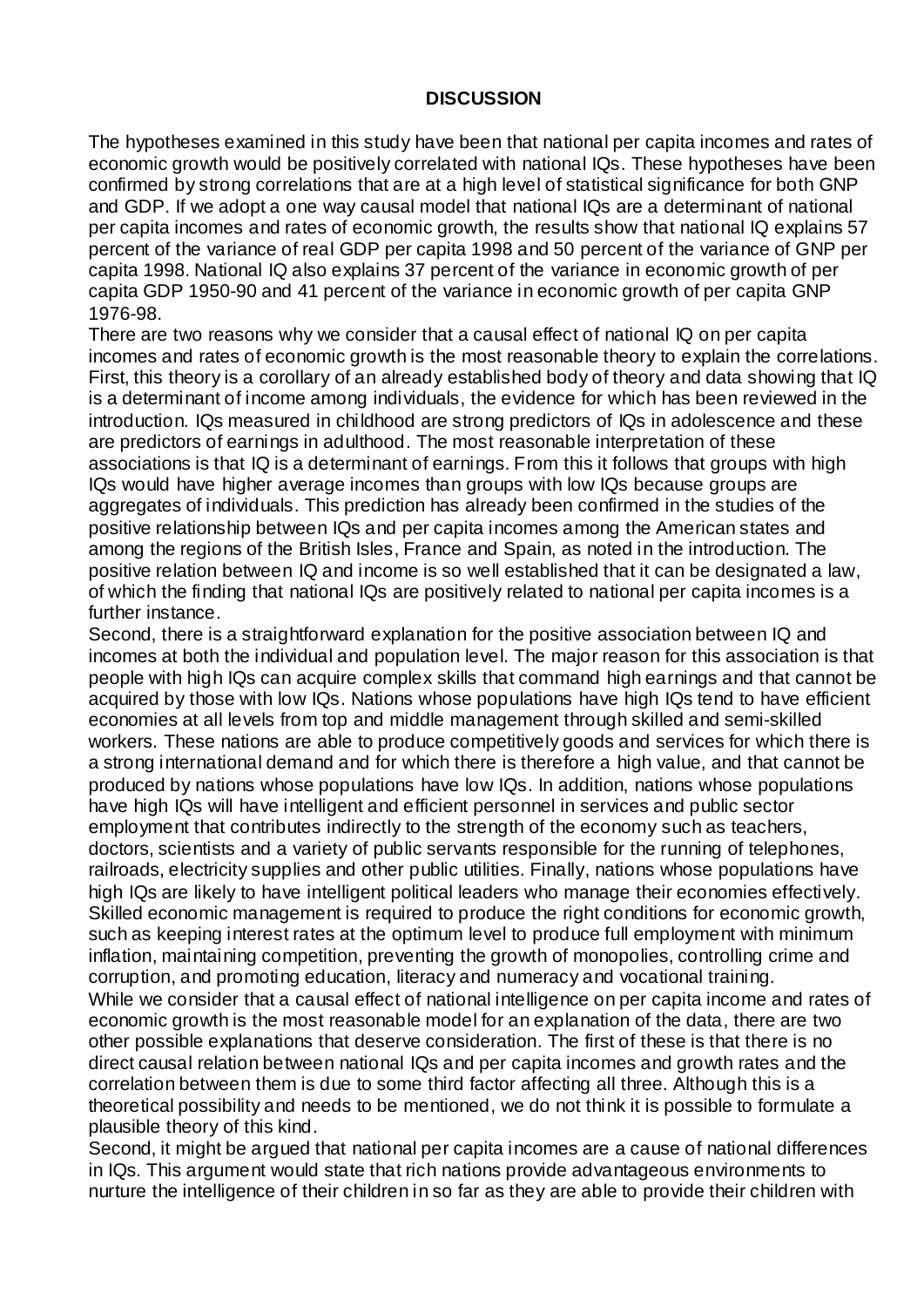better nutrition, health care, education and whatever other environmental factors have an impact on intelligence, the nature of which is discussed in Neisser (1998). Intelligence has increased considerably in many nations during the twentieth century and there is little doubt that these increases have been brought about by environmental improvements, which have themselves occurred largely as a result of increases in per capita incomes that have enabled people to give their children better nutrition, health care, education and the like. Such a theory has some plausibility but it cannot explain the totality of the data. Countries like Japan, South Korea, Taiwan and Singapore had high IQs in the 1960s when they had quite low per capita incomes and the same is true of China today. Nevertheless, the model of national differences in IQ as a major determinant of economic growth and per capita incomes should probably be supplemented by the postulation of a small positive feedback in which national per capita income has some impact on the population's IQ.

Our results are based on a sample of 60 nations out of approximately 185 nations of significant size in the world. We believe that the sample can be regarded as relatively well representative of the totality of nations because all categories of nations are well represented including the economically developed "First World" market economies of North America, Western Europe, Australia and New Zealand; the "Second World" former communist nations of Russia and Eastern Europe; the "Third World" economically developing but impoverished nations of South Asia, sub-Saharan Africa and the Caribbean; and the residual categories of Latin America and East Asia. If the representativeness of our sample is accepted, our results indicate that slightly over half the variance in national per capita income in the contemporary world is attributable to national differences in IQ. However, it should be noted that correlations are somewhat lower in the total group of 185 countries (see Lynn and Vanhanen, 2002). The difference in correlations implies that this sample of 60 nations is probably slightly biased.

The regression analysis suggests that a major additional factor is the economic form of organisation consisting of whether countries have market or socialist economies. The countries that have the largest positive residuals and therefore have higher per capita income than would be predicted from their IQs are Australia, Belgium, Canada, Denmark, France, Ireland, Israel, Qatar, Singapore, South Africa, Switzerland and the United States. With the exception of Qatar and South Africa, all of these are technologically highly developed market economy countries and their higher than predicted per capita incomes can be attributed principally to this form of economic organisation. Qatar's exceptionally high level of per capita national income is principally due to its oil production industries. South Africa's much higher than expected level of per capita income should probably be attributed principally to the cognitive skills of its European minority who comprise 14 per cent of the population.

The countries that have the largest negative residuals are China, Iraq, South Korea, the Philippines, Romania, Russia, Slovakia, Thailand and Uruguay. Four of these countries (China, Romania, Russia and Slovakia) are present or former socialist countries whose economic development has been hampered by their socialist economic and political systems. After the collapse of the Soviet communist systems in 1991 and the introduction of market economies in these countries and in China, the prospects for rapid economic development for these countries are good, although it takes time to establish effective market economies. Of the remaining five countries with large negative residuals, Iraq's low level of per capita national income is due principally to the destruction inflicted in 1990 war and the UN sanctions imposed in 1990. South Korea's Real GDP per capita is also considerably lower than expected on the basis of the country's exceptionally high level of national IQ (106). The principal explanation for this is probably that South Korea had a very low per capita income at the end of World War Two as a result of military defeat and occupation by the Japanese and that it has not yet had sufficient time to achieve the predicted level of per capita income, although economic growth in South Korea since 1950 has been extremely high (see Appendix 2). The Asian economic crisis in 1998 may have increased the negative residuals of the Philippines and Thailand temporarily. Economic growth in Uruguay has been strong since the 1970s, although the country has not yet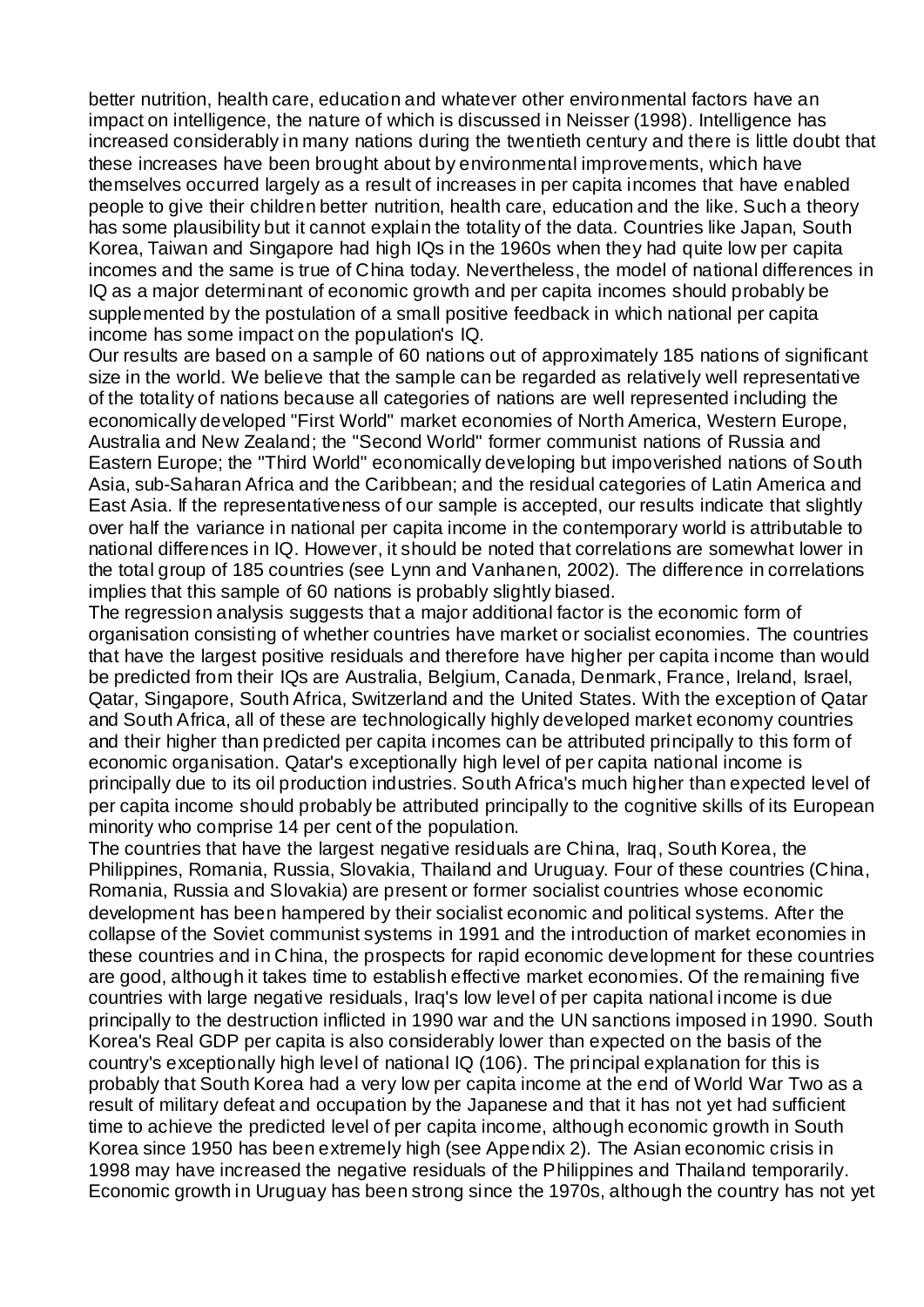achieved the per capita income level expected on the basis of its relatively high national IQ. Thus our general conclusion is that national differences in the wealth and poverty of nations in the contemporary world can be explained first in terms of the intelligence levels of the populations; secondly, to some extent, in terms of whether they operate market or socialist economies; and thirdly by unique circumstances such as the possession of valuable natural resources like oil in the case of Qatar and trade sanctions imposed on Iraq.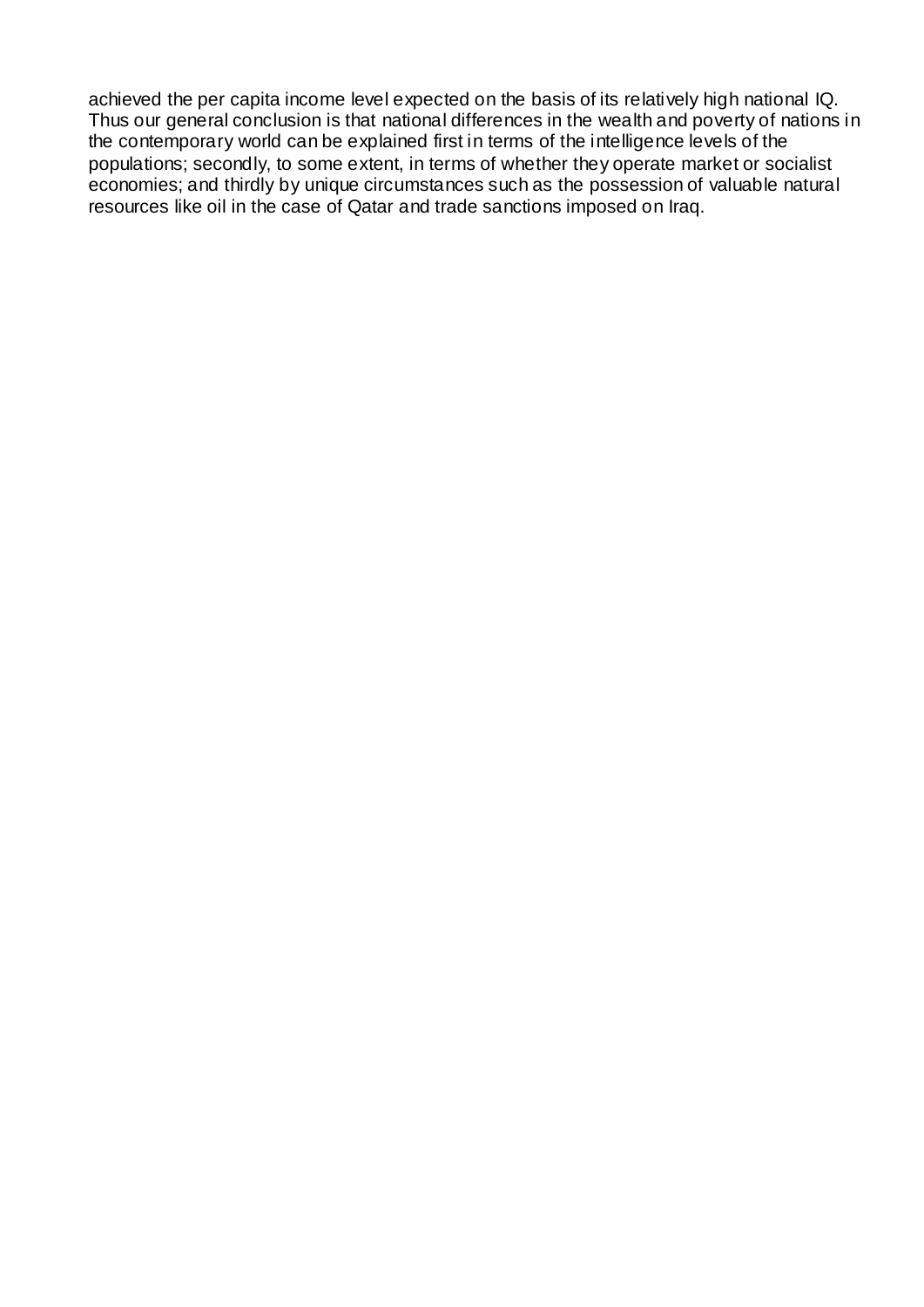# **Table 4 IQs for 185 countries National IQs Based on the Results of Intelligence Tests and Estimated National IQs (marked by \*) Based on the IQs of Neighbouring or Other Comparable Countries.**

# **Country National IQ based on Comparison countries arithmetic means.**

| $\mathbf{1}$   | Afghanistan         | 83*   | Iran 84, India 81                    |
|----------------|---------------------|-------|--------------------------------------|
| $\overline{2}$ | Albania             | 90*   | Croatia 90, Turkey 90                |
| 3              | Algeria             | $84*$ | Morocco 85, Egypt 83                 |
| $\overline{4}$ | Angola              | $69*$ | Zambia 77, Zimbabwe 66, Congo (Z) 65 |
| 5              | Antigua & Barbuda   | $75*$ | Barbados 78, Jamaica 72              |
| 6              | Argentina           | 96    |                                      |
| $\tau$         | Armenia             | 93*   | Turkey 90, Russia 96                 |
| 8              | Australia           | 98    |                                      |
| 9              | Austria             | 102   |                                      |
| 10             | Azerbaijan          | $87*$ | Turkey 90, Iran 84                   |
| 11             | <b>Bahamas</b>      | 78*   | Barbados 78                          |
| 12             | Bahrain             | 83*   | Iraq 87, Qatar 78                    |
| 13             | Bangladesh          | $81*$ | India 81                             |
| 14             | <b>Barbados</b>     | 78    |                                      |
| 15             | Belarus             | 96*   | Russia 96                            |
| 16             | Belgium             | 100   |                                      |
| 17             | Belize              | 83*   | Guatemala 79, Mexico 87              |
| 18             | Benin               | $69*$ | Ghana 71, Nigeria 67                 |
| 19             | <b>Bhutan</b>       | 78*   | Nepal <sub>78</sub>                  |
| 20             | Bolivia             | $85*$ | Ecuador 80, Peru 90                  |
| 21             | <b>Botswana</b>     | $72*$ | Zambia 77, Zimbabwe 66               |
| 22             | <b>Brazil</b>       | 87    |                                      |
| 23             | <b>Brunei</b>       | 92*   | Malaysia 92                          |
| 24             | Bulgaria            | 93    |                                      |
| 25             | <b>Burkina Faso</b> | 66*   | Guinea 63, Sierra Leone 64, Ghana 71 |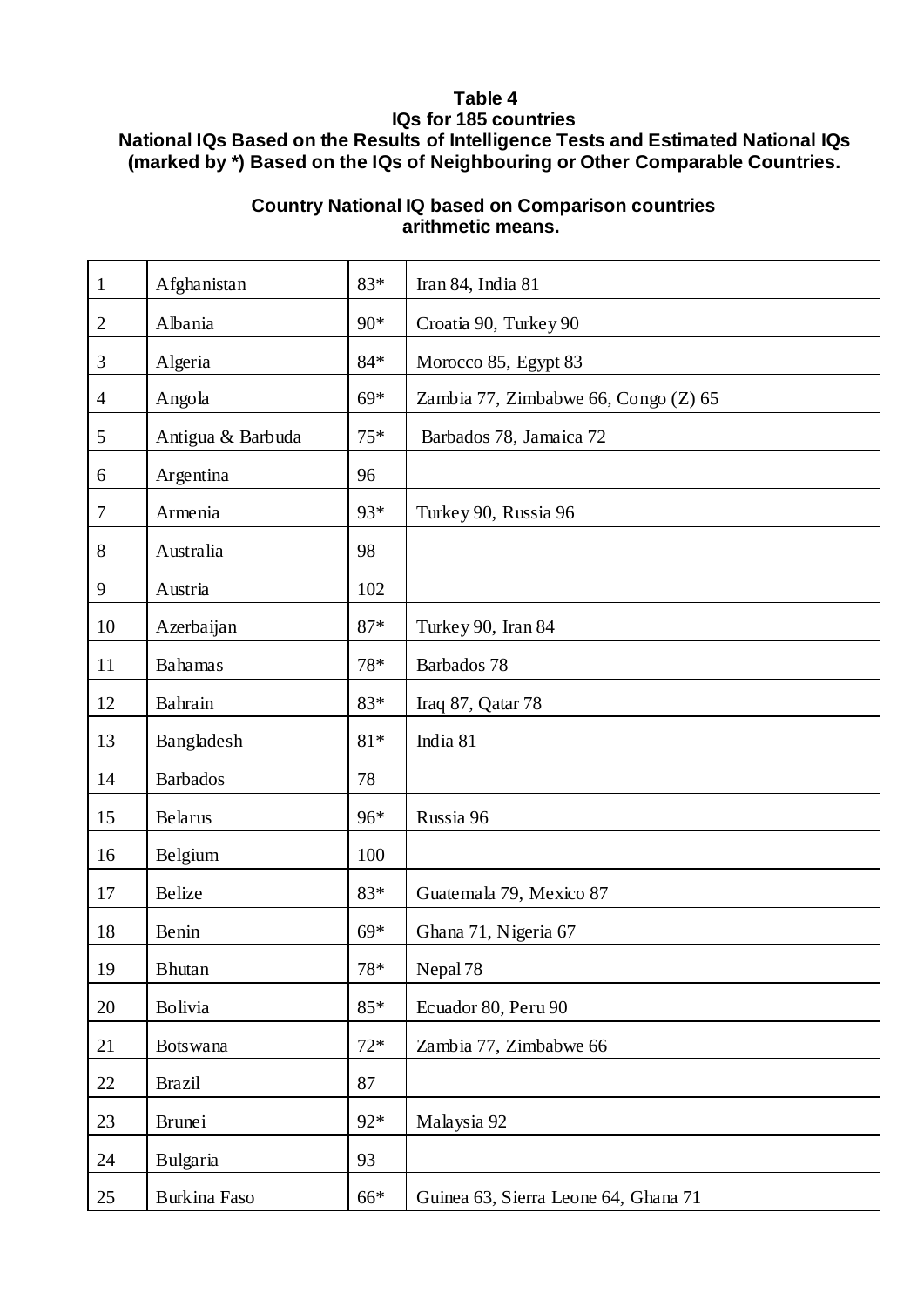| 26 | Burma (Myanmar)          | 86*   | India 81, Thailand 91                                 |
|----|--------------------------|-------|-------------------------------------------------------|
| 27 | Burundi                  | $70*$ | Congo (Z) 65, Tanzania 72, Uganda 73                  |
| 28 | Cambodia                 | 89*   | Thailand 91, Philippines 86                           |
| 29 | Cameroon                 | $70*$ | Nigeria 67, Congo (Braz) 73                           |
| 30 | Canada                   | 97    |                                                       |
| 31 | Cape Verde               | $78*$ | Mixed population-see notes                            |
| 32 | Central African Rep.     | $68*$ | Congo (B) 73, Congo (Z) 65, Nigeria 67                |
| 33 | Chad                     | $72*$ | Sudan 72                                              |
| 34 | Chile                    | 93*   | Argentina 96, Peru 90                                 |
| 35 | China                    | 100   |                                                       |
| 36 | Colombia                 | 88    |                                                       |
| 37 | Comoros                  | 79*   | Mixed Negroid-Arab-Malay population - see notes       |
| 38 | Congo (Braz)             | 73    |                                                       |
| 39 | Congo (Zaire)            | 65    |                                                       |
| 40 | Costa Rica               | 91*   | Argentina 96, Uruguay 96, Colombia 88, Puerto Rico 84 |
| 41 | Côte d'Ivoire            | $71*$ | Ghana 71                                              |
| 42 | Croatia                  | 90    |                                                       |
| 43 | Cuba                     | 85    |                                                       |
| 44 | Cyprus                   | 92*   | Greece 92                                             |
| 45 | Czech Republic           | 97    |                                                       |
| 46 | Denmark                  | 98    |                                                       |
| 47 | Djibouti                 | $68*$ | Sudan 72, Ethiopia 63                                 |
| 48 | Dominica                 | $75*$ | Barbados 78, Jamaica 72                               |
| 49 | Dominican Republic       | $84*$ | Mixed population, Puerto Rico 84                      |
| 50 | Ecuador                  | 80    |                                                       |
| 51 | Egypt                    | 83    |                                                       |
| 52 | El Salvador              | $84*$ | Guatemala 79, Colombia 88                             |
| 53 | <b>Equatorial Guinea</b> | 59    |                                                       |
| 54 | Eritrea                  | $68*$ | Sudan 72, Ethiopia 63                                 |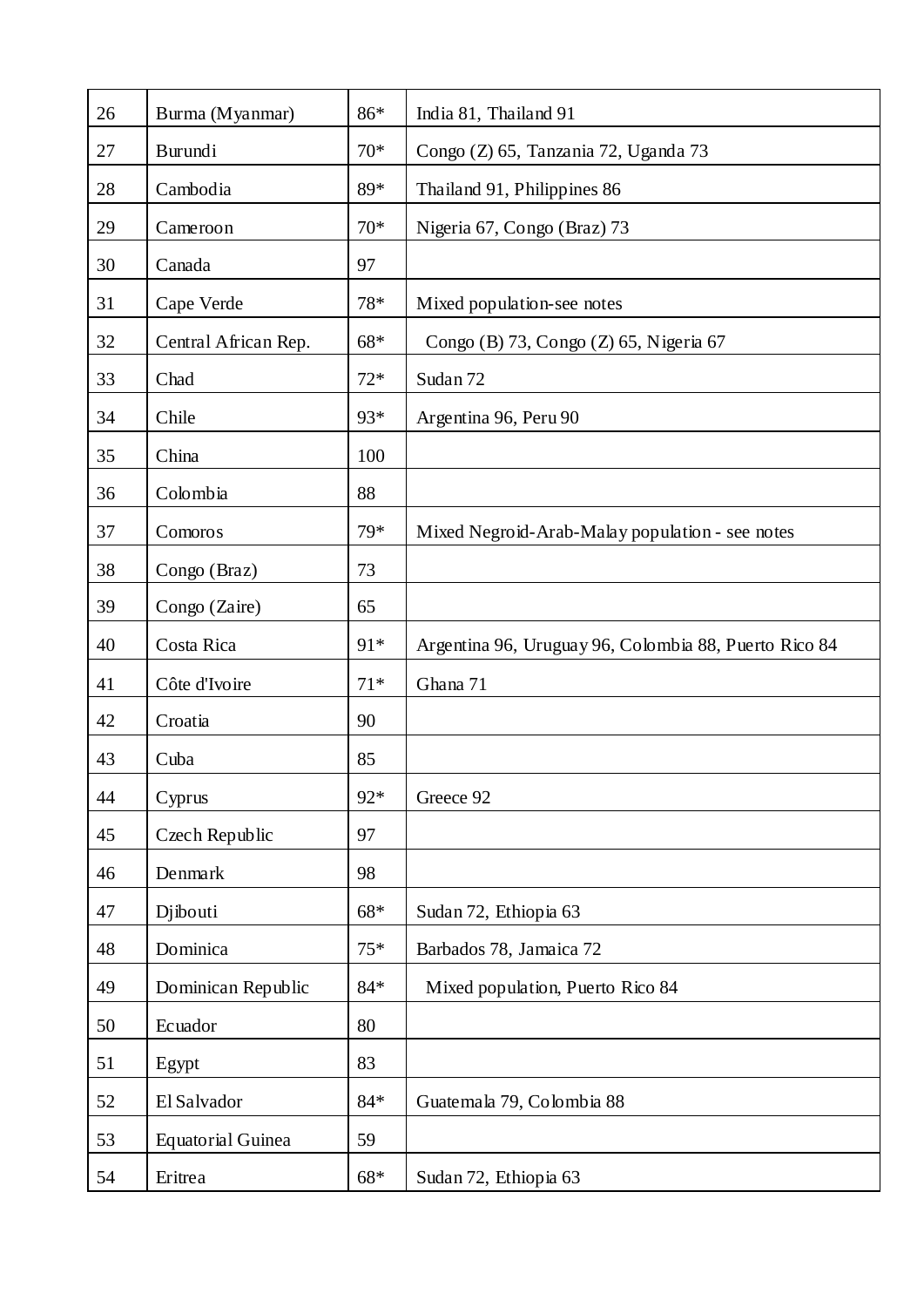| 55 | Estonia       | 97*     | Finland 97, Russia 96              |
|----|---------------|---------|------------------------------------|
| 56 | Ethiopia      | 63      |                                    |
| 57 | Fiji          | 84      |                                    |
| 58 | Finland       | 97      |                                    |
| 59 | France        | 98      |                                    |
| 60 | Gabon         | 66*     | Congo (B) 73, Equatorial Guinea 59 |
| 61 | Gambia        | $64*$   | Sierra Leone 64, Guinea 63         |
| 62 | Georgia       | 93*     | Russia 96, Turkey 90               |
| 63 | Germany       | 102     |                                    |
| 64 | Ghana         | 71      |                                    |
| 65 | Greece        | 92      |                                    |
| 66 | Grenada       | $75*$   | Barbados 78, Jamaica 72            |
| 67 | Guatemala     | 79      |                                    |
| 68 | Guinea        | 63      |                                    |
| 69 | Guinea-Bissau | $63*$   | Guinea 63                          |
| 70 | Guyana        | $84*$   | Suriname 89, Barbados 78           |
| 71 | Haiti         | $72*$   | Jamaica 72                         |
| 72 | Honduras      | $84*$   | Guatemala 79, Colombia 88          |
| 73 | Hong Kong     | $107\,$ |                                    |
| 74 | Hungary       | 99      |                                    |
| 75 | Iceland       | 98*     | Norway 98                          |
| 76 | India         | 81      |                                    |
| 77 | Indonesia     | 89      |                                    |
| 78 | Iran          | 84      |                                    |
| 79 | Iraq          | 87      |                                    |
| 80 | Ireland       | 93      |                                    |
| 81 | Israel        | 94      |                                    |
| 82 | Italy         | 102     |                                    |
| 83 | Jamaica       | $72\,$  |                                    |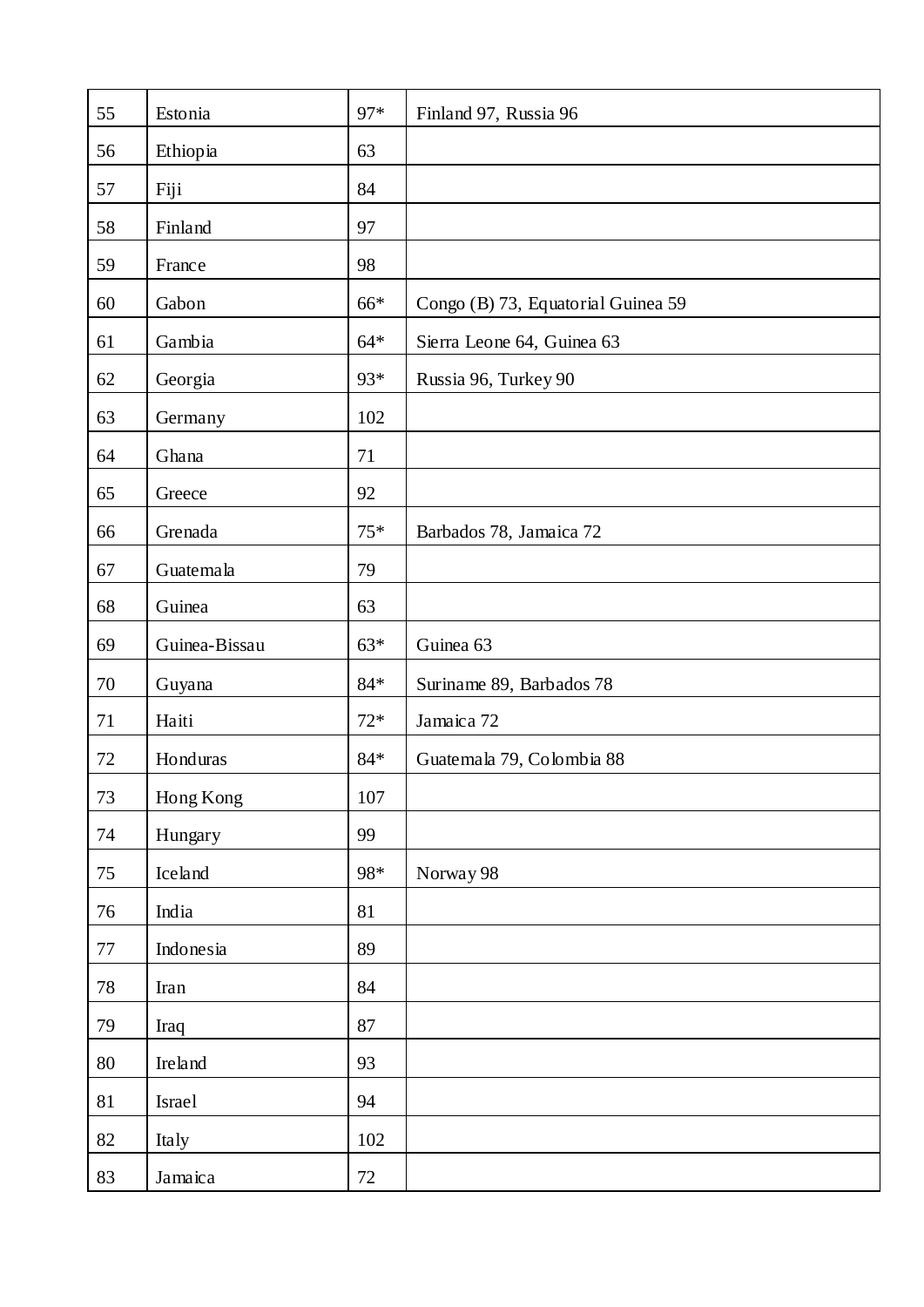| 84  | Japan            | 105    |                                            |
|-----|------------------|--------|--------------------------------------------|
| 85  | Jordan           | $87*$  | Iraq 87, Lebanon 86                        |
| 86  | Kazakhstan       | 93*    | Russia 96, Turkey 90                       |
| 87  | Kenya            | 72     |                                            |
| 88  | Kiribati         | $84*$  | Marshall Islands 84, Fiji 84               |
| 89  | Korea, North     | $105*$ | South Korea 106, Japan 105                 |
| 90  | Korea, South     | 106    |                                            |
| 91  | Kuwait           | 83*    | Iraq 87, Qatar 78                          |
| 92  | Kyrgyzstan       | $87*$  | Turkey 90, Iran 84                         |
| 93  | Laos             | 89*    | Thailand 91, Philippines 86                |
| 94  | Latvia           | 97*    | Russia 96, Finland 97                      |
| 95  | Lebanon          | 86     |                                            |
| 96  | Lesotho          | $72*$  | Zambia 77, Zimbabwe 66                     |
| 97  | Liberia          | $64*$  | Sierra Leone 64, Guinea 63                 |
| 98  | Libya            | $84*$  | Morocco 85, Egypt 83                       |
| 99  | Lithuania        | 97*    | Russia 96, Finland 97                      |
| 100 | Luxembourg       | $101*$ | Netherlands 102, Belgium 100               |
| 101 | Macedonia        | 93*    | Bulgaria 93, Greece 92                     |
| 102 | Madagascar       | 79*    | Mixed Malay-Negroid population - see notes |
| 103 | Malawi           | $71*$  | Congo (Z) 65, Tanzania 72, Zambia 77       |
| 104 | Malaysia         | 92     |                                            |
| 105 | Maldives         | $81*$  | India 81                                   |
| 106 | Mali             | $68*$  | Guinea 63, Sudan 72                        |
| 107 | Malta            | 95*    | Italy 102, Spain 99, Morocco 85            |
| 108 | Marshall Islands | 84     |                                            |
| 109 | Mauritania       | $73*$  | Guinea 63, Morocco 85, Sudan 72            |
| 110 | Mauritius        | $81*$  | Mixed population-see notes                 |
| 111 | Mexico           | 87     |                                            |
| 112 | Micronesia       | $84*$  | Marshall Islands 84                        |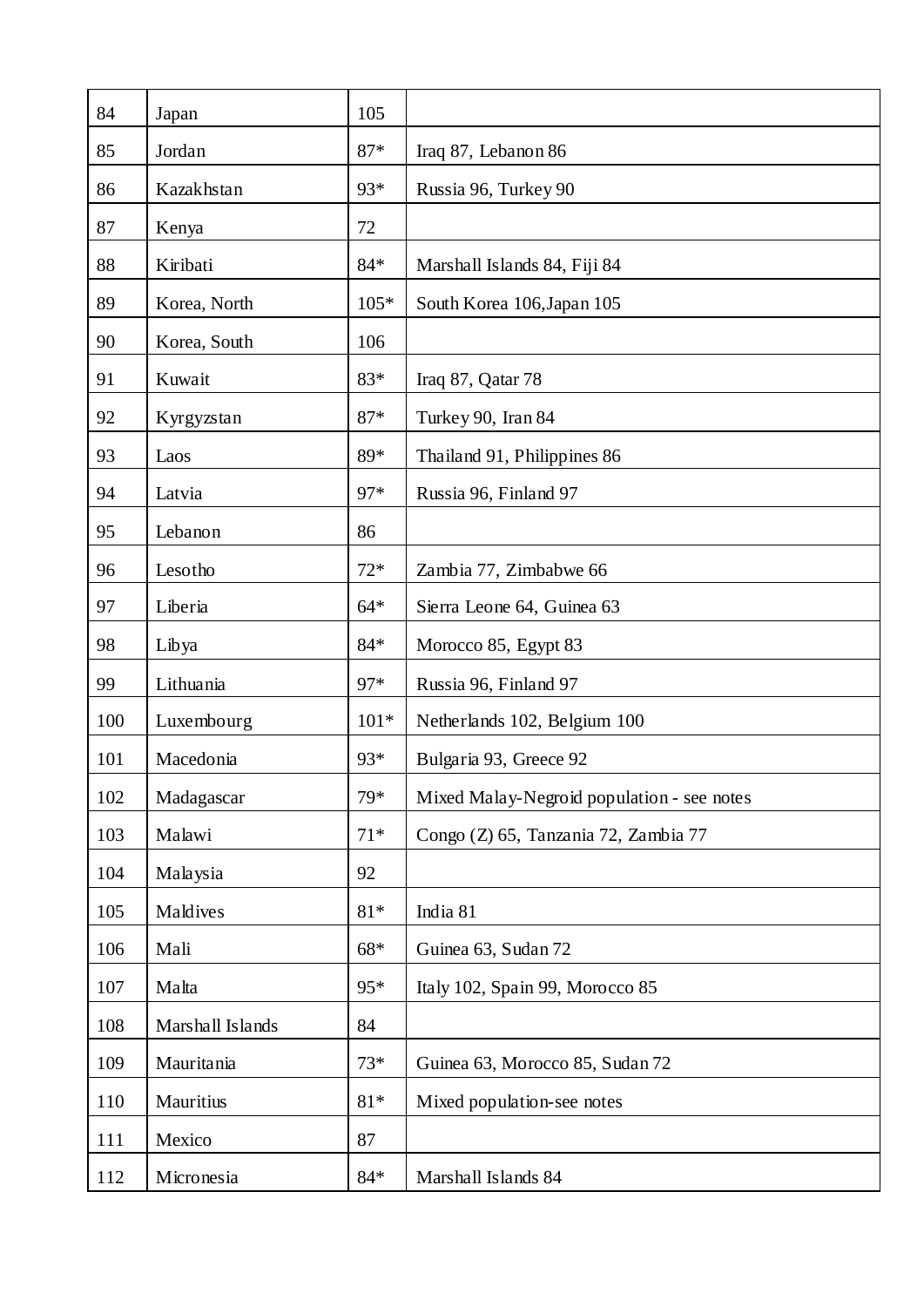| 113 | Moldova           | 95*            | Romania 94, Russia 96                |
|-----|-------------------|----------------|--------------------------------------|
| 114 | Mongolia          | 98*            | Russia 96, China 100                 |
| 115 | Morocco           | 85             |                                      |
| 116 | Mosambique        | $72*$          | Tanzania 72, Zimbabwe 66, Zambia 77  |
| 117 | Namibia           | $72*$          | Zambia 77, Zimbabwe 66               |
| 118 | Nepal             | 78             |                                      |
| 119 | Netherlands       | 102            |                                      |
| 120 | New Zealand       | 100            |                                      |
| 121 | Nicaragua         | $84*$          | Guatemala 79, Colombia 88            |
| 122 | Niger             | $67*$          | Nigeria 67                           |
| 123 | Nigeria           | 67             |                                      |
| 124 | Norway            | 98             |                                      |
| 125 | Oman              | 83*            | Iraq 87, Qatar 78                    |
| 126 | Pakistan          | $81\mathrm{*}$ | India 81                             |
| 127 | Panama            | 84*            | Colombia 88, Ecuador 80              |
| 128 | Papua New Guinea  | 84*            | Marshall Islands 84, Fiji 84         |
| 129 | Paraguay          | 85*            | Ecuador 80, Peru 90                  |
| 130 | Peru              | 90             |                                      |
| 131 | Philippines       | 86             |                                      |
| 132 | Poland            | 99             |                                      |
| 133 | Portugal          | 95             |                                      |
| 134 | Puerto Rico       | 84             |                                      |
| 135 | Qatar             | 78             |                                      |
| 136 | Romania           | 94             |                                      |
| 137 | Russia            | 96             |                                      |
| 138 | Rwanda            | $70*$          | Congo (Z) 65, Tanzania 72, Uganda 73 |
| 139 | Samoa (Western)   | 87             |                                      |
| 140 | Sao Tome/Principe | 59*            | Equatorial Guinea 59                 |
| 141 | Saudi Arabia      | 83*            | Iraq 87, Qatar 78                    |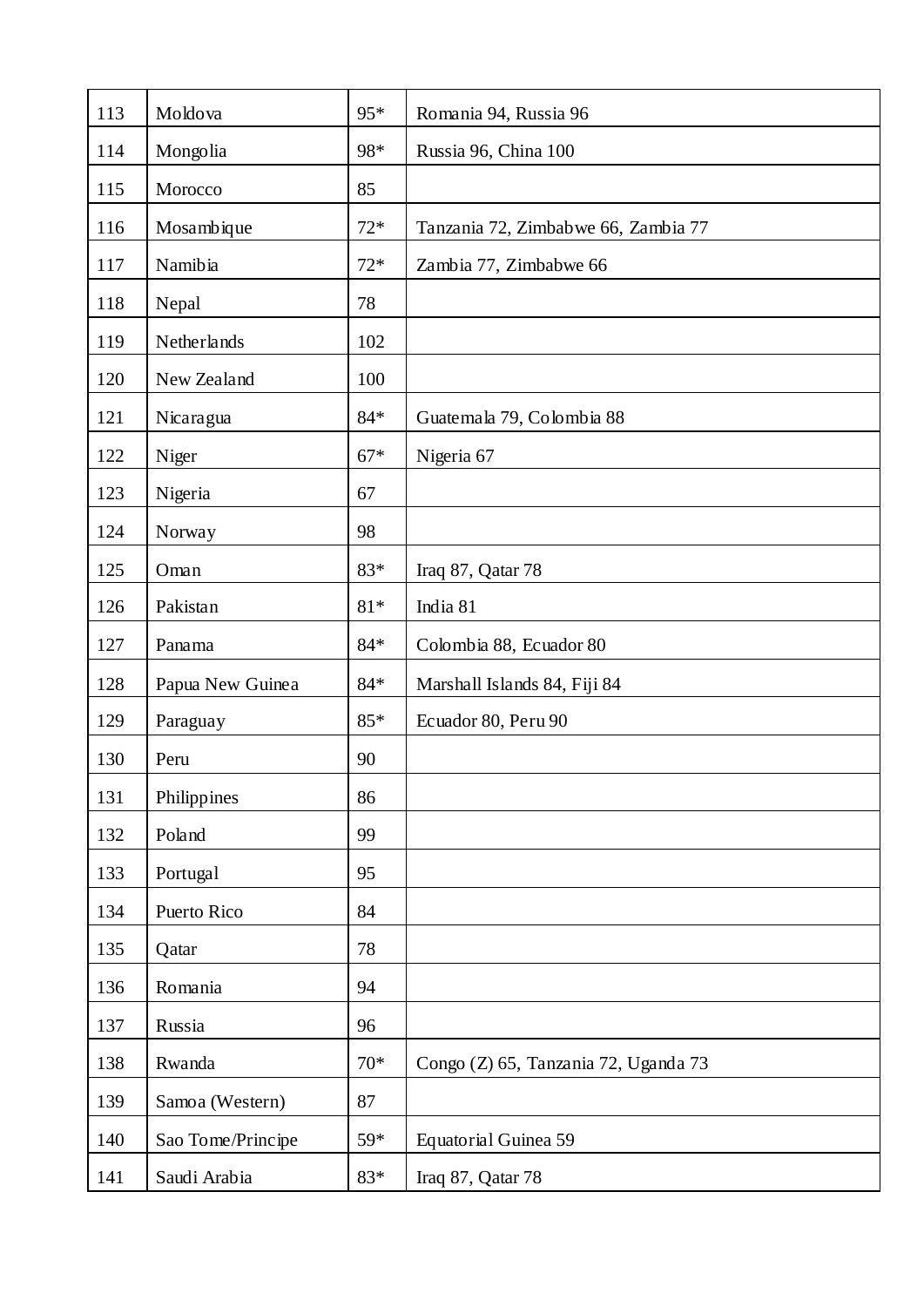| 142 | Senegal               | $64*$ | Sierra Leone 64, Guinea 63           |
|-----|-----------------------|-------|--------------------------------------|
| 143 | Seychelles            | $81*$ | Mixed population, India 81           |
| 144 | Sierra Leone          | 64    |                                      |
| 145 | Singapore             | 100   |                                      |
| 146 | Slovakia              | 96    |                                      |
| 147 | Slovenia              | 95    |                                      |
| 148 | Solomon Islands       | $84*$ | Marshall Islands 84, Fiji 84         |
| 149 | Somalia               | $68*$ | Ethiopia 63, Kenya 72                |
| 150 | South Africa          | 72    | See notes                            |
| 151 | Spain                 | 99    |                                      |
| 152 | Sri Lanka             | $81*$ | India 81                             |
| 153 | St. Kitts & Nevis     | $75*$ | Barbados 78, Jamaica 72              |
| 154 | St. Lucia             | $75*$ | Barbados 78, Jamaica 72              |
| 155 | St.Vincent/Grenadines | $75*$ | Barbados 78, Jamaica 72              |
| 156 | Sudan                 | 72    |                                      |
| 157 | Suriname              | 89    |                                      |
| 158 | Swaziland             | $72*$ | Zambia 77, Zimbabwe 66               |
| 159 | Sweden                | 101   |                                      |
| 160 | Switzerland           | 101   |                                      |
| 161 | Syria                 | $87*$ | Iraq 87, Lebanon 86                  |
| 162 | Taiwan                | 104   |                                      |
| 163 | Tajikistan            | $87*$ | Turkey 90, Iran 84                   |
| 164 | Tanzania              | 72    |                                      |
| 165 | Thailand              | 91    |                                      |
| 166 | Togo                  | $69*$ | Ghana 71, Nigeria 67                 |
| 167 | Tonga                 | 87    |                                      |
| 168 | Trinidad & Tobago     | $80*$ | 78, Jamaica 72 Suriname 89, Barbados |
| 169 | Tunisia               | $84*$ | Morocco 85, Egypt 83                 |
| 170 | Turkey                | 90    |                                      |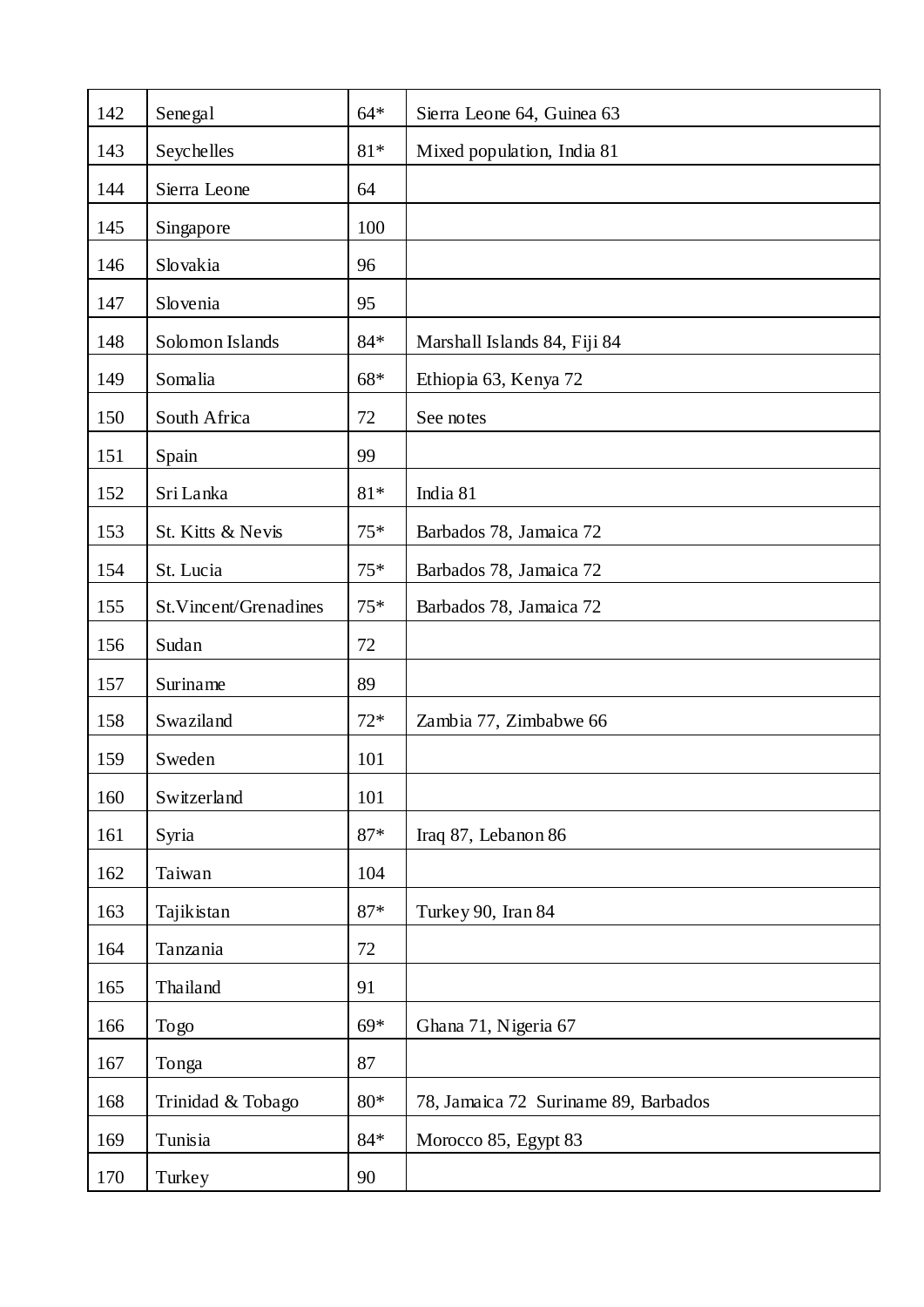| 171 | Turkmenistan                | $87*$ | Turkey 90, Iran 84           |
|-----|-----------------------------|-------|------------------------------|
| 172 | Uganda                      | 73    |                              |
| 173 | Ukraine                     | 96*   | Russia 96                    |
| 174 | <b>United Arab Emirates</b> | 83*   | Iraq 87, Qatar 78            |
| 175 | United Kingdom              | 100   |                              |
| 176 | <b>United States</b>        | 98    |                              |
| 177 | Uruguay                     | 96    |                              |
| 178 | Uzbekistan                  | $87*$ | Turkey 90, Iran 84           |
| 179 | Vanuatu                     | $84*$ | Marshall Islands 84, Fiji 84 |
| 180 | Venezuela                   | 88*   | Colombia 88                  |
| 181 | Vietnam                     | 96*   | China 100, Thailand 91       |
| 182 | Yemen                       | 83*   | Iraq 87, Qatar 78            |
| 183 | Yugoslavia                  | 93*   | Croatia 90, Slovenia 95      |
| 184 | Zambia                      | 77    |                              |
| 185 | Zimbabwe                    | 66    |                              |

See also **Publications** IQ and the Wealth of Nations (Co-author Tatu Vanhanen, Univerisity of Helsinki) Westport, CT: Praeger, 2002.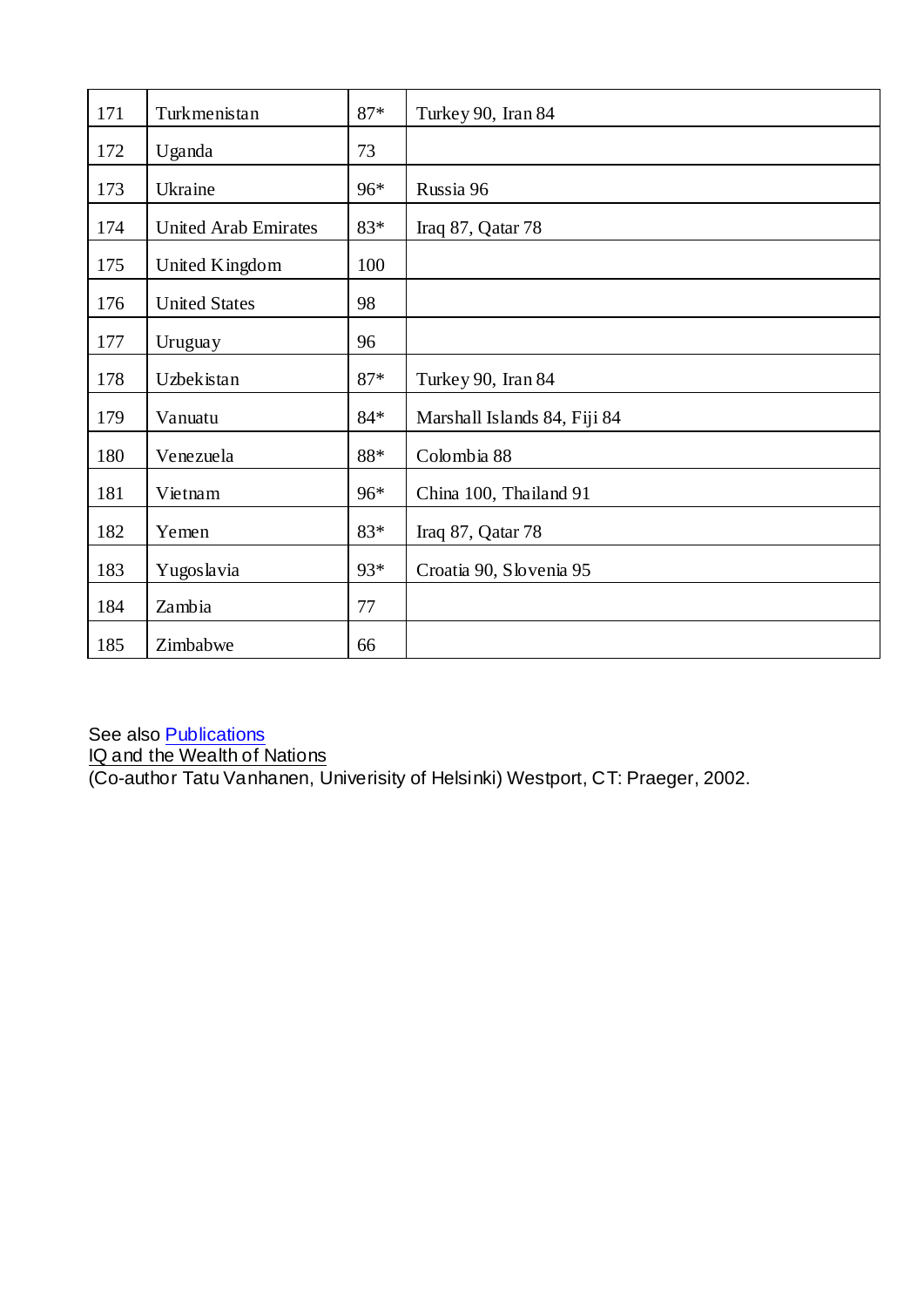# **APPENDIX 1**

# **Data on National IQs Obtained from the Colored and Standard Progressive Matrices**

| Country        | Age       | <b>Test</b> | <b>Number</b> | IQ     | Reference              |
|----------------|-----------|-------------|---------------|--------|------------------------|
|                |           |             |               |        |                        |
| Argentina      | $5 - 11$  | <b>CPM</b>  | 420           | 98     | Raven et al., 1998     |
| Australia      | $5 - 10$  | <b>CPM</b>  | 700           | 98     | Raven et al., 1995     |
| Australia      | $8 - 17$  | <b>SMP</b>  | 4,000         | 99     | Raven et al., 1996     |
| Belgium        | $7 - 13$  | <b>SMP</b>  | 944           | 99     | Goosens, 1952          |
| <b>Brazil</b>  | 14        | <b>SMP</b>  | 160           | 88     | Natalicio, 1968        |
| <b>Brazil</b>  | $7 - 11$  | <b>CPM</b>  | 505           | 84     | Angelini et al., 1988  |
| <b>Brazil</b>  | $5 - 11$  | <b>CPM</b>  | 1,131         | 90     | Angelini wt al., 1988  |
| <b>Brazil</b>  | $5 - 11$  | <b>CPM</b>  | 1,547         | 85     | Angelini et al., 1988  |
| <b>Britain</b> | $6 - 15$  | <b>SPM</b>  | 3,258         | 100    | Raven, 1981            |
| Canada         | $7 - 12$  | <b>SPM</b>  | 313           | 97     | Raven et al., 1996     |
| China          | $6 - 79$  | <b>SPM</b>  | 5,108         | 98     | Raven et al., 1996     |
| Congo $(Br)$   | Adults    | <b>SPM</b>  | 320           | 73     | Ombredane et al., 1952 |
| Congo (Br)     | 13        | <b>SPM</b>  | 88            | $72\,$ | Nkaya et al., 1994     |
| Congo (Zaire)  | $10 - 15$ | <b>SPM</b>  | 222           | 68     | Laroche, 1959          |
| Croatia        | $13 - 16$ | <b>SPM</b>  | 299           | 90     | Sorokin, 1954          |
| Cuba           | $12 - 18$ | <b>SMP</b>  | 1,144         | 85     | Alonso, 1974           |
| Czech Rep.     | $5 - 11$  | <b>CPM</b>  | 832           | 98     | Raven et al., 1996     |
| Denmark        | 12        | <b>SPM</b>  | 628           | 97     | Vejleskov, 1968        |
| Egypt          | $6 - 12$  | <b>SPM</b>  | 129           | 83     | Ahmed, 1989            |
| Ethiopia       | $15 - 16$ | <b>SPM</b>  | 250           | 67     | Lynn, 1994             |
| Finland        | $\tau$    | <b>SPM</b>  | 755           | 98     | Kyostio, 1972          |
| France         | $6 - 9$   | <b>CPM</b>  | 618           | 97     | Bourdier, 1964         |
| Germany        | $11 - 15$ | <b>SPM</b>  | 2,068         | 105    | Raven, 1981            |
| Germany        | $6 - 10$  | <b>CPM</b>  | 3,607         | 101    | Raven et al., 1995     |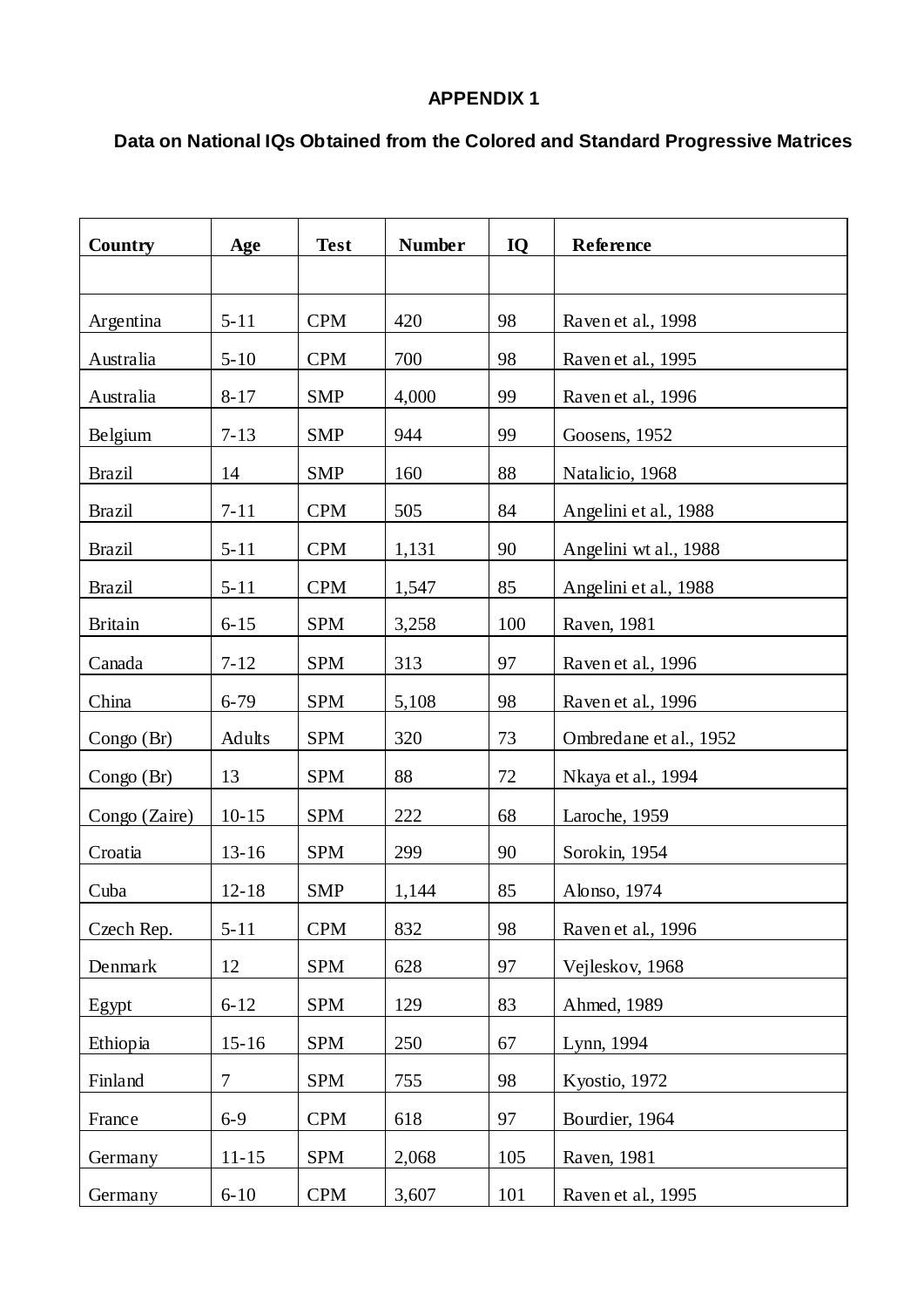| Ghana        | 15        | <b>CPM</b> | 1,639  | 62  | Glewwe & Jacoby, 1992    |
|--------------|-----------|------------|--------|-----|--------------------------|
| Guinea       | 20        | <b>SPM</b> | 1,144  | 70  | Faverge et al., 1962     |
| Hong Kong    | $3 - 13$  | <b>SPM</b> | 13,822 | 103 | Lynn et al., 1988        |
| Hong Kong    | $6 - 15$  | <b>SPM</b> | 4,500  | 110 | Lynn et al., 1988        |
| Hong Kong    | 6         | <b>CPM</b> | 4,858  | 109 | Chan & Lynn, 1989        |
| India        | $9 - 15$  | <b>CPM</b> | 5,607  | 81  | Sinha, 1968              |
| India        | $5 - 10$  | <b>CPM</b> | 1,050  | 82  | Rao & Reddy, 1968        |
| India        | $11 - 15$ | <b>SPM</b> | 569    | 82  | Raven et al., 1996       |
| Iran         | 15        | <b>SPM</b> | 627    | 84  | Valentine, 1957          |
| Iraq         | $14 - 17$ | <b>SPM</b> | 204    | 87  | Abul-Hubb, 1972          |
| Iraq         | 18-35     | <b>SPM</b> | 1,185  | 85  | Abul-Hubb, 1972          |
| Ireland      | $6 - 13$  | <b>SPM</b> | 3,466  | 87  | Raven, 1981              |
| Israel       | $9 - 15$  | <b>SPM</b> | 250    | 90  | Lynn, 1994               |
| Italy        | $11 - 16$ | <b>SPM</b> | 2,432  | 103 | Tesi & Young, 1962       |
| Japan        | 9         | <b>SPM</b> | 444    | 110 | Shigehisa & Lynn, 1991   |
| Kenya        | Adults    | <b>CPM</b> | 205    | 69  | Boissiere et al., 1985   |
| Kenya        | $6 - 10$  | <b>CPM</b> | 1,222  | 75  | Costenbader et al., 2000 |
| Korea, South | 9         | <b>SPM</b> | 107    | 106 | Lynn & Song, 1994        |
| Malaysia     | $7 - 12$  | <b>SPM</b> | 5,412  | 92  | Chaim, 1994              |
| Mexico       | $6 - 11$  | <b>CPM</b> | 597    | 84  | Raven, 1986              |
| Mexico       | $6 - 11$  | <b>CPM</b> | 434    | 95  | Raven, 1986              |
| Mexico       | $9 - 12$  | <b>SPM</b> | 404    | 84  | Raven, 1986              |
| Netherlands  | $4 - 10$  | <b>CPM</b> | 1,920  | 99  | Raven et al., 1995       |
| Netherlands  | $6 - 12$  | <b>SPM</b> | 4,032  | 101 | Raven et al., 1996       |
| New Zealand  | $8 - 17$  | <b>SPM</b> | 2,635  | 101 | Reid & Gilmore, 1989     |
| Nigeria      | Adults    | <b>SPM</b> | 86     | 69  | Wober, 1969              |
| Nigeria      | $6 - 13$  | <b>CPM</b> | 375    | 69  | Fahrmeier, 1975          |
| Peru         | $8 - 11$  | <b>CPM</b> | 4,382  | 76  | Raven et al., 1995       |
| Philippines  | $12 - 13$ | <b>SPM</b> | 203    | 86  | Flores & Evans, 1972     |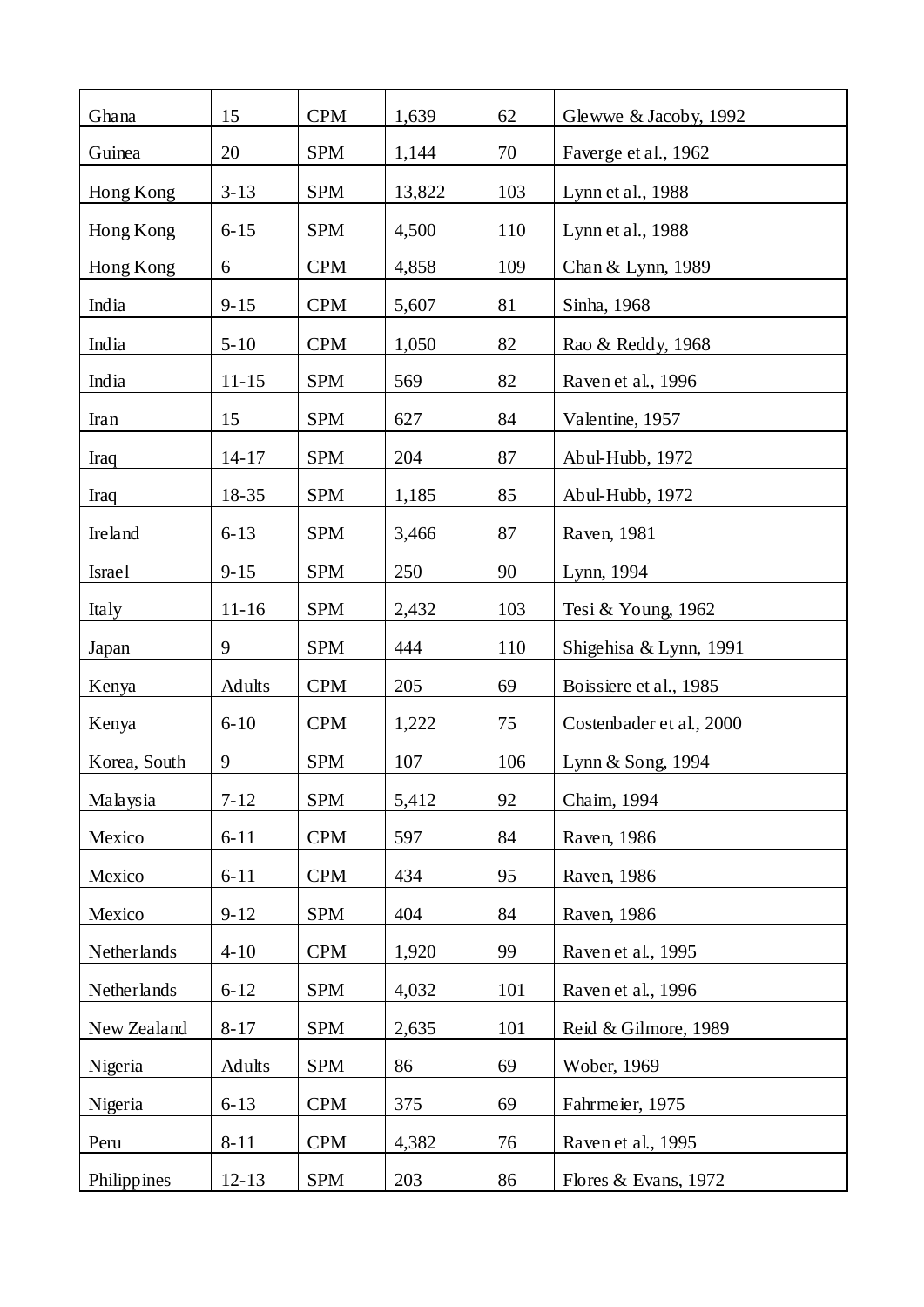| Poland               | $6 - 15$  | <b>SPM</b> | 4,006  | 92     | Jarorowska et al., 1991 |
|----------------------|-----------|------------|--------|--------|-------------------------|
| Portugal             | $6 - 12$  | <b>CPM</b> | 807    | 91     | Simoes, 1989            |
| Puerto Rico          | $5 - 11$  | <b>CPM</b> | 2,400  | 83     | Raven et al., 1995      |
| Puerto Rico          | $8 - 15$  | <b>SPM</b> | 2,911  | 84     | Raven & Court, 1989     |
| Qatar                | 12        | <b>SPM</b> | 273    | 78     | Bart et al., 1987       |
| Romania              | $6 - 10$  | <b>CPM</b> | 300    | 94     | Zahirnic et al., 1974   |
| Russia               | 14        | <b>SPM</b> | 432    | 96     | Raven, 1988             |
| Sierra Leone         | Adults    | <b>CPM</b> | 60     | 67     | Berry, 1966             |
| Singapore            | 13        | <b>SPM</b> | 147    | 103    | Lynn, 1977              |
| Slovak Rep.          | $5 - 11$  | <b>CPM</b> | 832    | 98     | Raven et al., 1995      |
| Slovenia             | $8 - 18$  | <b>SPM</b> | 1,556  | 95     | Roben, 1999             |
| South Africa         | 16        | <b>SPM</b> | 3,993  | $72\,$ | Owen, 1992              |
| Spain                | $4-9$     | <b>CPM</b> | 1,189  | 96     | Raven et al., 1995      |
| Switzerland          | $6 - 10$  | <b>CPM</b> | 408    | 99     | Raven et al., 1995      |
| Switzerland          | $6 - 10$  | <b>CPM</b> | 167    | 102    | Raven et al., 1995      |
| Sudan                | $8 - 12$  | <b>SPM</b> | 148    | 72     | Ahmed, 1989             |
| Taiwan               | $6 - 7$   | <b>CPM</b> | 43,825 | 103    | Hsu, 1976               |
| Thailand             | $8 - 10$  | <b>CPM</b> | 1,358  | 91     | Pollitt et al., 1989    |
| Taiwan               | $9 - 12$  | <b>SPM</b> | 2,496  | 105    | Lynn, 1997              |
| Tanzania             | 17        | <b>SPM</b> | 2,959  | 78     | Klingelhofer, 1967      |
| Tanzania             | Adults    | <b>CPM</b> | 179    | 69     | Boissiere et al., 1985  |
| Turkey               | $6 - 15$  | <b>SPM</b> | 2,277  | 90     | Sahin & Duzen, 1994     |
| <b>United States</b> | 18-70     | <b>SPM</b> | 625    | 98     | Raven et al., 1996      |
| Uganda               | 11        | <b>CPM</b> | 2,019  | 73     | Heyneman et al., 1980   |
| Uruguay              | $12 - 44$ | <b>SPM</b> | 1,634  | 96     | <b>Risso, 1961</b>      |
| Zambia               | 13        | <b>SPM</b> | 894    | 75     | MacArthur et al., 1964  |
| Zimbabwe             | $12 - 14$ | <b>SPM</b> | 204    | 70     | Zindi, 1994             |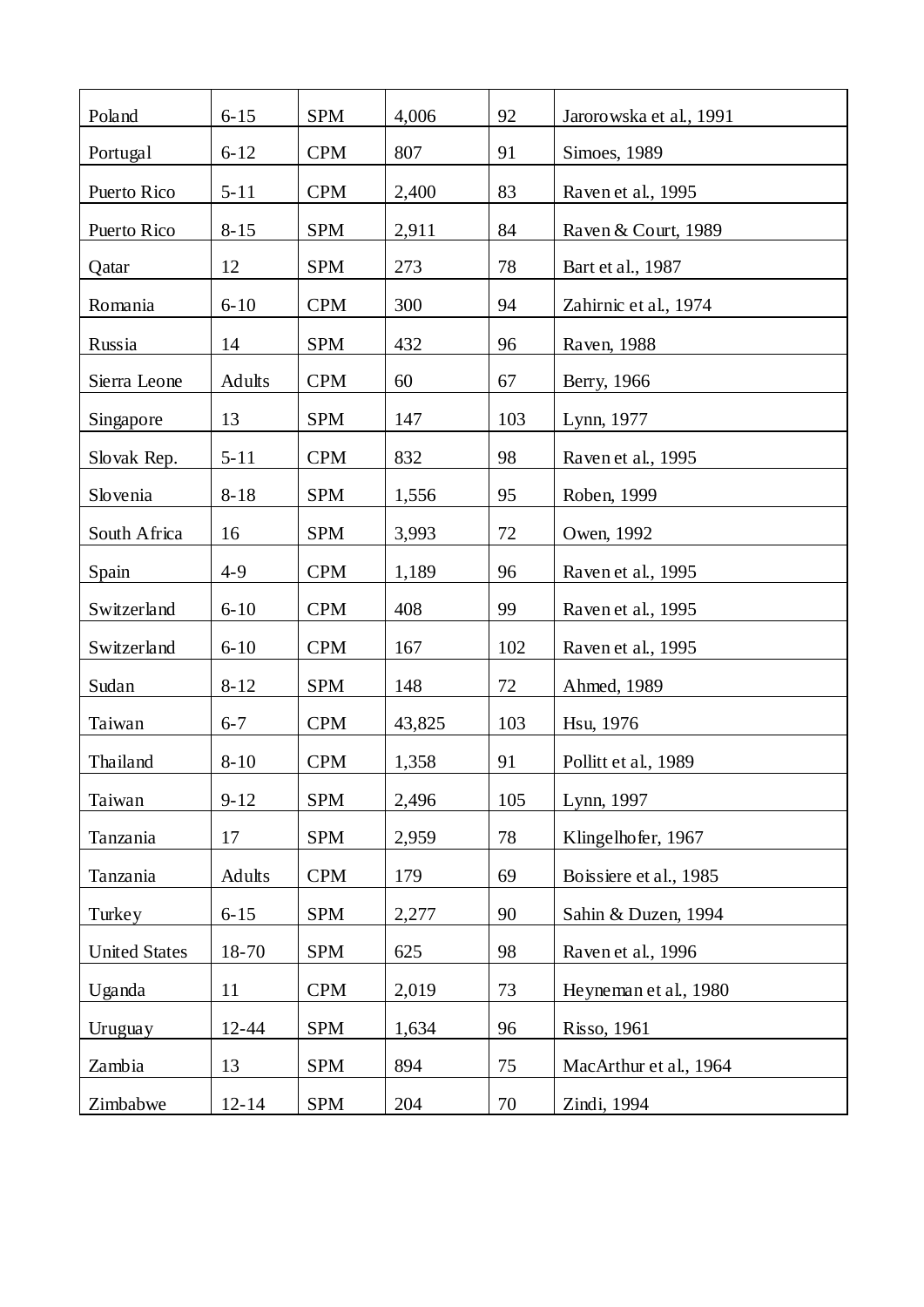# **APPENDIX 2**

### **Data for GNP Per Capita in 1998 and Real GDP Per Capita (PPP) in 1998 in US Dollars and for Economic Growth of GDP Per Capita over the Period 1950-90 and of GNP Per Capita over the Period 1976-98 for 60 Countries.**

|                | <b>Country</b> | Per capita      | <b>Real GDP per</b> | <b>Growth per</b> | <b>Growth per</b> |
|----------------|----------------|-----------------|---------------------|-------------------|-------------------|
|                |                | <b>GNP 1998</b> | capita 1998         | capita GDP        | capita GNP        |
|                |                |                 |                     | 1950-90%          | 1976-98%          |
|                |                |                 |                     |                   |                   |
| 1              | Argentina      | 8,970           | 12,013              | 65.3              | 478.7             |
| $\overline{2}$ | Australia      | 20,300          | 22,452              | 127.4             | 232.8             |
| 3              | <b>Belgium</b> | 25,380          | 23,223              | 214.4             | 274.3             |
| 4              | <b>Brazil</b>  | 4,570           | 6,625               | 187,6             | 300.9             |
| 5              | Canada         | 20,020          | 23,582              | 178.1             | 166.6             |
| 6              | China          | 750             | 3,105               | 339.7             | 82.9              |
| 7              | Congo (Brazz.) | 690             | 995                 | 97.8              | 32.7              |
| 8              | Congo (Zaire)  | 110             | 822                 | $-28.0$           | $-21.4$           |
| 9              | Croatia        | 4,520           | 6,749               |                   |                   |
| 10             | Cuba           | 3,0001          | 3,967               | $-17.8$           | 248.8             |
| 11             | Czech Republic | 5,040           | 12,362              | 141.8             | 31.3              |
| 12             | Denmark        | 32,7672         | 24,218              | 168.6             | 346.4             |
| 13             | Egypt          | 1,290           | 3,041               | 292.6             | 360.7             |
| 14             | Ethiopia       | 100             | 574                 | 26.4              | 0.0               |
| 15             | Finland        | 24,110          | 20,847              | 301.9             | 329.0             |
| 16             | France         | 24,940          | 21,175              | 240.5             | 280.8             |
| 17             | Germany        | 25,850          | 22,169              | 336.5             | 250.3             |
| 18             | Ghana          | 390             | 1,735               | $-19.0$           | $-32.8$           |
| 19             | Guinea         | 540             | 1,782               | 72.3              | 260.0             |
| 20             | Hong Kong      | 21,6503         | 20,763              |                   | 612.2             |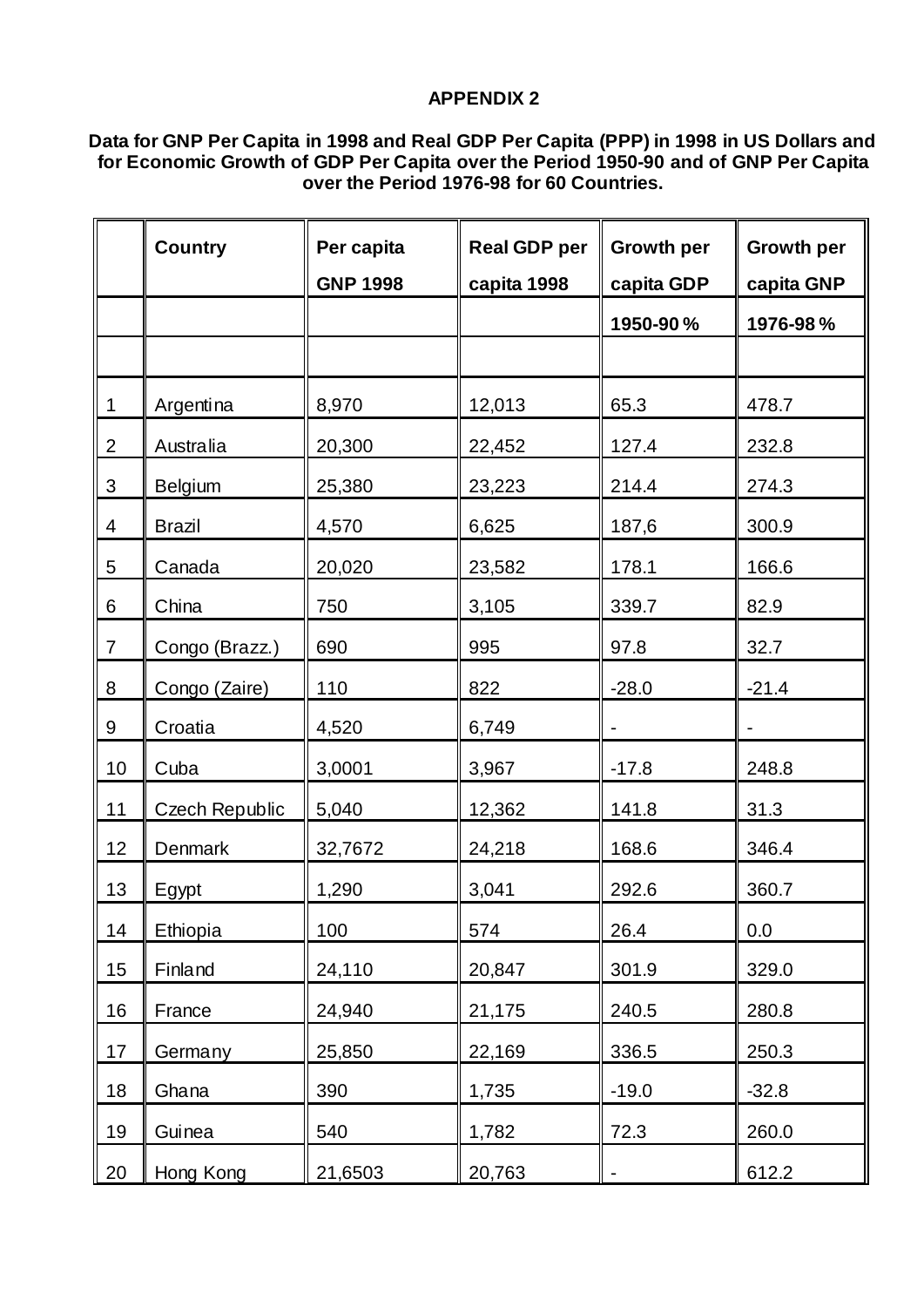| 21 | India         | 430    | 2,077  | 120.4                    | 186.7       |
|----|---------------|--------|--------|--------------------------|-------------|
| 22 | Iran          | 1,770  | 5,121  | 93.6                     | $-8.3$      |
| 23 | Iraq          | 2,0001 | 3,197  | 79.9                     | 43.9        |
| 24 | Ireland       | 18,340 | 21,482 | 216.2                    | 616.4       |
| 25 | <b>Israel</b> | 15,940 | 17,301 | 311.7                    | 306.6       |
| 26 | Italy         | 20,250 | 20,585 | 365,7                    | 563.9       |
| 27 | Japan         | 32,380 | 23,257 | 890.3                    | 559.6       |
| 28 | Kenya         | 330    | 980    | 77.2                     | 37.5        |
| 29 | Korea, South  | 7,970  | 13,478 | 924.8                    | 1089.6      |
| 30 | Malaysia      | 3,600  | 8,137  | 232.4                    | 318.6       |
| 31 | Mexico        | 3,970  | 7,704  | 139.7                    | 264.2       |
| 32 | Netherlands   | 24,760 | 22,176 | 132.2                    | 299.4       |
| 33 | New Zealand   | 14,700 | 17,288 | 64.7                     | 245.9       |
| 34 | Nigeria       | 300    | 795    | 104.4                    | $-21.1$     |
| 35 | Peru          | 2,460  | 4,282  | 32.6                     | 207.5       |
| 36 | Philippines   | 1,050  | 3,555  | 77.9                     | 156.1       |
| 37 | Poland        | 3,900  | 7,619  | 108.9                    | <u>36.4</u> |
| 38 | Portugal      | 10,690 | 14,701 | 401.2                    | 532.5       |
| 39 | Puerto Rico   | 7,010  |        |                          |             |
| 40 | Qatar         | 7,4294 | 20,987 | $-46.2$                  | 77.9        |
| 41 | Romania       | 1,390  | 5,648  | 192.7                    | $-4.1$      |
| 42 | Russia (USSR) | 2,300  | 6,450  | 142.4                    | $-16.7$     |
| 43 | Sierra Leone  | 140    | 458    | 42.6                     | $-30.0$     |
| 44 | Singapore     | 30,060 | 24,210 | 619.5                    | 1013.3      |
| 45 | Slovakia      | 3,700  | 9,699  |                          |             |
| 46 | Slovenia      | 9,760  | 14,293 | $\overline{\phantom{a}}$ |             |
| 47 | South Africa  | 2,880  | 8,488  | 65.2                     | 114.9       |
| 48 | Spain         | 14,080 | 16,212 | 407.7                    | 77.2        |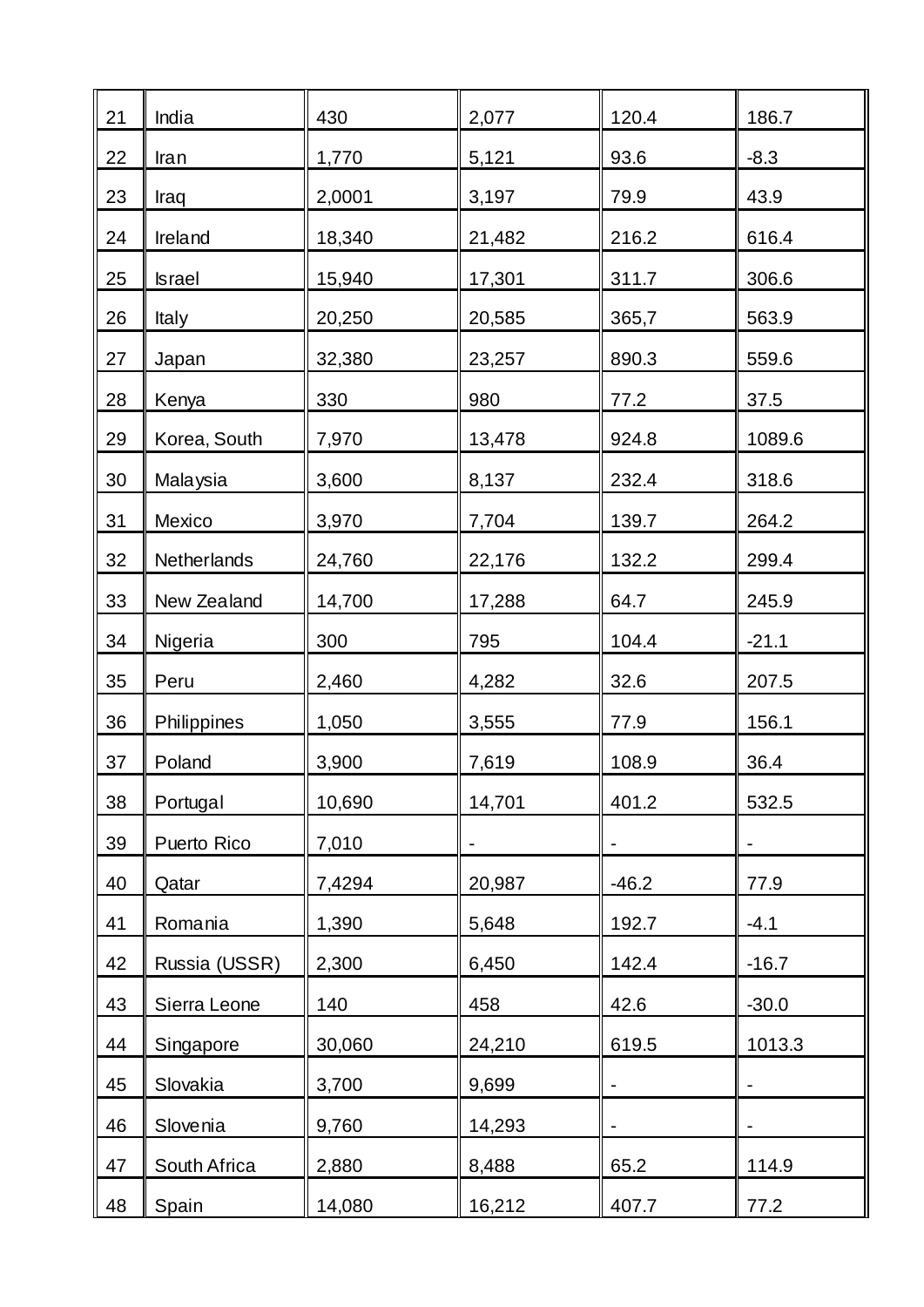| 49 | Sudan                | 290     | 1,394  | 10.7                     | 0.0     |
|----|----------------------|---------|--------|--------------------------|---------|
| 50 | Switzerland          | 32,7672 | 25,512 | 142.3                    | 351.4   |
| 51 | Taiwan               | 13,2335 | -      | 1019.7                   | 1136.7  |
| 52 | Tanzania             | 210     | 480    | 40.3                     | 16.7    |
| 53 | Thailand             | 2,200   | 5,456  | $\overline{\phantom{0}}$ | 478.9   |
| 54 | Turkey               | 3,160   | 6,422  | 392.1                    | 219.2   |
| 55 | Uganda               | 320     | 1,074  | 228.2                    | 33.3    |
| 56 | United Kingdom       | 21,400  | 20,336 | 138.1                    | 432.3   |
| 57 | <b>United States</b> | 29,340  | 29,605 | 128.4                    | 271.9   |
| 58 | Uruguay              | 6,180   | 8,623  | 31.3                     | 344.6   |
| 59 | Zambia               | 330     | 719    | 11.6                     | $-25.0$ |
| 60 | Zimbabwe             | 610     | 2,669  | 55.6                     | 10.9    |

# **Sources:**

GNP per capita in 1998:

World Development Report 1999/2000, Table a and Table 1a, if not otherwise noted.

1. Estimation.

2. In the statistical analysis, the highest number is limited to 32,767.

3. Eccleston, Dawson, and McNamara 1998, p. 221, year 1994.

4. World Development Report 1998/99, Table 1, year 1997.

5. The Far East and Australasia 1999, p. 322, year 1997.

Real GDP per capita in 1998:

Human Development Report 2000, Table 1.

Growth per capita GDP 1950-90 percent:

All data on per capita GDP 1950 and 1990 are from Maddison, 1995.

Growth per capita GNP 1976-98 percent:

All data on per capita GNP 1976 are from the World Bank's World Development Report 1978 and nearly all data on per capita GNP 1998 from World Development Report 1999/2000.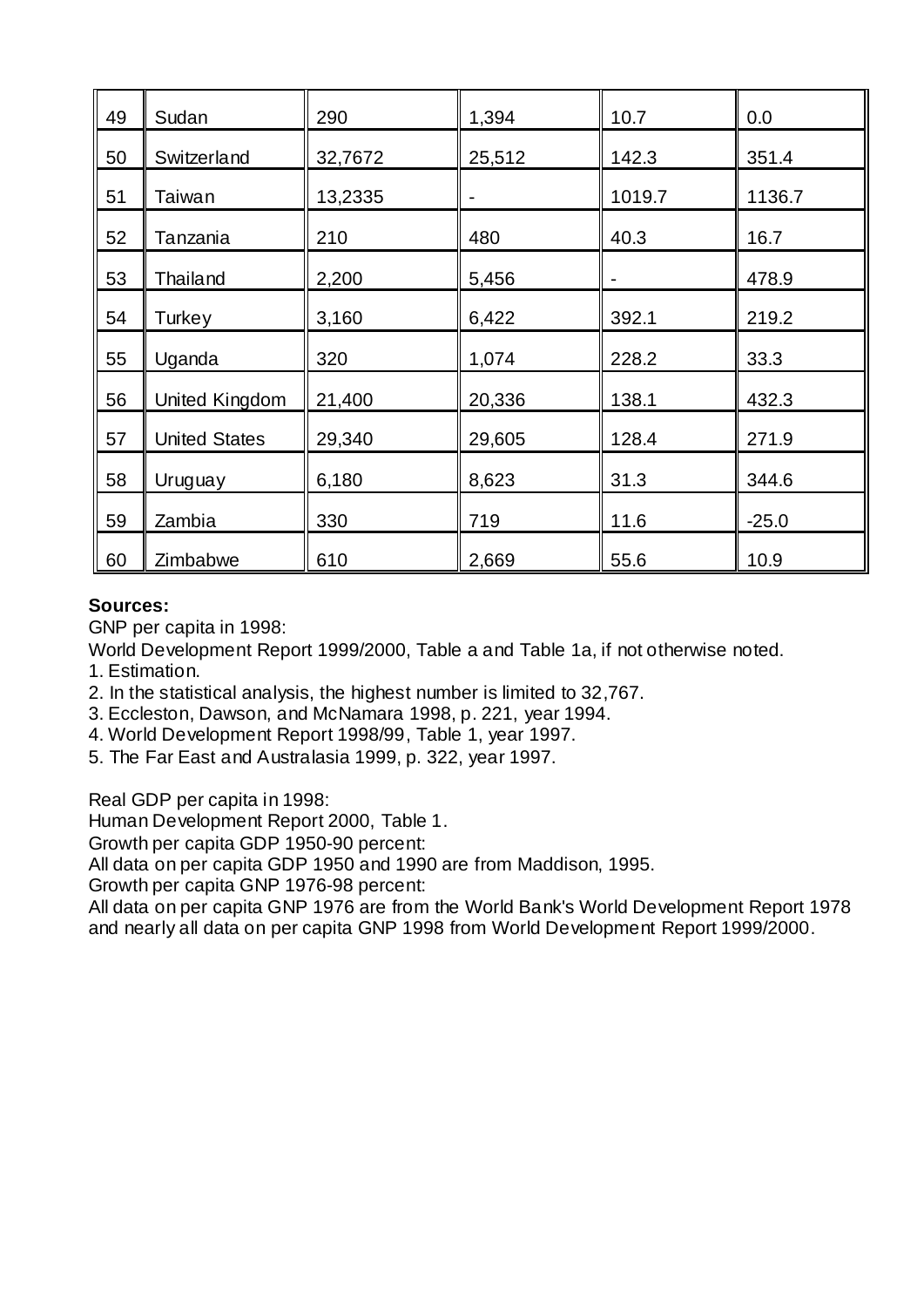#### **REFERENCES**

- Abul-Hubb, D. (1972) Application of Progressive Matrices in Iraq. In L.J. Cronbach and P.J. Drenth (eds) Mental Tests and Cultural Adaptation. The Hague: Mouton.
- Ahmed, R.A. (1989) The development of number, space, quantity and reasoning concepts in Sudanese schoolchildren. In L.L. Adler (ed.) Cross Cultural Research in Human Development. Westport, CT: Praeger.
- Alonso, O.S. (1974) Raven, g factor, age and school level. Havana Hospital Psiquiatrico Revista, 14, 60- 77.
- Angelini, A.L., Alves, I.C., Custodio, E.M. and Duarte, W.F. (1988) Manual Matrizes Progressivas Coloridas. Sao Paulo: Casa do Psicologo.
- Baker, D.P. and Jones, D.P. (1993) Creating gender equality; cross national gender stratification and mathematical performance. Sociology of Education, 66, 91-103.
- Bart, W., Kamal, A. and Lane, J.F. (1987) The development of proportional reasoning in Qatar. Journal of Genetic Psychology, 148, 95-103.
- Bates, R.H. (1998) Governments and Agricultural Markets in Africa. In M.A. Seligson and J.T. PassŽ-Smith (eds) Development and Underdevelopment: The Political Economy of Global Inequality. Boulder and London: Lynne Rienner Publishers.
- Benton, A.E., Mullis, I.V., Martin, M.O., Gonzalez, E.J., Kelly, D.L. and Smith, T.A. (1996a) Mathematical Achievement in the Middle School Years. Boston College, Chestnut Hill, MA: TIMSS.
- Benton, A.E., Mullis, I.V., Martin, M.O., Gonzalez, E.J., Kelly, D.L. and Smith, T.A. (1996b) Science Achievement in the Middle School Years. Boston College, Chestnut Hill, MA: TIMSS.

Berry, J.W. (1966) Temne and Eskimo perceptual skills. International Journal of Psychology, 1, 207-229.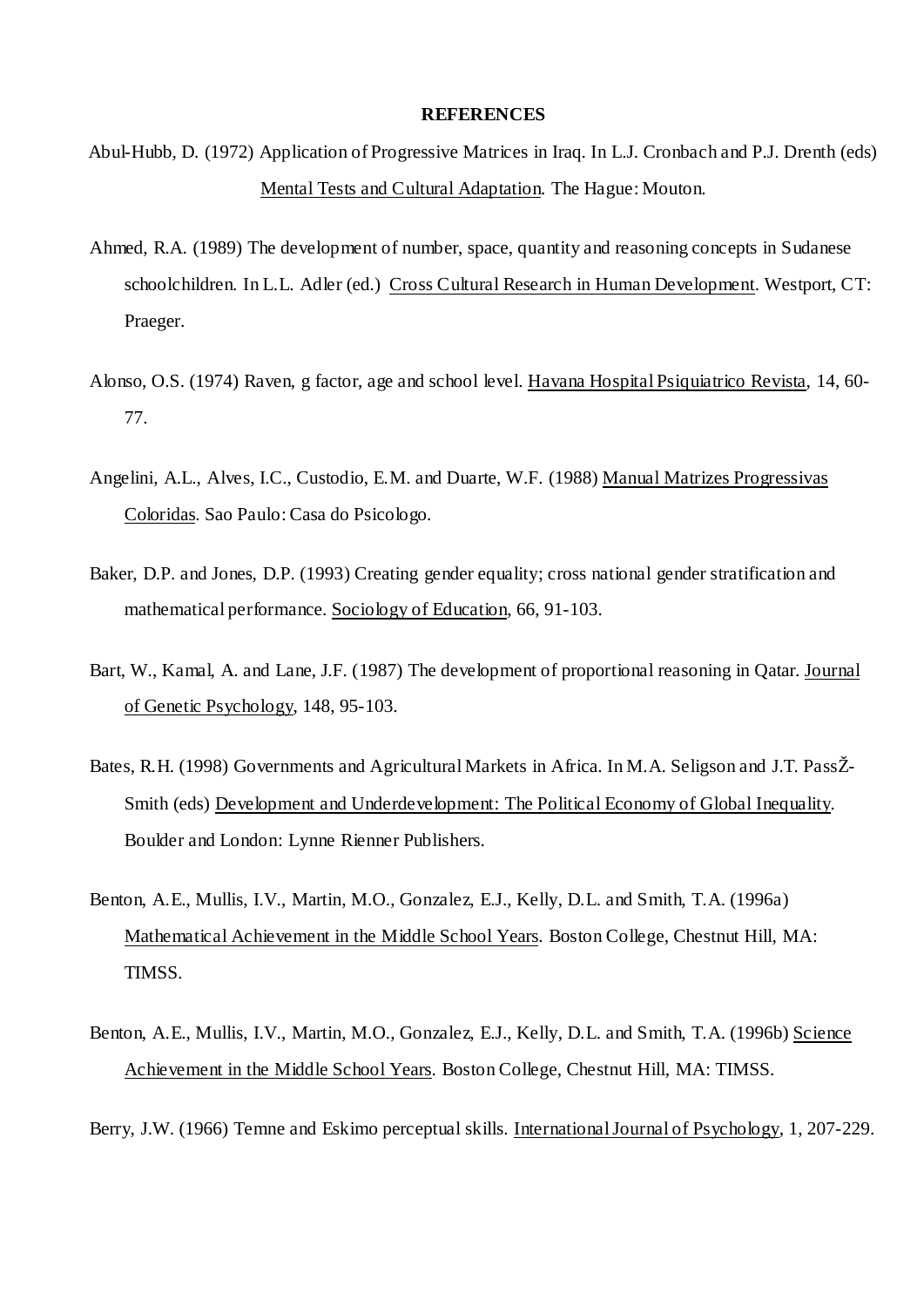- Boben, D. (1999) Slovene Standardization of Raven's Progressive Matrices. Ljubljana: Center za Psihodiagnostica.
- Boissiere, M, Knight, J.B. and Sabot, R.H. (1985) Earnings, schooling, ability and cognitive skills. American Economic Review, 75, 1016-1030.

Bourdier, G.(1964) Utilisation et nouvel etalonnage du P.M. 47. Bulletin de Psychologie, 235, 39-41.

Brown, W.W. and Reynolds, M.O. (1975) A model of IQ, occupation and earnings. American Economic Review, 65, 1002-1007.

Chaim, H.H. (1994) Is the Raven Progressive Matrices valid for Malaysians? Unpublished.

- Chan, J. and Lynn, R. (1989) The intelligence of six year olds in Hong Kong. Journal of Biosocial Science, 21, 461-464.
- Costenbader, V. and Ngari, S.M. (2000) A Kenya standardisation of the Coloured Progressive Matrices. Unpublished.
- Court, J.H. (1980) ResearchersÕ Bibliography for RavenÕs Progressive Matrices and Mill Hill Vocabulary Scales. Adelaide: Flinders University.
- Court, J.H. and Raven, J (1995) Normative, Reliability and Validity Studies: References. Oxford: Oxford Psychologists Press.
- Davenport, K.S. and Remmers, H.H. (1950) Factors in state characteristics related to average A-12 V-12 test scores. Journal of Educational Psychology, 41, 110-115.
- Diamond, J. (1998) Guns, Germs and Steel: A Short History of Everybody for the Last 13,000 Years. London: Vintage.
- Duncan, O.D., Featherman, D.L. and Duncan, B. (1972) Socioeconomic Background and Achievement. New York: Seminar Press.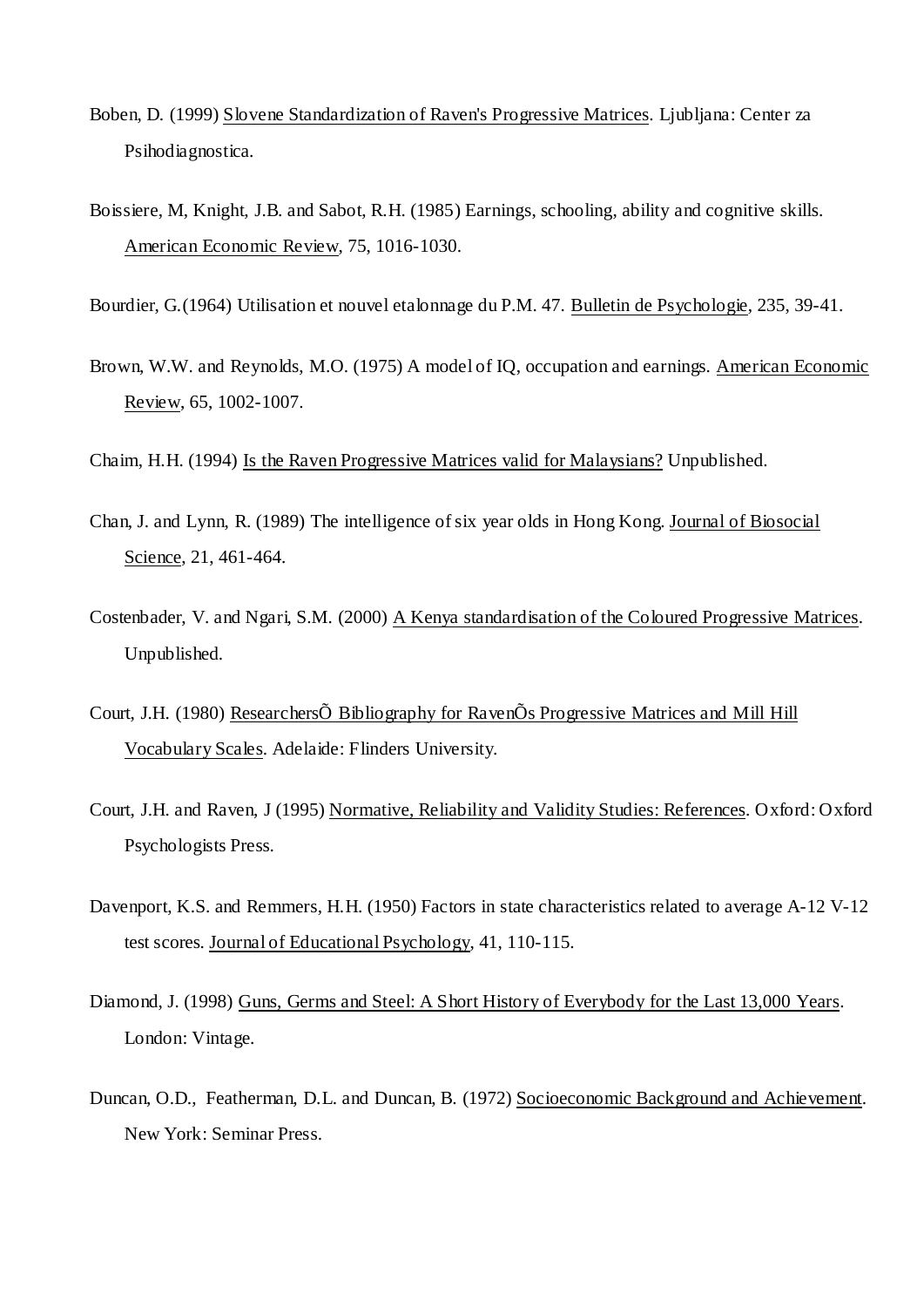- Eccleston, B., Dawson, M. and McNamara, D. (eds) 1998) The Asia-Pacific Profile. London and New York: Routledge.
- Fahrmeier, E.D. (1975) The effect of school attendance on intellectual development in Northern Nigeria. Child Development, 46, 281-285.

The Far East and Australasia 1999 (1999) London: Europa Publications Limited.

- Faverge, J.M. and Falmagne, J.C. (1962) On the interpretation of data in intercultural psychology. Psychologia Africana, 9, 22-96.
- Flores, M.B. and Evans, G.T. (1972) Some differences in cognitive abilities between selected Canadian and Filipino students. Multivariate Behavioral Research, 7, 175-191.
- Frank, A.G. (1996) The Underdevelopment of Development. In Singh C. Chew and R. A. Denemark (eds) The Underdevlopment of Development. Essays in Honor of Andre Gunder Frank. Thousands Oaks: Sage Publications.
- Frank, A.G. (2000) The Development of Underdevelopment (1969). In T. Roberts and A. Hite (eds) From Modernization to Globalization. Malden, Massachusetts: Blackwell Publishers.
- Gardner, H.S. (1998) Comparative Economic Systems. Second Edition. Forth Worth Philadelphia: The Dryden Press.
- Glewwe, P and Jaccoby, H. (1992) Estimating the Determinants of Cognitive Achievement in Low Income Countries. Washington, DC: World Bank.
- Goosens, G. (1952) Etalonnage du Matrix 1947 de J.C.Raven. Revue Belge de Psychologie et de Pedagogie, 14, 74-80.
- Heyneman, S.P. and Jamison, D.T. (1980) Student learning in Uganda. Comparative Education Review, 24, 207-220.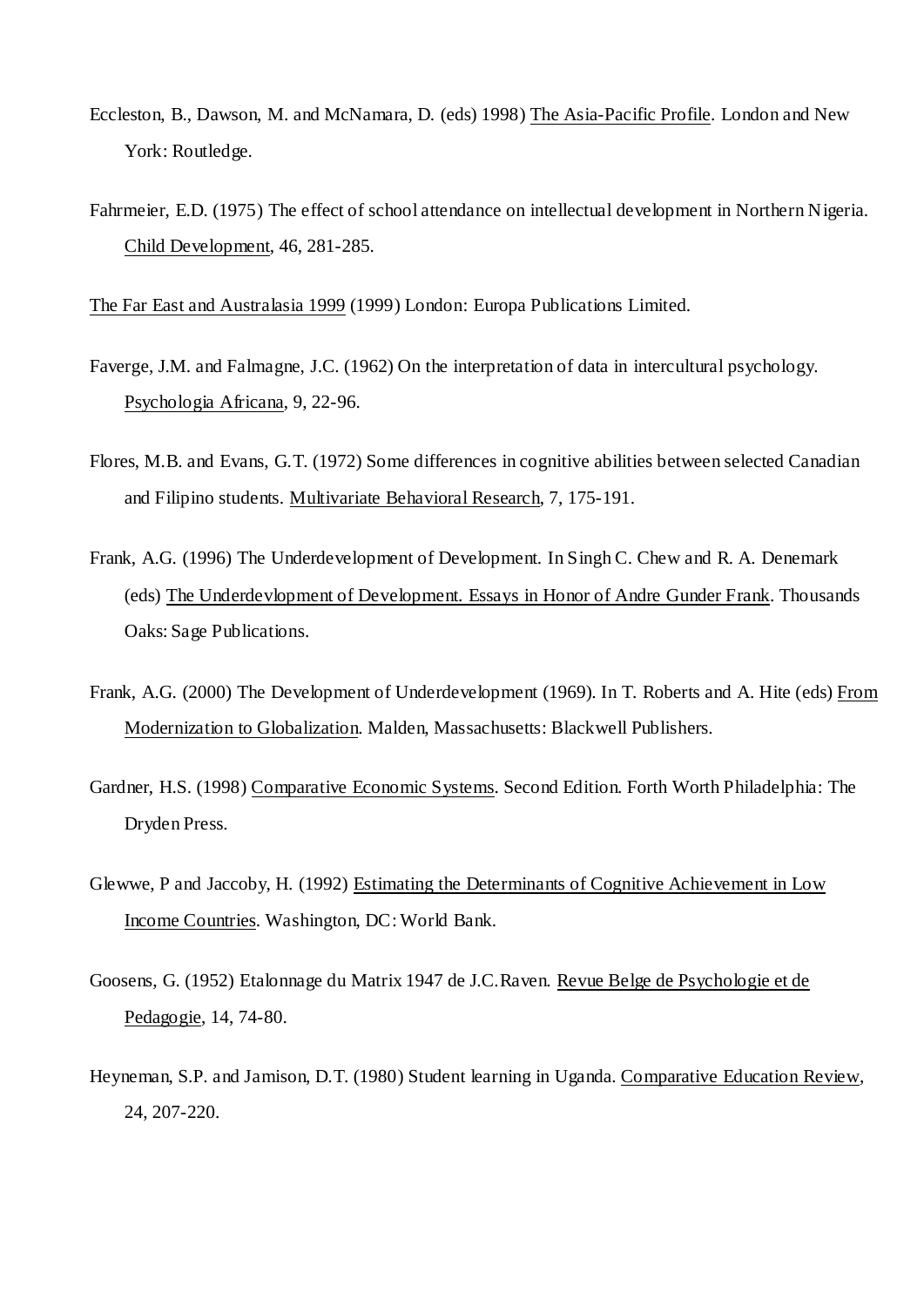- Hoyos, C. and Littlejohns, M. (2000) Annan draws up road map to guide UN. Financial Times, 4 April, 16.
- Hsu, C. (1976) The learning potential of first graders in Taipei city as measured by RavenÕs Coloured Progressive Matrices. Acta Pediatrica Sinica, 17, 262-274.
- Human Development Report 1997 (1997) Published for the United Nations Development Programme (UNDP). New York: Oxford University Press.
- Human Development Report 1999 (1999) Published for the United Nations Development Programme (UNDP). New York: Oxford University Press.
- Human Development Report 2000 (2000) Published for the United Nations Development Programme (UNDP). New York: Oxford University Press.
- Hunter, J.E. and Hunter, R.F. (1984) Validity and utility of alternative predictors of job performance. Psychological Bulletin, 96, 72-98.

IEA (1998) Science achievement in Seventeen Countries. Oxford: Pergamon.

- Jaworowska, A. and Szustrowa, T. (1991) Podrecznik Do Testu Matryc Ravena. Warsaw: Pracownia Testow Psychologicznych.
- Jencks, S. (1972) Inequality. London: Penguin.
- Jencks, C. (1979) Who Gets Ahead? The Determinants of Economic Success in America. New York: Basic Books.
- Jensen, A.R. (1998) The g Factor. Westport, CT: Praeger.
- Kamarck, Andrew M. (1976) The Tropics and Economic Dvelopment: A Provocative Inquiry into the Poverty of Nations. Baltimore and London: The Johns Hopkins University Press.
- Klingelhofer, E.L. (1967) Performance of Tanzanian secondary school pupils on the Raven Standard Progressive Matrices test. Journal of Social Psychology, 72, 205-215.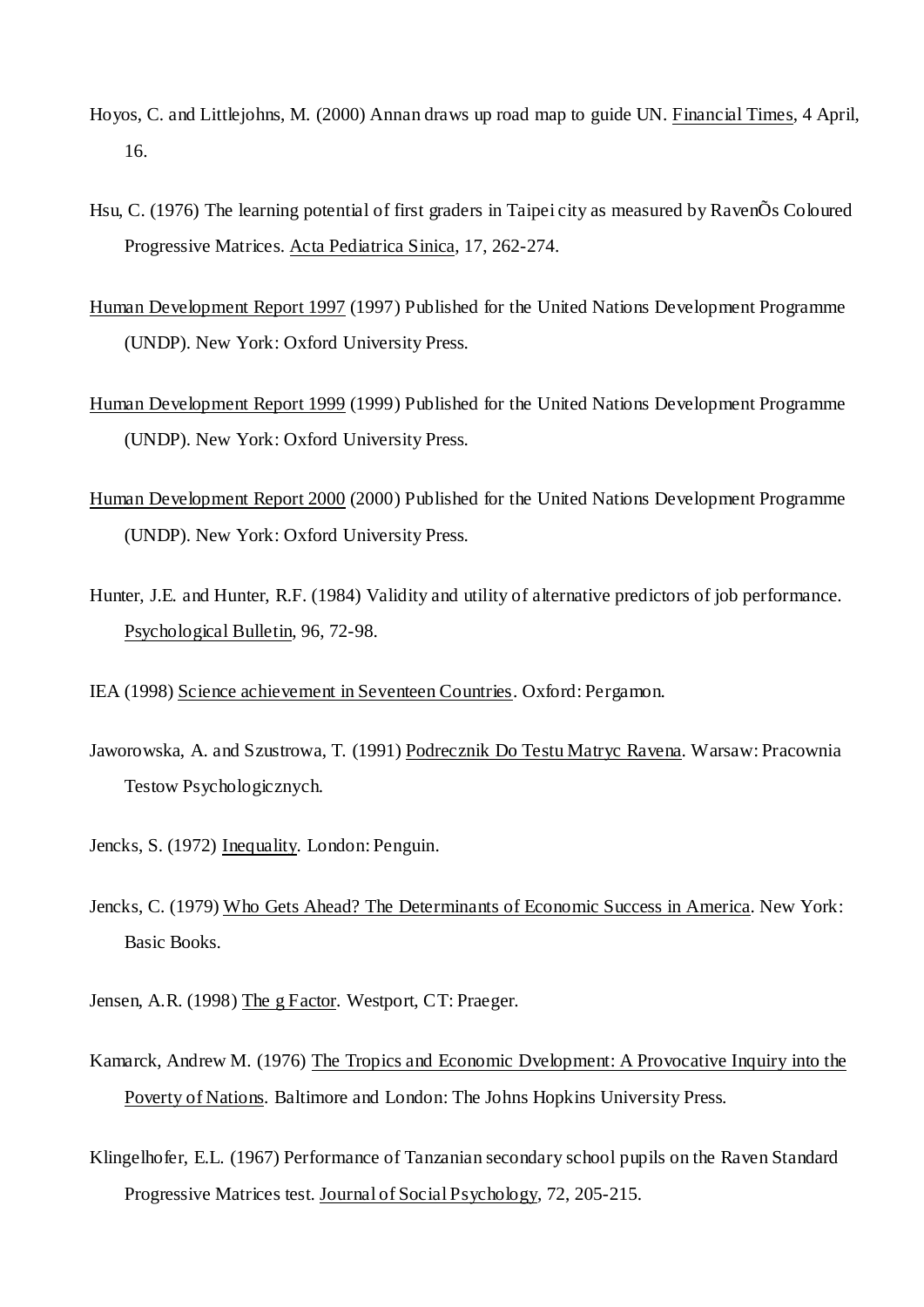- Kyostio, O.K. (1972) Divergence among school beginners caused by different cultural influences. In L.J. Cronbach and P.J. Drenth (eds) Mental Tests and Cultural Adaptation. The Hague: Mouton.
- Landes, D.S. (1998) The Wealth and Poverty of Nations: Why Some Are So Rich and Some So Poor. New York: W.W. Norton & Company.
- Laroche, J.L. (1959) Effets de repetition du Matrix 38 sur les resultats dIenfants Katangais. Bulletin du Centre dIEtudes et Recherches Psychotechniques, 1, 85-99.

Li, C.C. (1975) Path Analysis: A Primer. Pacific Grove, CA: Boxwood Press.

- Lynn, R. (1977) The intelligence of the Chinese and Malays in Singapore. Mankind Quarterly, 18, 125- 128.
- Lynn, R. (1979) The social ecology of intelligence in the British Isles. British Journal of Social and Clinical Psychology, 18, 1-12.
- Lynn, R. (1980) The social ecology of intelligence in France. British Journal of Social and Clinical Psychology, 19, 325-331.
- Lynn, R. (1981) The social ecology of intelligence in the British Isles, France and Spain. In M.P.Friedman, J.P.Das and N. O'Connor (eds) Intelligence and Learning. New York: Plenum.
- Lynn, R. (1991) Race differences in intelligence: a global perspective. Mankind Quarterly, 31, 255-294.
- Lynn, R. (1994) The intelligence of Ethiopian immigrant and Israeli adolescents. International Journal of Psychology, 29, 55-56.
- Lynn, R. (1997) Intelligence in Taiwan. Personality and Individual Differences, 22, 585-586.
- Lynn, R and Hampson, S.L. (1986) The rise of national intelligence: evidence from Britain, Japan and the USA. Personality and Individual Differences, 7, 23-332.
- Lynn, R., Pagliari, C. and Chan, J. (1988) Intelligence in Hong Kong measured for SpearmanÕs g and the visuospatial and verbal primaries. Intelligence, 12, 423-433.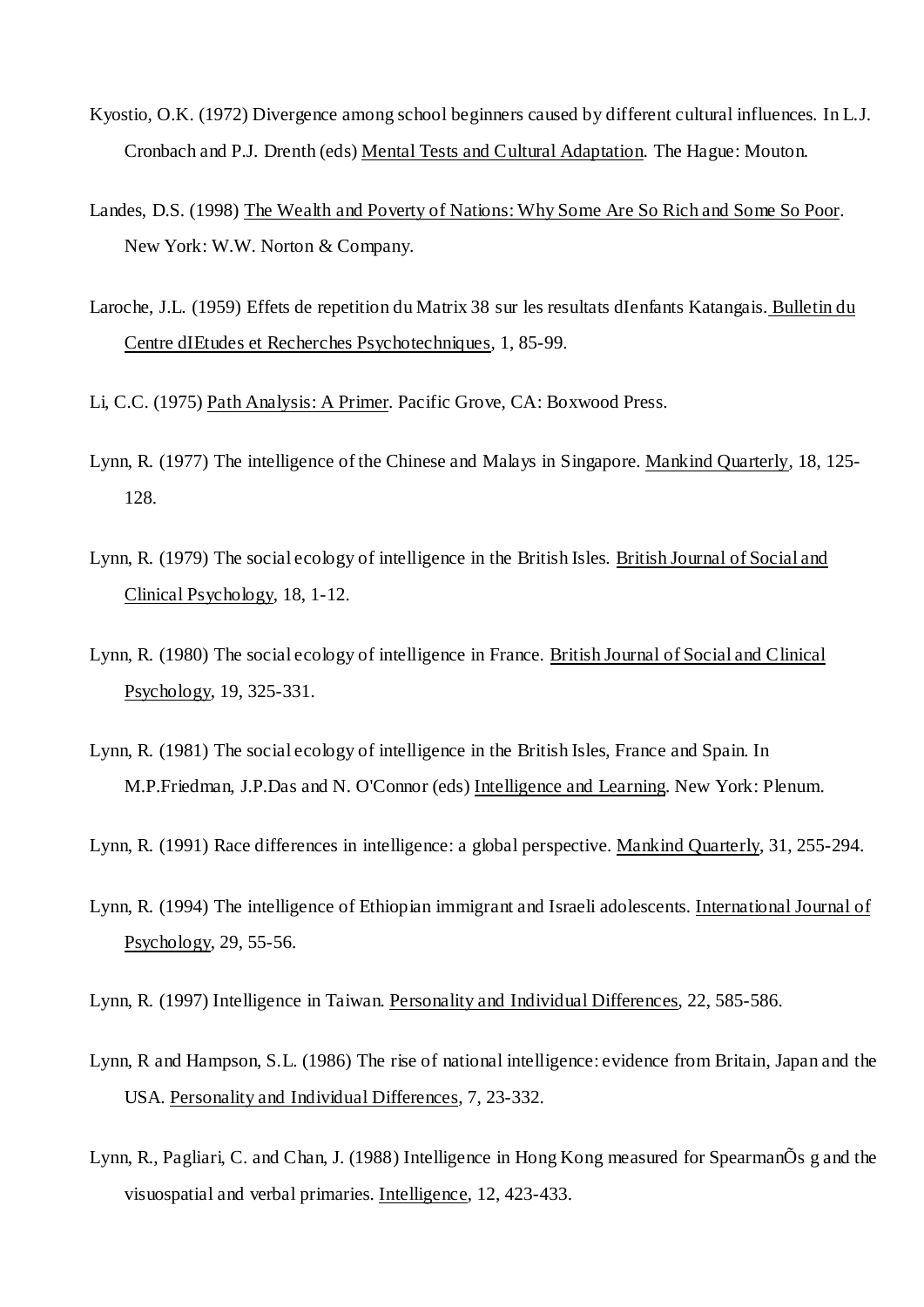Lynn, R. and Song, M.J. (1994) General intelligence, visuospatial and verbal abilities of Korean children. Personality and Individual Differences, 16, 363-364.

Lynn, R., and Vanhanen, T. (2002) IQ and the Wealth of Nations. Westport, Connecticut: Praeger.

MacArthur, R.S., Irvine, S.H. and Brimble, A.R. (1964) The Northern Rhodesia Mental Ability Survey. Lusaka: Rhodes Livingstone Institute.

McClelland, D.C. (1976) The Achieving Society. Princeton: Van Nostrand.

- Maddison, A. (1995) Monitoring the World Economy 1820-1992. Paris: Development Centre of the Organisation for Economic Co-operation and Development.
- Mannheim, J. B., Rich, R. C. (1986) Empirical Political Analysis: Research Methods in Political Science. Second edition. New York and London: Longman.
- Martin, M.O. (1997) Science Achievement in the Primary School Years. Boston College, Chestnut Hill, MA: TIMSS.
- Mullis, I.V.S. (1997) Mathematics Achievement in the Primary School Years. Boston College, Chestnut Hill, MA: TIMSS.

The Middle East and North Africa 1998 (1998). London: Europa Publications Limited.

Montesquieu (1961[1748]) De l'Esprit des Lois. Paris: Editions Garnier FrŽres.

Murray, C. (1998) Income Inequality and IQ. Washington, DC: AEI Press.

Natalicio, L. (1968) Aptidatao general, status social e sexo: um estudio de adolescentes Brasilieros e norte-Americanos. Revista Interamericana de Psicologia, 2, 25-34.

Neisser, U. (1998) The Rising Curve. Washington, DC: American Psychological Association.

Nkaya, H.N., Huteau, M and Bonnet, J-P. (1994) Retest effect on cognitive performance on the Raven Matrices in France and in the Congo. Perceptual and Motor Skills, 78, 503-510.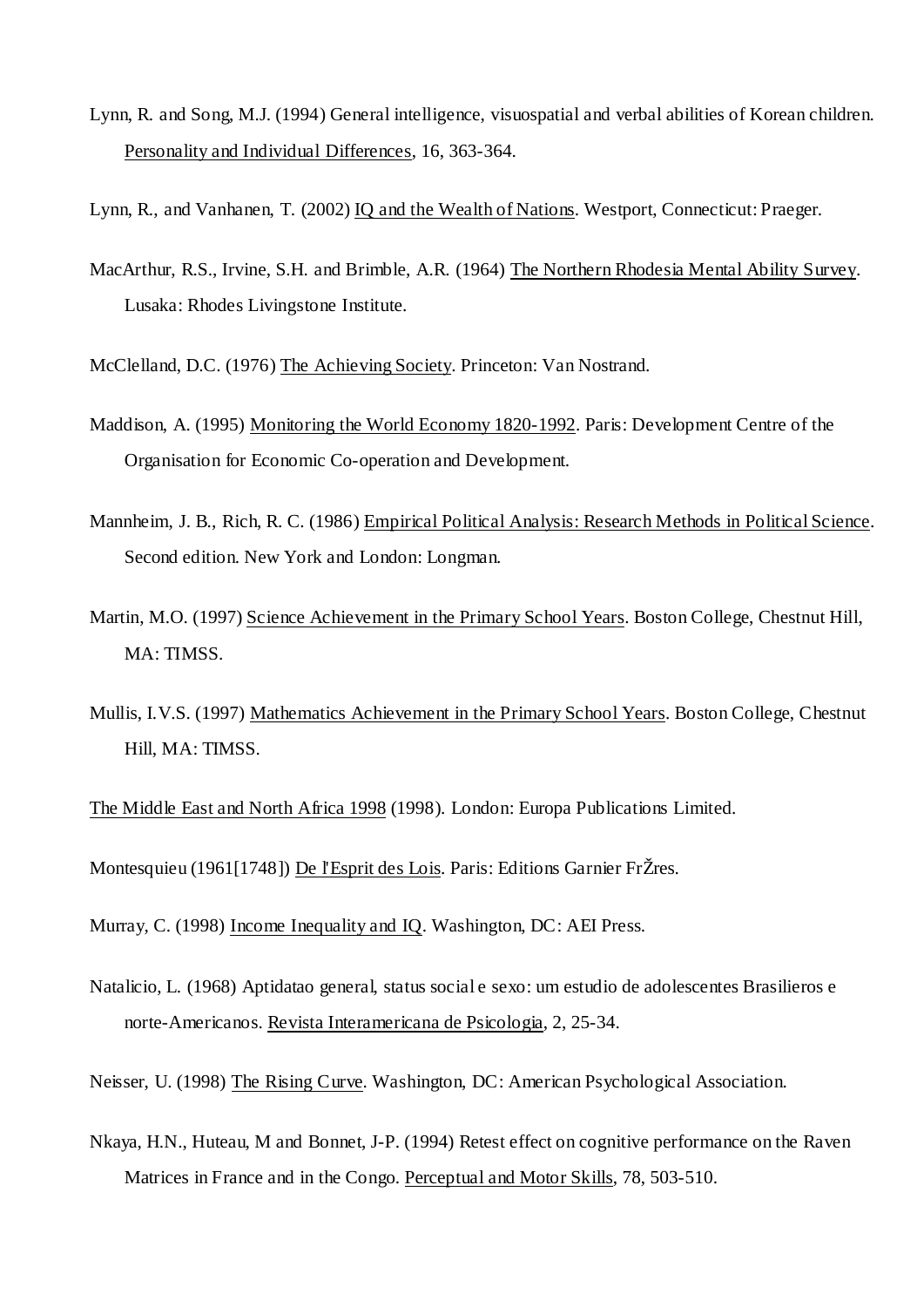- Ombredane, A., Robaye, F. and Robaye, E. (1952) Analyse des resultats d'une application experimentale du matrix 38 a 485 noirs Baluba. Bulletin Centre dIEtudes et Researches Psychotechniques, 7, 235- 255.
- Owen, K. (1992) The suitability of Raven's Progressive Matrices for various groups in South Africa. Personality and Individual Differences, 13, 149-159.
- Pollitt, E., Hathirat, P., Kotchabhakdi, N., Missell, L. and Valyasevi, A. (1989) Iron deficiency and educational achievement in Thailand. American Journal of Clinical Nutrition, 50, 687-697.
- Ramsay, F.J. (1999) Global Studies: Africa. Eight Edition. Sluice Dock, Guilford, Connecticut: Dushkin/McGraw-Hill.
- Rao, S.N. and Reddy, I.K. (1968) Development of norms for RavenÕs Coloured Progressive Matrices on elementary school children. Psychological Studies, 13, 105-107.
- Raven, J. (1981) Irish and British Standardisations. Oxford: Oxford Psychologists Press.
- Raven, J (1986) Manual for RavenÕs Progressive Matrices and Vocabulary Scales. London: Lewis.
- Raven, J. (1998) Manual for RavenÕs Progressive Matrices. Oxford: Oxford Psychologists Press.
- Raven, J. and Court, J.H. (1989) Manual for RavenÕs Progressive Matrices and Vocabulary Scales. London: Lewis.
- Raven, J.C., Court, J.H. and Raven, J. (1995) Coloured Progressive Matrices. Oxford: Oxford Psychologists Press.
- Raven, J.C., Court, J.H. and Raven, J. (1996) Standard Progressive Matrices. Oxford: Oxford Psychologists Press.
- Raven, J.C., Court, J.H. and Raven, J. (1999) Standard Progressive Matrices. Oxford: Oxford Pychologists Press.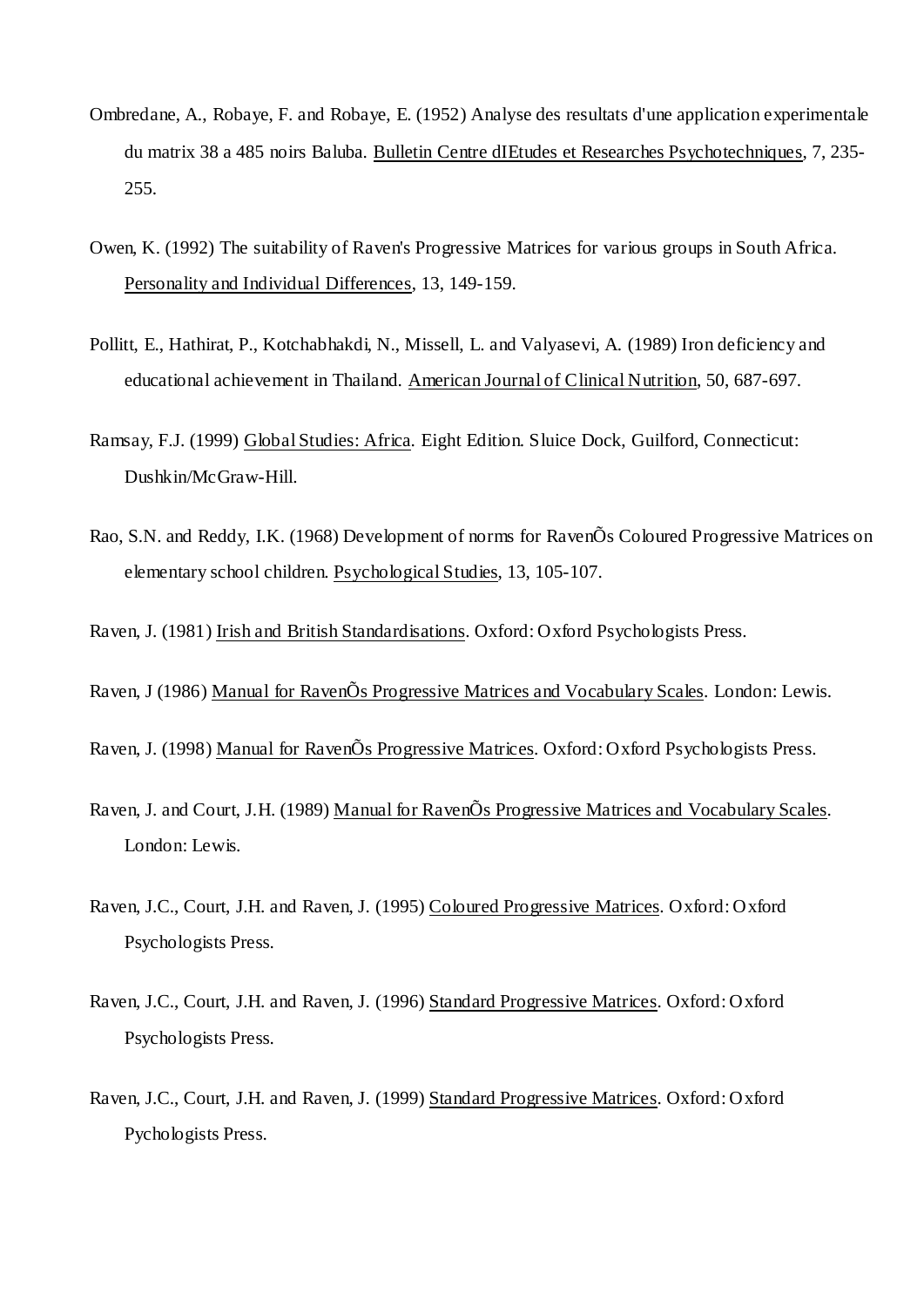- Raven, J., Raven, J.C. and Court, J.H. (1998) Coloured Progressive Matrices. Oxford: Oxford Psychologists Press.
- Rimoldi, H.J. (1948) A note on RavenÕs Progressive Matrices Test. Educational and Psychological Measurement, 8, 347-352.
- Reid, N. and Gilmore, A. (1989) The RavenÕs Standard Progressive Matrices in New Zealand. Psychological Test Bulletin, 2, 25-35.
- Risso, W.L. (1961) El test de Matrice Progressivas y el test Domino. Proceedings of the 1961 Conference of the Psychological Society of Uruguay.
- Sahin, N. and Duzen, E. (1994) Turkish standardisation of Raven's SPM. Proceedings of the 23rd International Congress of Applied Psychology, Madrid.
- Santos, T. dos (1993) The Structure of Dependence. In M. A. Seligson and J. T. PassŽ-Smith (eds) Development and Underdevelopment. Boulder: Lynne Rienner Publishers.
- Santos, T. dos (1996) Latin American Underdevelopment: Past, Present, and Future. In Singh C. Chew and R. A. Denemark (eds) The Underdevelopment of Development. Essays in Honor of Andre Gunder Frank. Thousands Oaks: Sage Publications.
- Seligson, M.A. and PassŽ-Smith, J.T. (eds) (1998) Development and Underdevelopment. The Political Economy of Global Inequality. Boulder: Lynne Rienner Publishers.
- Shigehisa, T. and Lynn, R. (1991) Reaction times and intelligence in Japanese children. International Journal of Psychology, 26, 195-202.
- Simoes, M.M.R. (1989) Un estudo exploratorio com o teste das matrizes progressivas de Raven para criancas. Proceedings of the Congress of Psychology, Lisbon.

Sinha, U.(1968) The use of RavenÕs Progressive Matrices in India. Indian Educational Review, 3, 75-88.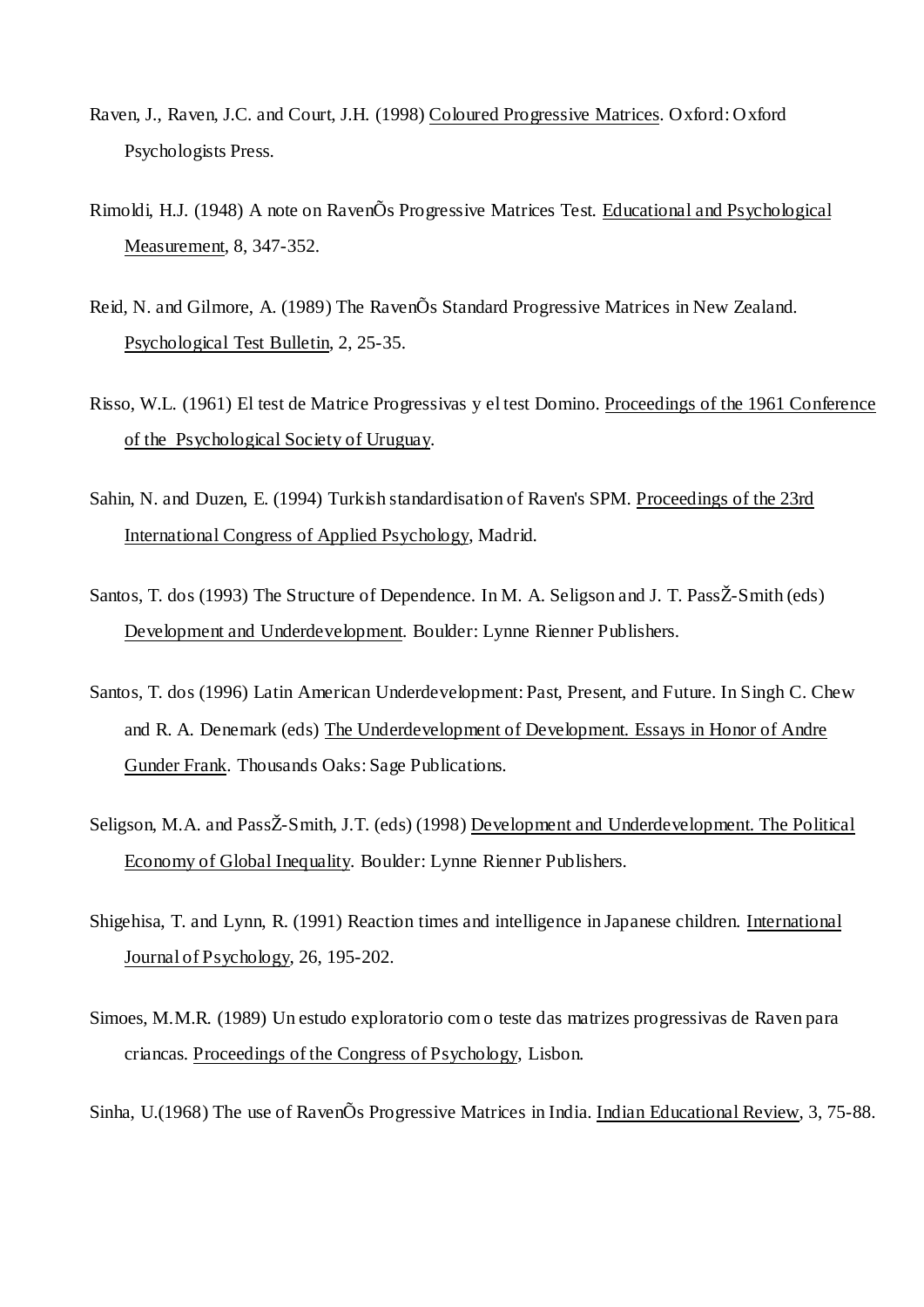Smith, A. (1976[1776]) An Inquiry into the Nature and Causes of The Wealth of Nations. Edited by Edwin Cannan. Chicago: The University of Chicago Press.

Sorokin, B. (1954) Standardisation of the Progressive Matrices test. Unpublished Report.

Tesi, G. and Bourtourline Young, H. (1962) A standardisation of RavenÕs Progressive Matrices. Archive de Psicologia Neurologia e Pscichologia, 5, 455-464.

Valentine, M. (1959) Psychometric testing in Iran. Journal of Mental Science, 105, 93-107.

- Valenzuela, J.S. and Valenzuelas, A. (1998) Modernization and dependency: Alternataive Perspectives in the Study of Latin American Underdevelopment. In M.A. Seligson and J.T. PassŽ-Smith (eds) Development and Underdevelopment. The Political Economy of Global Inequality. Boulder: Lynne Rienner Publishers.
- Vejleskov, H. (1968) An analysis of Raven Matrix responses in fifth grade children. Scandinavian Journal of Psychology, 9, 177-186.
- Wallerstein, I. (1998) The Present State of the Debate on World Inequality. In M.A. Seligson and J.T. PassŽ-Smith (eds) Development and Underdevelopment. The Political Economy of Global Inequality. Boulder: Lynne Rienner Publishers.
- Weber, M. (1970[1930]) The Protestant Ethic and the Spirit of Capitalism (1904). Translated by T. Parsons. New York: Schriber.
- Weede, E. (1998) Why People Stay Poor Elsewhere, in M.A. Seligson and J.T. PassŽ-Smith (eds) Development and Underdevelopment: The Political Economy of Global Inequality. Boulder and London: Lynne Rienner Publishers.
- Wober, M. (1969) The meaning and stability of RavenÕs matrices test among Africans. International Journal of Psychology, 4, 229-235.
- World Bank (1978) World Development Report 1978. Published for the World Bank. New York: Oxford University Press.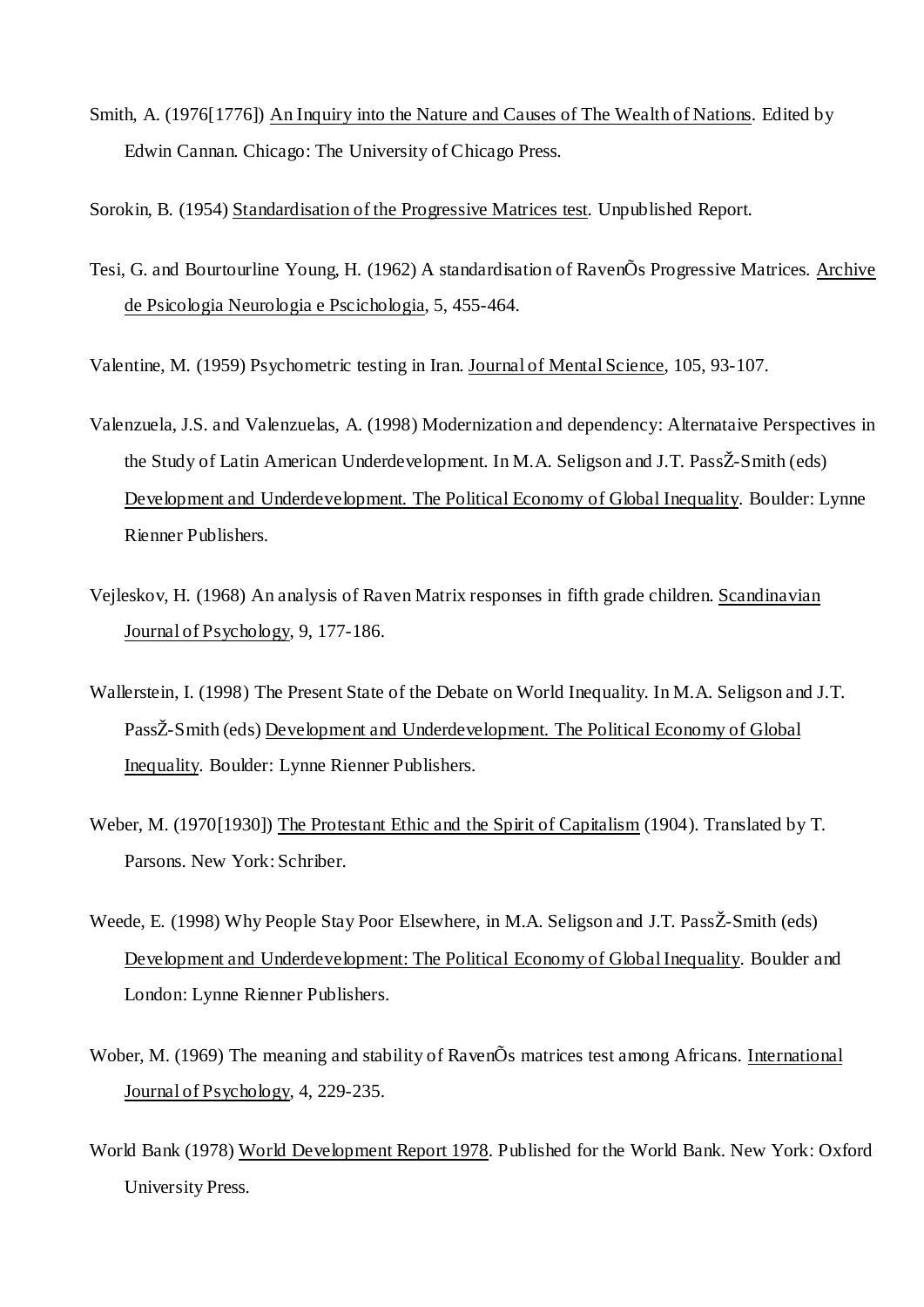- World Bank (1999) World Development Report 1998/1999. Published for the World Bank. New York: Oxford University Press.
- World Bank (2000) World Development Report 1999/2000: Entering the 21st Century. Published for the World Bank. New York: Oxford University Press.
- Zahirnic, C., Girboveanu, M., Onofrei, A., Turcu, A., Voicu, C. Voicu, M and Visan, O.M. (1974) Etolonarea matricelor progressive colorate Raven. Revista de Psihologie, 20, 313-321.

Zindi, F. (1994) Differences in psychometric performance. The Psychologist, 7, 549-552.